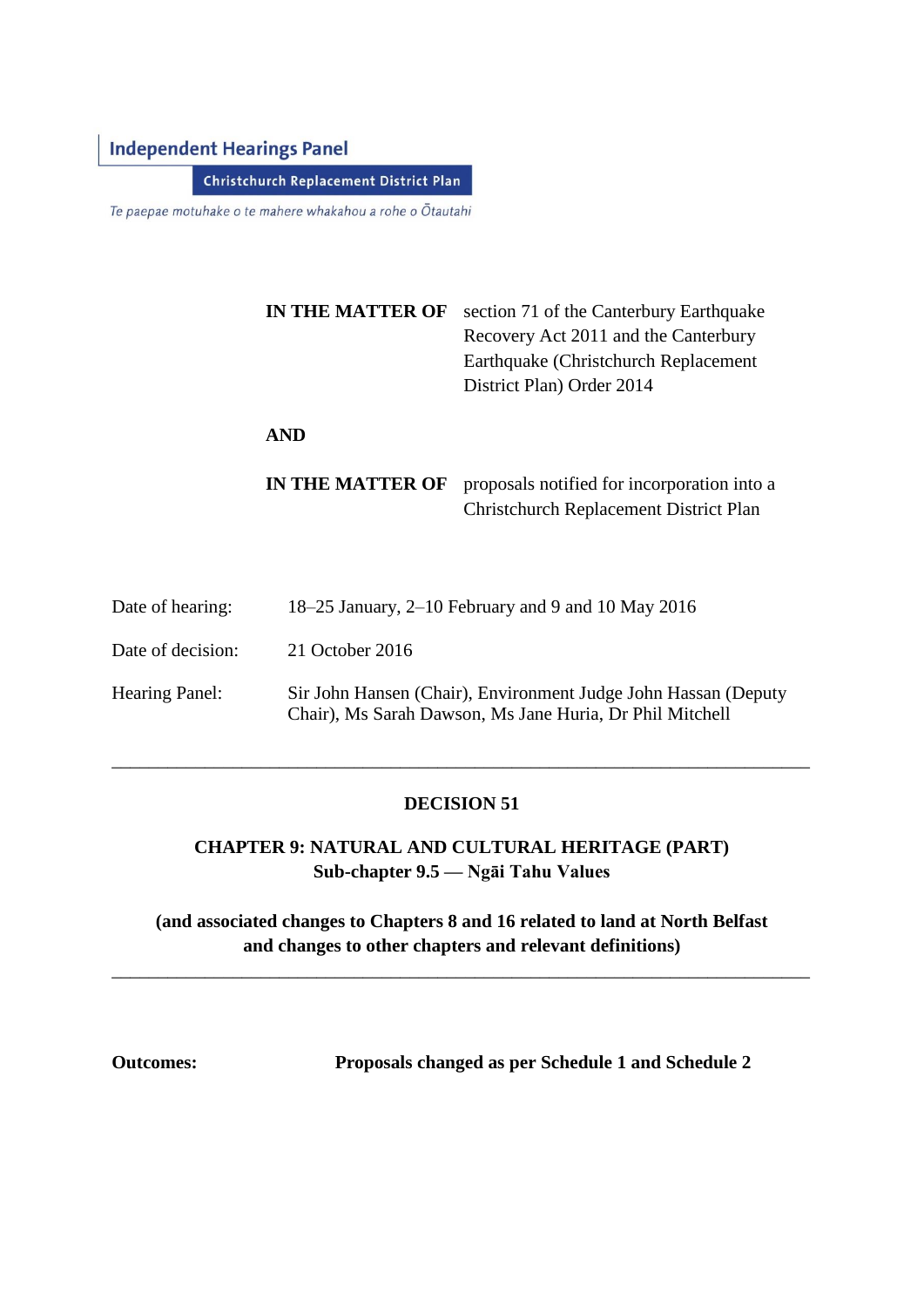# **TABLE OF CONTENTS**

| Final Revised Version and key points of difference with Ngai Tahu's Final Proposal 18      |  |
|--------------------------------------------------------------------------------------------|--|
| Federated Farmers submission as to the addition of SONTCS and related rules21              |  |
|                                                                                            |  |
|                                                                                            |  |
|                                                                                            |  |
| Objectives 9.5.1.1 to 9.5.1.3 (9.5.2.1 to 9.5.2.3) and Policy 9.5.2.3.a.i (9.5.2.6.a.i) 28 |  |
|                                                                                            |  |
|                                                                                            |  |
| Policy 9.5.2.7 (9.5.2.10) Future Work and Ngāi Tahu's requested further Policy 9.5.2.8.30  |  |
| Remaining non-contentious policies are most appropriate subject to minor refinements33     |  |
| Evidence on SONTCS and whether mapped areas are the most appropriate34                     |  |
|                                                                                            |  |
| The appropriateness of including Kaitōrete Spit Schedule 9.5.5.2 (now 9.5.6.2) 46          |  |
| Rules for activities in Schedule 9.5.5.2 to 9.5.5.4 (now 9.5.6.2 to 9.5.6.4) SONTCS50      |  |
| Other rules for assessment of activities within Schedule 9.5.5.1 (now 9.5.6.1) to 9.5.5.4  |  |
| Notification provisions applicable to SONTCS in Schedules 9.5.5.2 to 9.5.5.4 (now 9.5.6.2  |  |
| Matters concerning land at North Belfast including in relation to Chapters 8 and 1659      |  |
|                                                                                            |  |
|                                                                                            |  |

Independent Hearings Panel<br>Christchurch Replacement District Plan<br>To opene actualists of a miles of history a cohe of Christi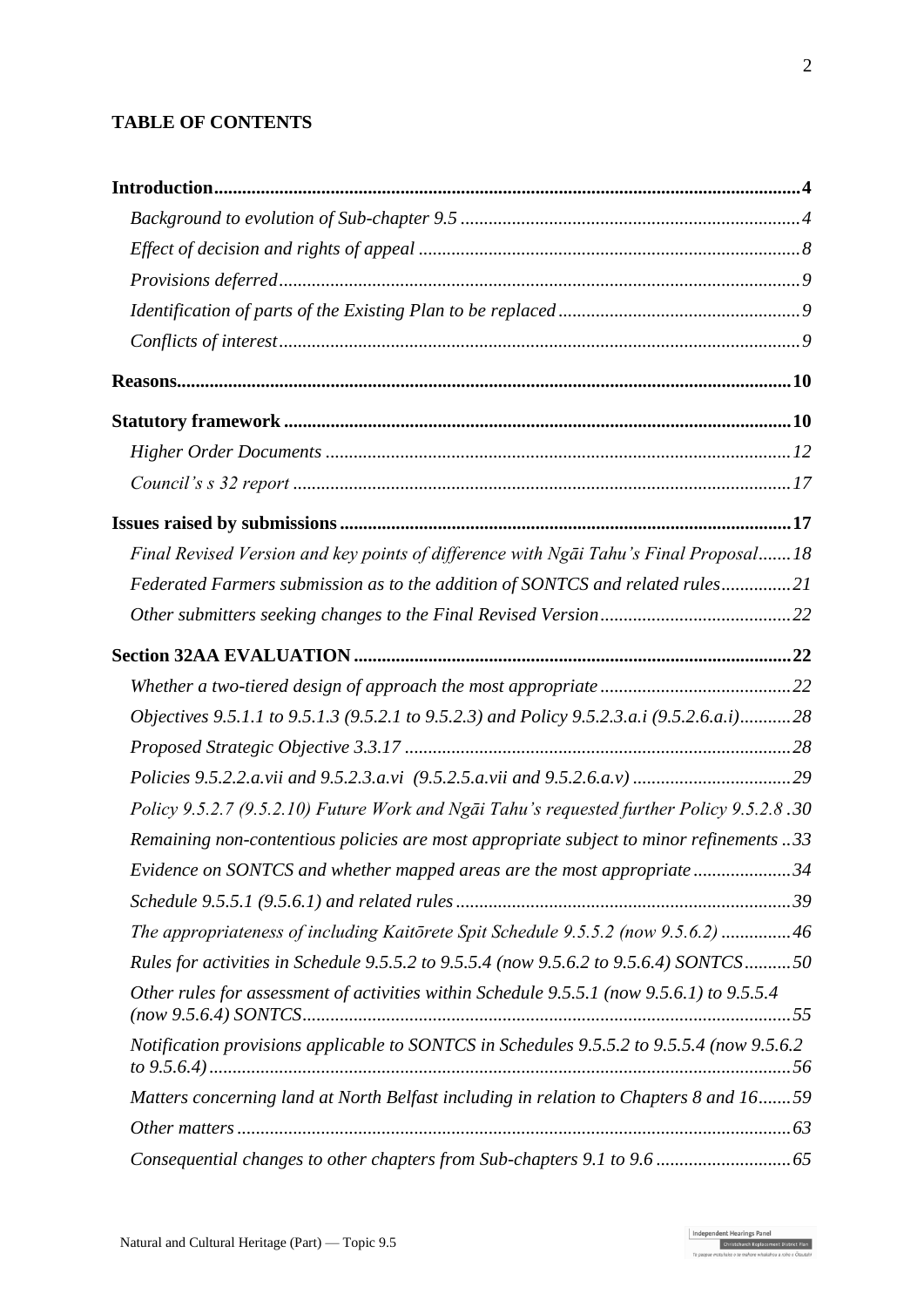Independent Hearings Panel<br>Christchurch Replacement District Plan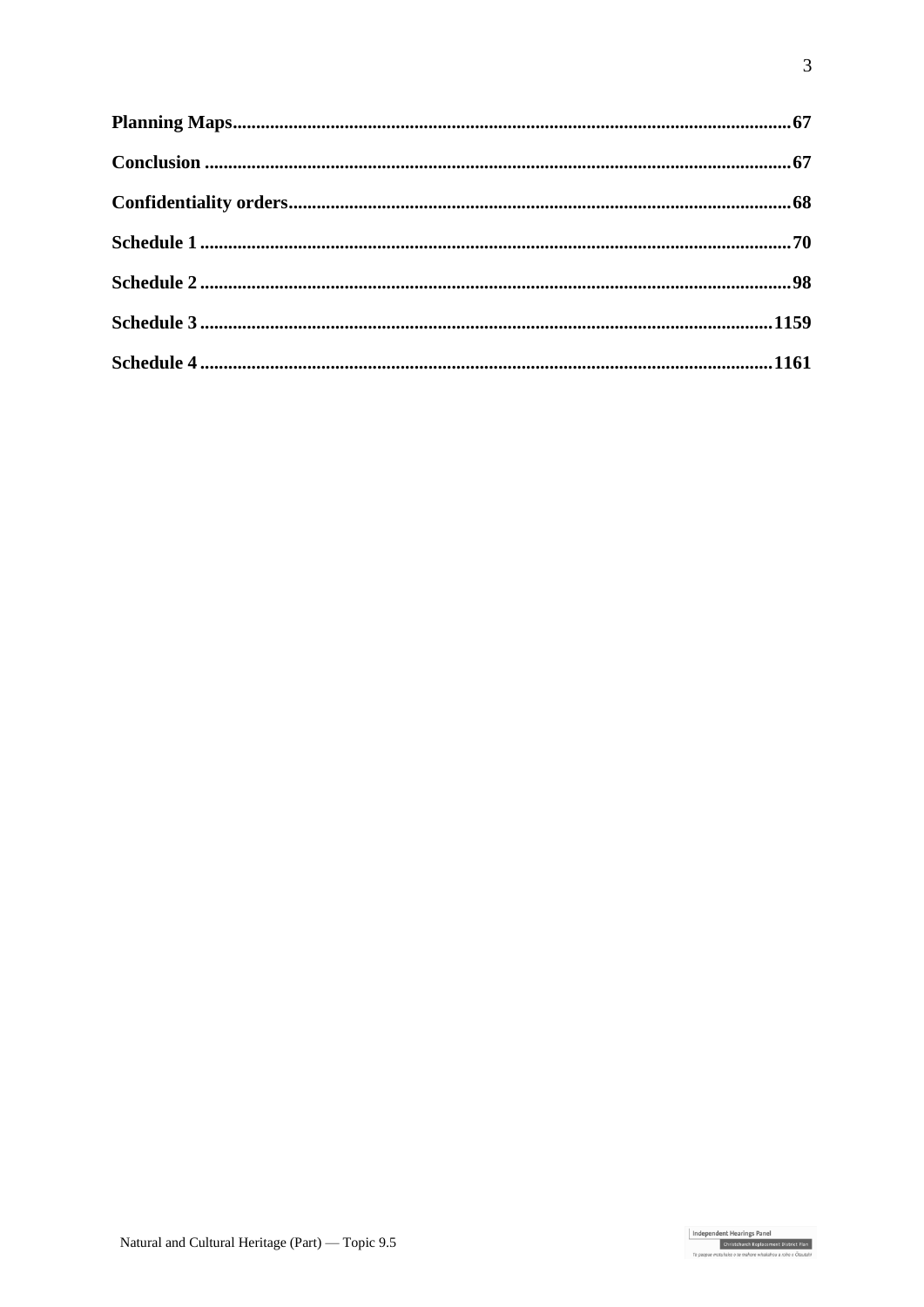### **INTRODUCTION**

[1] This decision is one of a series by the Independent Hearings Panel ('Hearings Panel'''Panel'' relating to the formulation of a replacement district plan for Christchurch City, which includes Banks Peninsula ('CRDP').

[2] Primarily, it concerns what are termed 'Sites of Ngāi Tahu Cultural Significance' ('SONTCS') and related provisions concerning Ngāi Tahu values and the natural environment ('Sub-chapter 9.5'). It also concerns some related Chapter 8 and 16 provisions deferred from earlier determination in relation to the proposed Industrial General (North Belfast) zone ('North Belfast provisions'). Finally, as recorded in the Panel's recently-issued Decisions 44, 45 and 46, on Sub-chapters 9.3 and 9.4, this decision includes (in Schedule 2) other changes to other CRDP chapters for the reasons given in, and to complete, those decisions.

[3] This decision follows our hearing and consideration of submissions and evidence. Further background about the review process pursuant to the [Canterbury Earthquake](http://www.legislation.govt.nz/regulation/public/2014/0228/latest/DLM6190883.html?search=ts_act%40bill%40regulation%40deemedreg_Canterbury+Earthquake+%28Christchurch+Replacement+District+Plan%29+Order+2014+_resel_25_a&p=1)  [\(Christchurch Replacement District Plan\) Order 2014](http://www.legislation.govt.nz/regulation/public/2014/0228/latest/DLM6190883.html?search=ts_act%40bill%40regulation%40deemedreg_Canterbury+Earthquake+%28Christchurch+Replacement+District+Plan%29+Order+2014+_resel_25_a&p=1) ('the OIC') is set out in the introduction to Decision 1. That decision concerned Strategic Directions and Strategic Outcomes (and relevant definitions) ('Strategic Directions decision').<sup>1</sup>

### **Background to evolution of Sub-chapter 9.5**

[4] The notified version of Chapter 9 ('Notified Version') did not include a separate section for the matters that now form part of Sub-chapter 9.5. In essence, the Notified Version was explicitly a work in progress, rather than a properly informed and comprehensive set of provisions for this matter. It included:

(a) Those 'Silent File' sites identified in the operative Banks Peninsula District Plan  $(BPDP),<sup>2</sup>$ 

<sup>&</sup>lt;sup>1</sup> [Strategic directions and strategic outcomes \(and relevant definitions\), 26 February 2015.](http://www.chchplan.ihp.govt.nz/wp-content/uploads/2015/03/Strategic-Directions-and-Strategic-Outcomes-Decision.pdf)

<sup>2</sup> Defined in the notified Stage 3 proposal for definitions as 'means areas identified by Papatipu Rūnanga as requiring special protection due to the presence of significant wāhi tapu or wāhi taonga in the area. Papatipu Rūnanga protect the specific location and nature of the site within a silent file, holding knowledge of the site as kaitiaki. Where activities occur in silent file areas, engagement with Papatipu Rūnanga is necessary in order to identify effects of the activity and avoid, remedy or mitigate those effects.'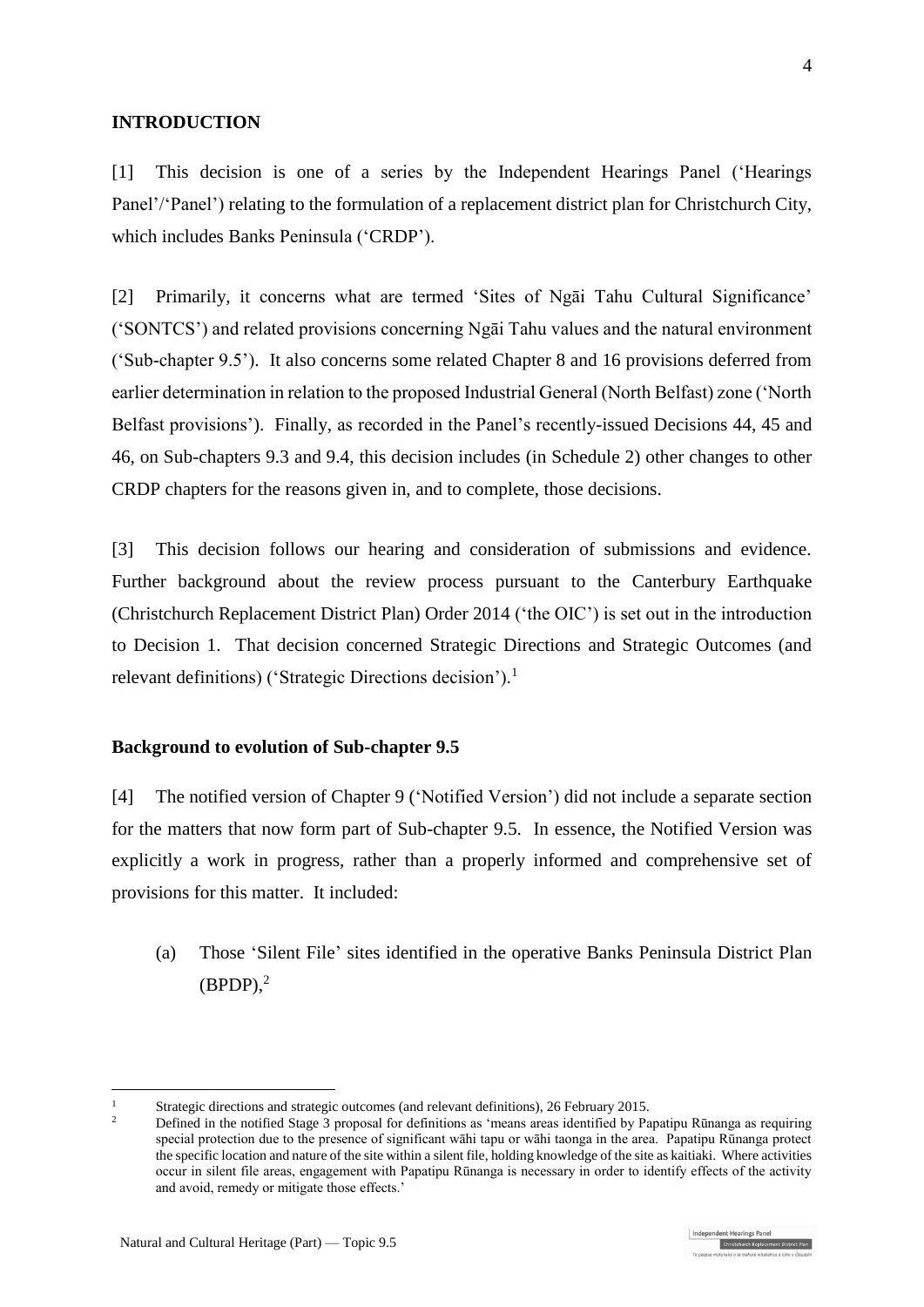- (b) A policy on working with Te Rūnanga o Ngāi Tahu and Papatipu Rūnanga to identify and assess sites for listing and protection, and
- (c) Some related rules for the consideration of resource consents for activities in areas that include those sites.

[5] Te Rūnanga o Ngāi Tahu and ngā rūnanga ('Ngāi Tahu') (3722) made a submission seeking a significantly more comprehensive approach to the identification and protection of SONTCS. Its submission proposed a new Sub-chapter 9.5, entitled '9.X Ngāi Tahu Values and the Natural Environment'. It included an extensive proposed set of objectives, policies, and rules ('Ngāi Tahu's Initial Proposal').

[6] Through various subsequent steps in the lead up to the Panel's initial hearing, the Council moved increasingly towards a more comprehensive approach. The Council's 4 November 2015 version of Chapter 9, filed prior to the hearing, proposed a Sub-chapter 9.5 entitled as Ngāi Tahu's submission requested. Its proposed provisions were much more limited than sought by Ngāi Tahu. However, in the evidence in chief of its planning witness, Ms Shirley Ferguson, the Council proposed a significant expansion of the sub-chapter.<sup>3</sup>

<span id="page-4-0"></span>[7] Those shifts in the Council's position led to a process of engagement between the Council and Ngāi Tahu that, with some assistance from the Panel, ultimately narrowed differences between those parties significantly:

(a) When the initial Chapter 9 hearing commenced ('the initial hearing'), the Council and Ngai Tahu were largely agreed on the location of additional SONTCS $4$  and on the need to provide for these sites in the CRDP. In addition, the Council and Ngāi Tahu had agreed on a framework of objectives and policies for the identification and protection of these sites and values. <sup>5</sup> However, at that stage, they had not reached agreement on how best to provide for the protection of the identified values, including on the substance of a rules framework and the nature of nonregulatory methods to be used;

<sup>&</sup>lt;sup>3</sup> Evidence in chief of Shirley Ferguson on behalf of the Council, 2 December 2015, at Appendix 2.

<sup>&</sup>lt;sup>4</sup> That is, additional to the "rolled over" sites of the Notified Version.

<sup>5</sup> Opening submissions for the Council at 20.2–20.3; opening submissions for Ngāi Tahu at 46.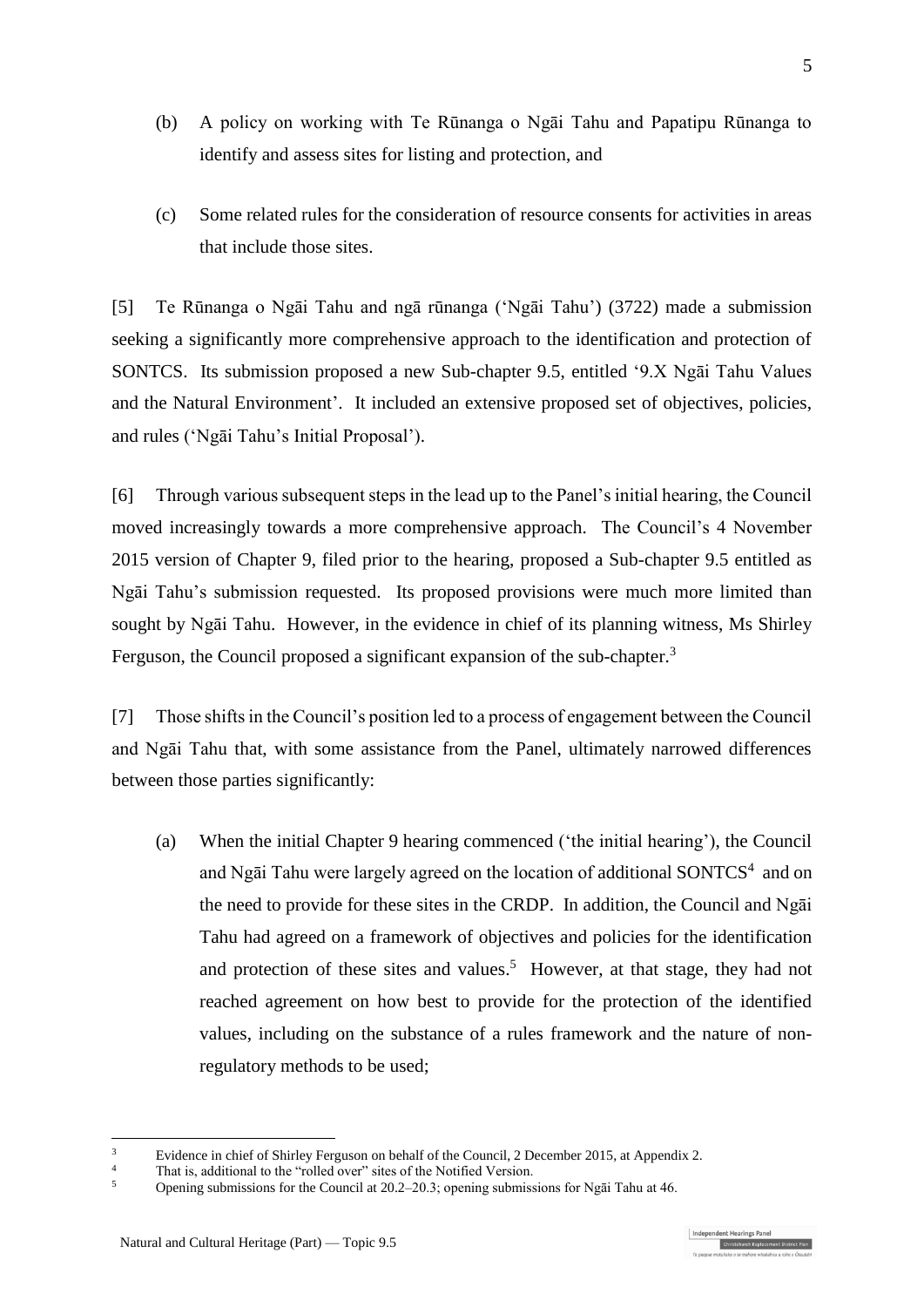- (b) Following Panel questioning, the Council and Ngāi Tahu sought further time for mediation and to jointly undertake a programme of work. This was to further refine the mapping of SONTCS and to further consider the provisions applicable to these sites.<sup>6</sup> The initial hearing was adjourned to allow this.<sup>7</sup> That further work narrowed differences between those parties. The resumed hearing ('resumed hearing'), on 9 and 10 May 2016, considered the Council's further revised proposal (and related supplementary evidence) and its relationship with some other proposals before the Panel.<sup>8</sup> Differences between the Council and Ngai Tahu at that time were mainly as to the most appropriate rules, and their geographic coverage with reference to the mapped SONTCS. Other parties also raised some specific issues and concerns in their evidence and representations.<sup>9</sup> The Panel also asked the planning witnesses for the Council and Ngāi Tahu a number of questions concerning the extent of evaluation undertaken of costs and benefits (including for landowners), and also on a range of drafting issues; <sup>10</sup>
- (c) Following the resumed hearing, at the request of the Panel, the Council consulted further with other parties and filed a joint memorandum proposing a process to address the Panel's concerns and prepare a further revised proposal.<sup>11</sup> This was approved by the Panel, $^{12}$  and included a drafting session facilitated by one of the other Hearings Panel members, Mr Stephen Daysh. This culminated in the Council filing its further revised version on 3 June 2016 ('3 June 2016 Version'). A key aspect of this version was its two-pronged approach to SONTCS rules, a feature to which we will refer later in this decision:
- (d) Closing submissions by submitters revealed that differences had significantly narrowed both in terms of the range of parties and the substance of provisions. In Ngāi Tahu's case, it filed a revised proposal with its closing submissions ('Ngāi

<sup>&</sup>lt;u>.</u> 6 Joint memorandum of counsel for Ngāi Tahu and Christchurch City Council regarding working programme related to Ngāi Tahu values topic, 18 February 2016.

<sup>7</sup> Minute regarding Topics 9.1–9.5, dated 22 February 2016

<sup>8</sup> Minute in relation to reconvening of hearing, dated 21 April 2016.

<sup>9</sup> For example, Michael Bayley (3285), North Canterbury Province of Federated Farmers of New Zealand Incorporated (3702), and David Brailsford and Jan Cook (3596).

<sup>10</sup> For example, transcript, pages 2081–2095 and 2048–2058.

<sup>11</sup> Memorandum of the parties on matters raised by the Panel during resumed hearing for Topic 9.5 Sites of Ngāi Tahu Cultural Significance, 11 May 2016. Filed on behalf of the Council (3723), Ngāi Tahu (3722), the Crown (3721), North Canterbury Province of Federated Farmers of New Zealand Incorporated (3702) and David Brailsford and Jan Cook (3596).

<sup>&</sup>lt;sup>12</sup> Minute re Joint Memorandum on Topic 9.5 dated 11 May 2016, 13 May 2016.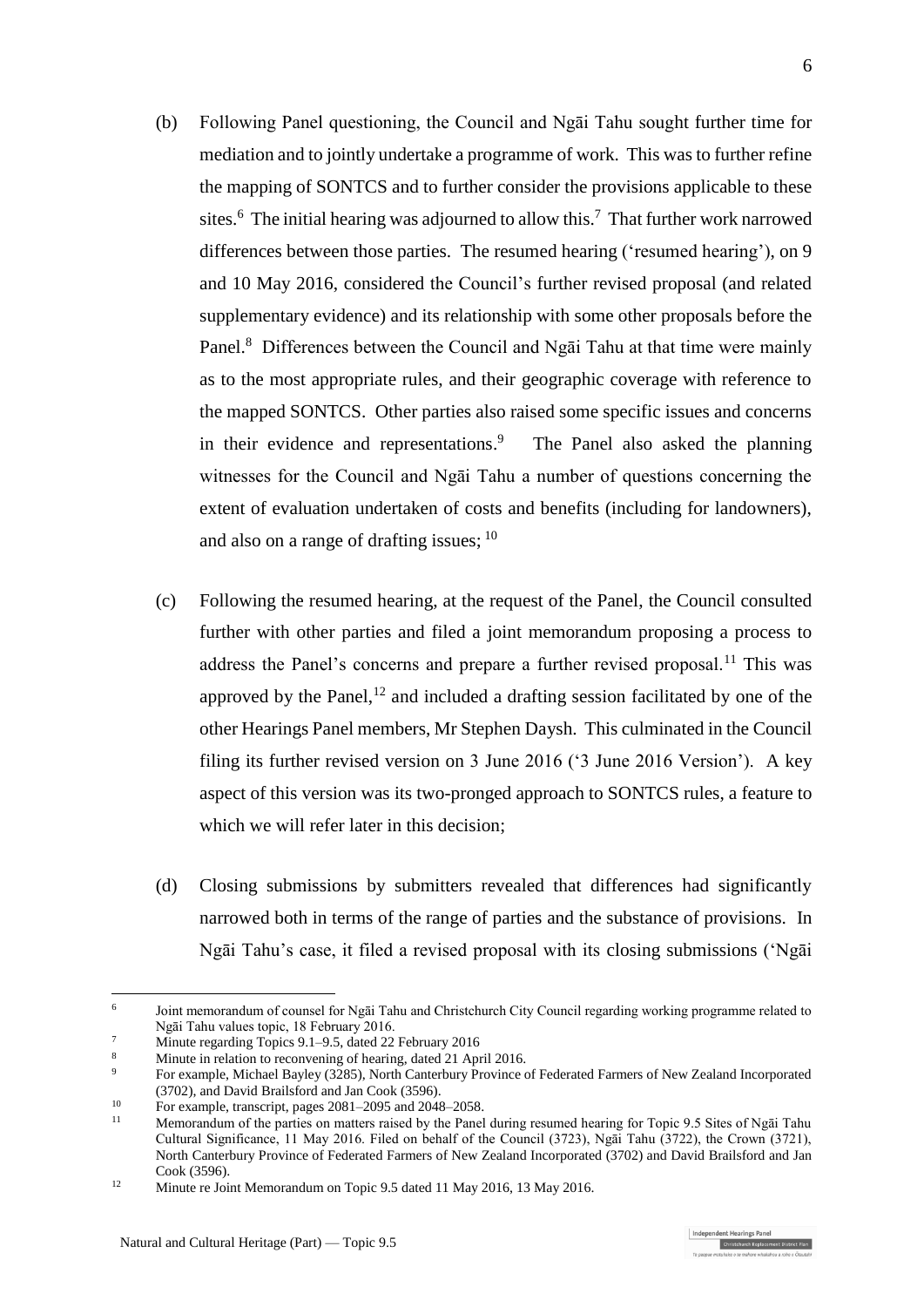Tahu's Final Proposal') that significantly narrowed its range of differences with the Council. As the Council's closing submissions reported:

(i) Ngāi Tahu's closing submissions and revised proposal:<sup>13</sup>

… indicate a very high level of agreement between the Council and Ngāi Tahu, with agreement reached on almost all aspects of the proposal. The Council has proposed further amendments to its final proposal of 17 June 2016 … that bring the position of the Council and Ngāi Tahu into even closer alignment. The two key remaining areas of disagreement … relate to:

- (i) the wording of the future plan changes policy  $(9.5.2.8)$ where the Council does not support Ngāi Tahu's proposed requirement for plan changes to be notified within two years; and
- (ii) the notification provision that applies to all non Wāhi Tapu/Wāhi Taonga SONTCS (ie all sites not identified on schedule 9.5.5.1).
- (ii) The Crown (FS5030) broadly supports Ngāi Tahu's Final Proposal, Hands off Hagley (3711, 5034) supports scheduling of SONTCS 56 within Little Hagley Park, and Jan Cook and David Brailsford (3596) support the Final Revised Version, subject to some concerns about restrictions imposed by proposed Rule 8.8.3 RD6 on farming practices.<sup>14</sup>
- (iii) Mr Bayley (3285) continues to have site specific concerns in relation to the level of control that would be imposed by the proposed scheduling of Kaitōrete Spit as a Wāhi Tapu/Wāhi Taonga site and, in particular, the restrictions that would be imposed on farming practices.<sup>15</sup>
- (iv) North Canterbury Province of Federated Farmers of New Zealand Inc ('Federated Farmers') (3702, FS5000) remains concerned about certain matters (pertaining to both the Final Revised Version and Ngāi Tahu's Final Proposal), as we further describe at [\[56\]](#page-20-0)[–\[57\].](#page-20-1)



<sup>&</sup>lt;sup>13</sup> Closing submissions for the Council, 17 June 2016, at 2.4(e).

<sup>&</sup>lt;sup>14</sup> Closing submissions for the Council, 17 June 2016, at 2.4(f), (h) and (i).

<sup>15</sup> Closing submissions for the Council, 17 June 2016, at 2.4(g).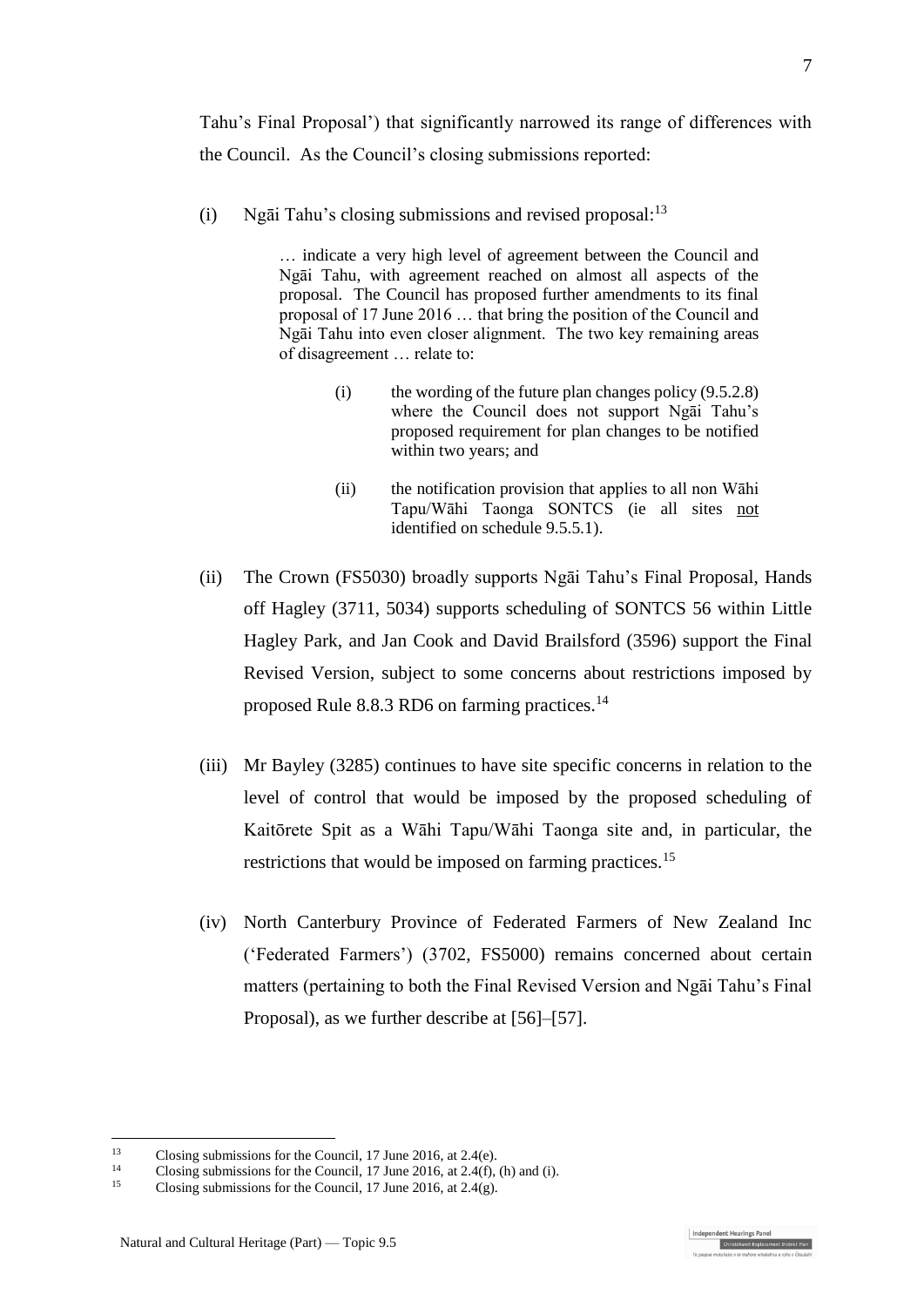[8] In response to closing legal submissions filed by Ngāi Tahu and other parties, the Council proposed some further amendments in its closing legal submissions ('Final Revised Version'), to which we refer later in this decision.

[9] Against this background, in our s 32AA evaluation, we treat the Final Revised Version as effectively superseding the Notified Version and other variations of it advanced by the Council. On a similar basis, we treat Ngāi Tahu's Final Proposal as superseding previous proposals it advanced, including in its submission.

[10] We refer to the provisions we have included in Sub-chapter 9.5 and other CRDP chapters as the 'Decision Version'. The Sub-chapter 9.5 provisions of the Decision Version are in Schedule 1. The other CRDP chapter provisions of the Decision Version are in Schedule 2. Schedule 2 also includes changes to other CRDP chapters for the reasons given in, and to complete, the Panel's recently-issued decisions on Chapter 9 ('other Chapter 9 decisions').

[11] The Decision Version (together with the CRDP chapter provisions that complete the other Chapter 9 decisions) will become operative upon release of this decision and expiry of the appeal period.

### **Effect of decision and rights of appeal**

[12] Explanations about these proceedings and the rights of appeal are set out in earlier decisions.<sup>16</sup> The following persons may (within the 20 working day period specified in the Order) appeal against this decision to the High Court on questions of law:

- (a) Any person who made a submission (and/or further submission) on the Notified Version, or the other proposals we determine by this decision;
- (b) The Council and the Ministers.
- [13] We refer parties to the OIC on the matter of appeal rights. $17$

<u>.</u>

Christchurch Replacement Distr

<sup>&</sup>lt;sup>16</sup> Strategic Directions decision at  $[5]$ – $[9]$ .

[OIC, cl 19.](http://www.legislation.govt.nz/regulation/public/2014/0228/latest/DLM6189997.html?search=ts_act%40bill%40regulation%40deemedreg_Canterbury+Earthquake+(Christchurch+Replacement+District+Plan)+Order+2014+_resel_25_a&p=1)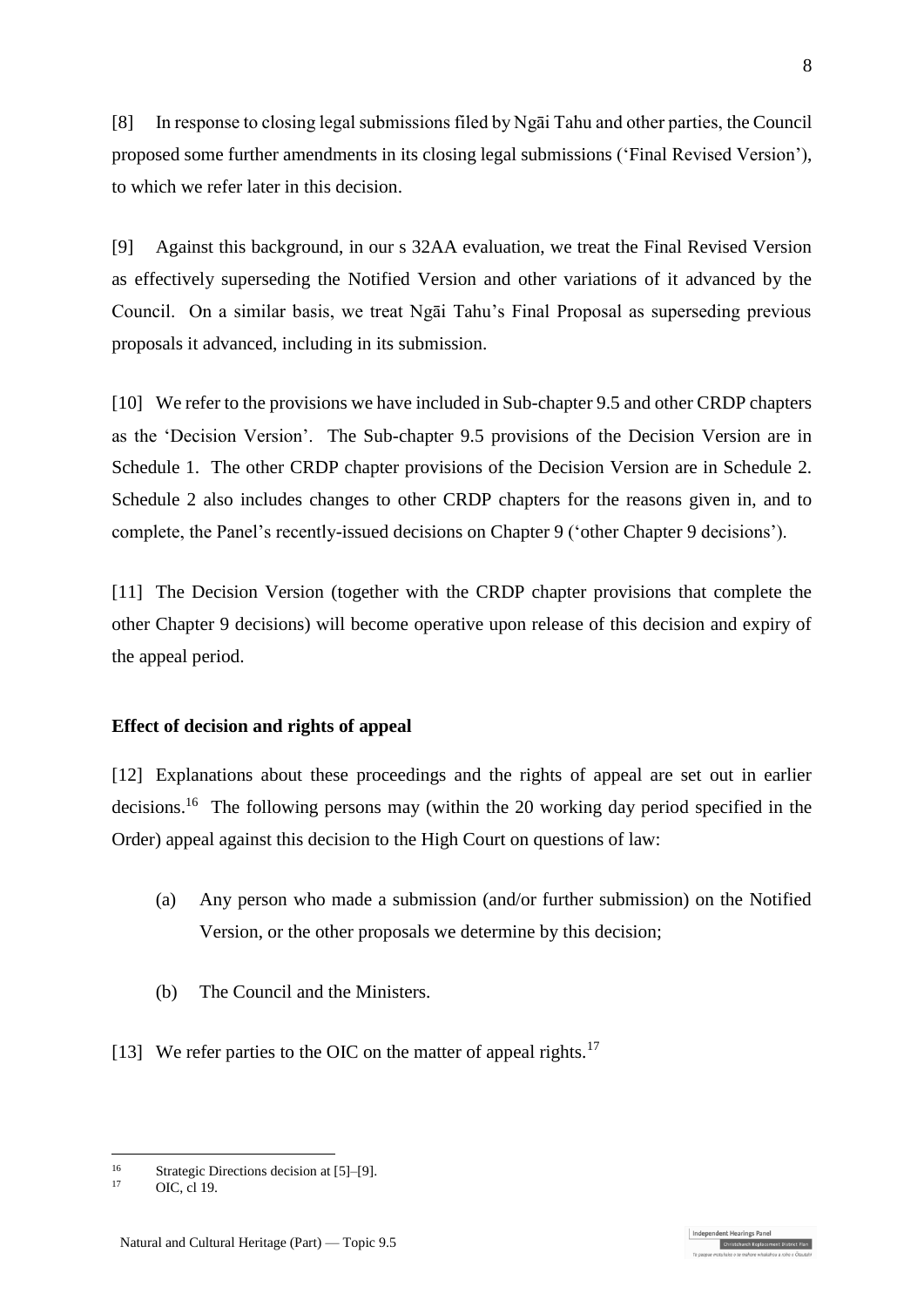#### **Provisions deferred**

[14] On the following matters, we make relevant findings in this decision but defer making changes to related CRDP chapters until we issue our decision on proposed Chapter 6 (General Rules and Procedures):

- (a) Changes to the Sub-chapter 6.6 proposal (on water body setbacks), to implement what we determine by this decision concerning Ngā Wai;
- (b) Changes to the Sub-chapter 6.8 proposal (on signs), to implement what we determine by this decision concerning Sub-chapter 9.3 (historic heritage).

[15] We defer those matters because of the need to ensure provisions are properly integrated with those to be determined for proposed Chapter 6. For the same reasons, some definitions are deferred pending the related Chapter 2 decision.

#### **Identification of parts of the Existing Plan to be replaced**

[16] The OIC requires that our decision also identifies the parts of the Existing Plan<sup>18</sup>to be replaced by the Decision Version. It replaces those provisions of the former Banks Peninsula District Plan pertaining to Silent Files.

#### **Conflicts of interest**

1

[17] Notice of any potential conflicts of interest was posted on the Independent Hearings Panel website.<sup>19</sup> During the course of the hearing it emerged on some occasions that submitters were known to members of the Panel either through previous business associations or through current or former personal associations. Those disclosures were recorded in the transcript, which was available daily on the Hearings Panel's website. Ms Huria disclosed a relationship interest in relation to this decision and Decision 37: Papakāinga/Kāinga Nohoanga Zone.<sup>20</sup> No submitter raised any issue in relation to such matters.

<sup>&</sup>lt;sup>18</sup> Comprising the Christchurch City District Plan and Banks Peninsula District Plan.

<sup>&</sup>lt;sup>19</sup> The website address is [www.chchplan.ihp.govt.nz.](http://www.chchplan.ihp.govt.nz/)<br> $\frac{20}{25}$  Minute disclosure of relationship interest 22 Sec

Minute — disclosure of relationship interest, 23 September 2015. See also Decision 37 at [9].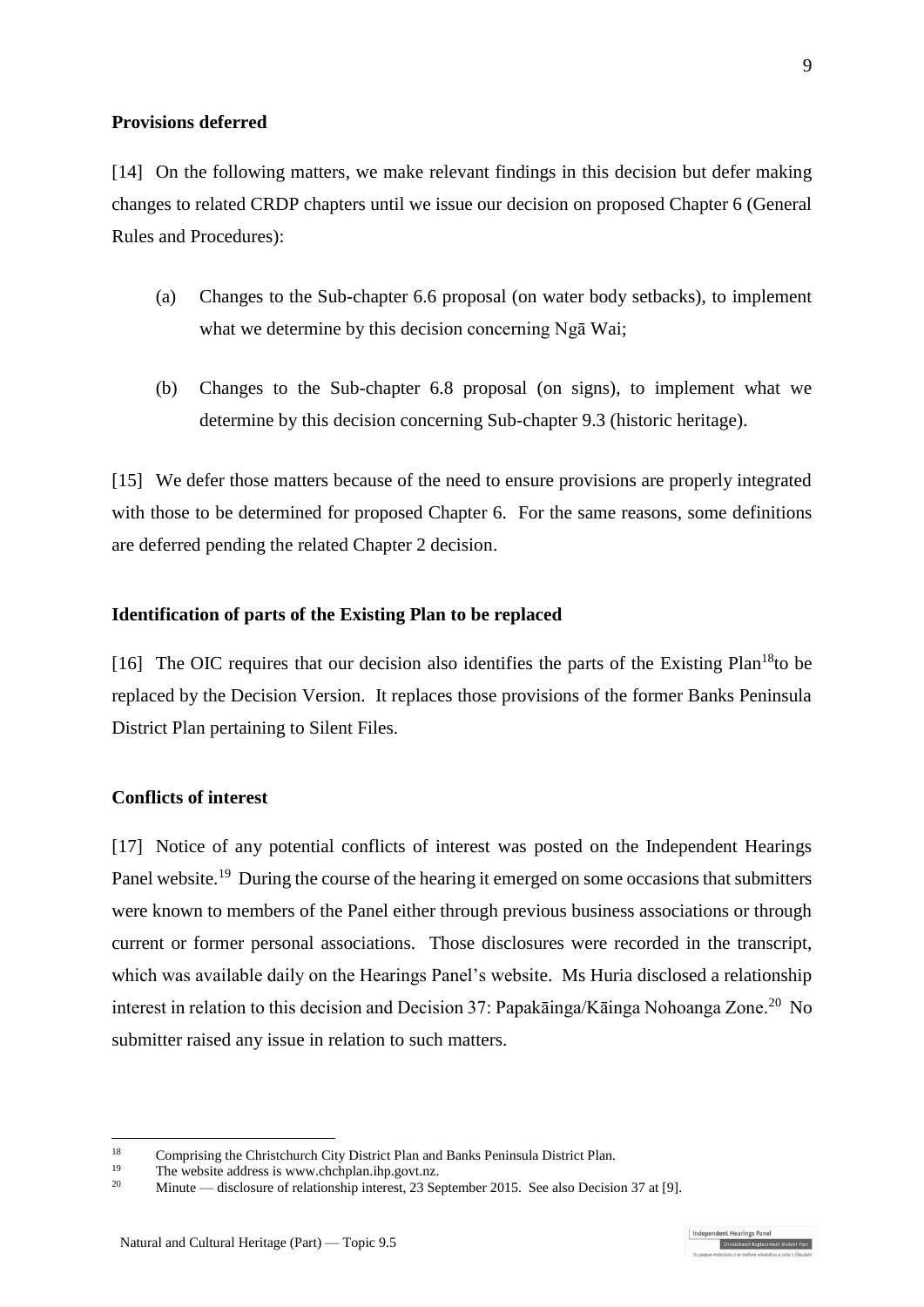# **REASONS \_\_\_\_\_\_\_\_\_\_\_\_\_\_\_\_\_\_\_\_\_\_\_\_\_\_\_\_\_\_\_\_\_\_\_\_\_\_\_\_\_\_\_\_\_\_\_\_\_\_\_\_\_\_\_\_\_\_\_\_\_\_\_\_\_\_\_\_\_\_\_\_\_\_\_**

**\_\_\_\_\_\_\_\_\_\_\_\_\_\_\_\_\_\_\_\_\_\_\_\_\_\_\_\_\_\_\_\_\_\_\_\_\_\_\_\_\_\_\_\_\_\_\_\_\_\_\_\_\_\_\_\_\_\_\_\_\_\_\_\_\_\_\_\_\_\_\_\_\_\_\_**

### **STATUTORY FRAMEWORK**

[18] The OIC directs that we hold hearings on submissions concerning proposals and make decisions on those proposals.<sup>21</sup> It sets out what we must and may consider in making that decision.<sup>22</sup> It qualifies how the [Resource Management Act 1991](http://www.legislation.govt.nz/act/public/1991/0069/latest/DLM230265.html) ('RMA') is to apply and modifies some of the RMA's provisions, as to both our decision-making criteria and processes.<sup>23</sup> It directs us to comply with s 23 of th[e Canterbury Earthquake Recovery Act 2011](http://www.legislation.govt.nz/act/public/2011/0012/latest/DLM3653522.html) ('CER Act').<sup>24</sup> The OIC also specifies additional matters for our consideration.

[19] Our Strategic Directions decision, which was not appealed, summarised the statutory framework for that decision. As it is materially the same for this decision, we apply the analysis in that decision.<sup>25</sup> On the requirements of ss 32 and 32AA of the RMA, we endorse and adopt [48]–[54] of our Natural Hazards decision.<sup>26</sup>

### **Relevant provisions of Part 2, RMA**

[20] As for other Chapter 9 proposals, Part 2, RMA (as to 'purpose and principles') have an important bearing on our decision. In achieving the RMA's sustainable management purpose:

(a) Section 6 requires that we recognise and provide for its specified 'matters of national importance', including:

 $21$ <sup>21</sup> OIC, cl [12\(1\).](http://www.legislation.govt.nz/regulation/public/2014/0228/latest/DLM6191312.html?search=ts_act%40bill%40regulation%40deemedreg_Canterbury+Earthquake+(Christchurch+Replacement+District+Plan)+Order+2014+_resel_25_a&p=1)<br>
<sup>22</sup> OIC cl 14(1)

 $^{22}$  OIC[, cl 14\(1\).](http://www.legislation.govt.nz/regulation/public/2014/0228/latest/DLM6190449.html?search=ts_act%40bill%40regulation%40deemedreg_Canterbury+Earthquake+(Christchurch+Replacement+District+Plan)+Order+2014+_resel_25_a&p=1)

 $^{23}$  OIC, [cl 5.](http://www.legislation.govt.nz/regulation/public/2014/0228/latest/DLM6190439.html?search=ts_act%40bill%40regulation%40deemedreg_Canterbury+Earthquake+(Christchurch+Replacement+District+Plan)+Order+2014+_resel_25_a&p=1)

<sup>24</sup> Our decision does not set out the text of various statutory provisions it refers to, as this would significantly lengthen it. However, the electronic version of our decision includes hyperlinks to the New Zealand Legislation website. By clicking the hyperlink, you will be taken to the section referred to on that website. The [CER Act](http://www.legislation.govt.nz/act/public/2011/0012/latest/DLM3653522.html) was repealed and replaced by the [Greater Christchurch Regeneration Act 2016 \('GCRA'\),](http://www.legislation.govt.nz/act/public/2016/0014/latest/whole.html) which came into force on 19 April 2016. However, [s 148 of the GCRA](http://www.legislation.govt.nz/act/public/2016/0014/latest/DLM6579358.html) provides that the OIC continues to apply and the GCRA does not effect any material change to the applicable statutory framework for our decision or to related Higher Order Documents. That is because s [147 of the GCRA](http://www.legislation.govt.nz/act/public/2016/0014/latest/DLM6579356.html) provides that the OIC continues in force. Further, Schedule 1 of the GCRA (setting out transitional, savings and related provisions) specifies, in cl 10, that nothing in that Part affects or limits the application of the [Interpretation Act 1999](http://www.legislation.govt.nz/act/public/1999/0085/latest/DLM31459.html) which, in turn, provides that the OIC continues in force under the now-repealed [CER Act](http://www.legislation.govt.nz/act/public/2011/0012/latest/DLM3653522.html) (s 20) and preserves our related duties (s 17).

<sup>&</sup>lt;sup>25</sup> At  $[25]$ – $[28]$  and  $[40]$ – $[62]$ .<br><sup>26</sup> Meturel Hazarda (Bart) (and

<sup>26</sup> [Natural Hazards \(Part\) \(and relevant definitions and associated planning maps\), 17 July 2015,](http://www.chchplan.ihp.govt.nz/wp-content/uploads/2015/03/Natural-Hazards-Part.pdf) pages 20–21.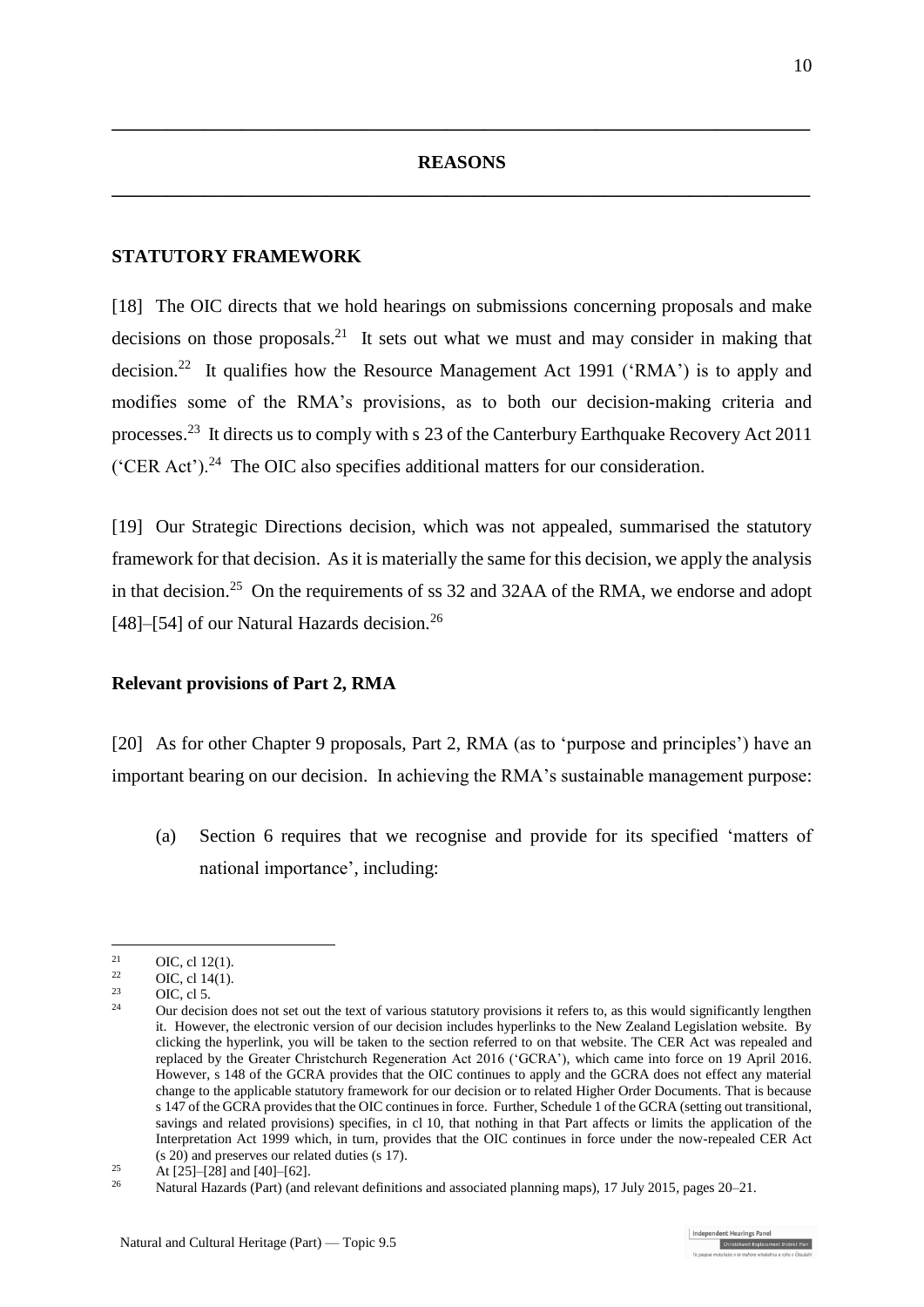- (i) the relationship of Māori and their culture and traditions with their ancestral lands, water, sites, wāhi tapu, and other taonga (s 6(e));
- (ii) the protection of historic heritage from inappropriate subdivision, use, and development (s 6(f));
- (b) Section 7 directs us to have 'particular regard' to its listed matters including:
	- (i) kaitiakitanga, defined to mean 'the exercise of guardianship by the tangata whenua of an area in accordance with tikanga Māori in relation to natural and physical resources, and includes the ethic of stewardship (ss 7, 2(1));
- (c) Section 8 directs us to take into account the principles of the Treaty of Waitangi (Te Tiriti o Waitangi).

[21] In regard to s 6(e), Ngāi Tahu's closing submissions referred to leading authorities on the meaning of 'ancestral lands' <sup>27</sup> (one of which, *Habgood*, concerned Kaitōrete Spit Site 64, a site identified in Ngāi Tahu's original submission). We accept that those authorities support Ngāi Tahu's related submissions that 'ancestral lands' are lands that have been owned by ancestors and do not have to be in current Māori ownership. Ngāi Tahu also pointed out, and we accept, that s 6(e) is not only concerned with ancestral lands (which was the narrower focus of the legislation in issue in those authorities) but also with 'water, sites, waahi tapu, and other taonga'.<sup>28</sup> As such, we also agree that s  $6(e)$  provides for a significantly strengthened safeguard of the relationship, including cultural relationship, of Māori to these identified matters concerning natural and physical resources.<sup>29</sup>

[22] In regard to s 6(f), Ngāi Tahu noted the broad definition of 'historic heritage' in s 2(1), RMA including its express references to 'archaeological sites', 'sites of significance to Māori, including wāhi tapu' and 'surroundings associated with the natural and physical resources'. As Ngāi Tahu also pointed out, the definition specifies an overall pre-requisite that the natural and physical resources in question 'contribute to an understanding and appreciation of New

<u>.</u>

<sup>27</sup> *Royal Forest and Bird Protection Society Inc v WA Habgood Ltd* (1987) 12 NZTPA 76 (HC); *Environmental Defence Society Inc v Mangonui County Council* [1989] 3 NZLR 257 (CA).

<sup>&</sup>lt;sup>28</sup> Closing submissions for Ngāi Tahu, at  $20 - 22$ .<br><sup>29</sup> Closing submissions for Ngãi Tahu, at 22.

Closing submissions for Ngai Tahu, at 22.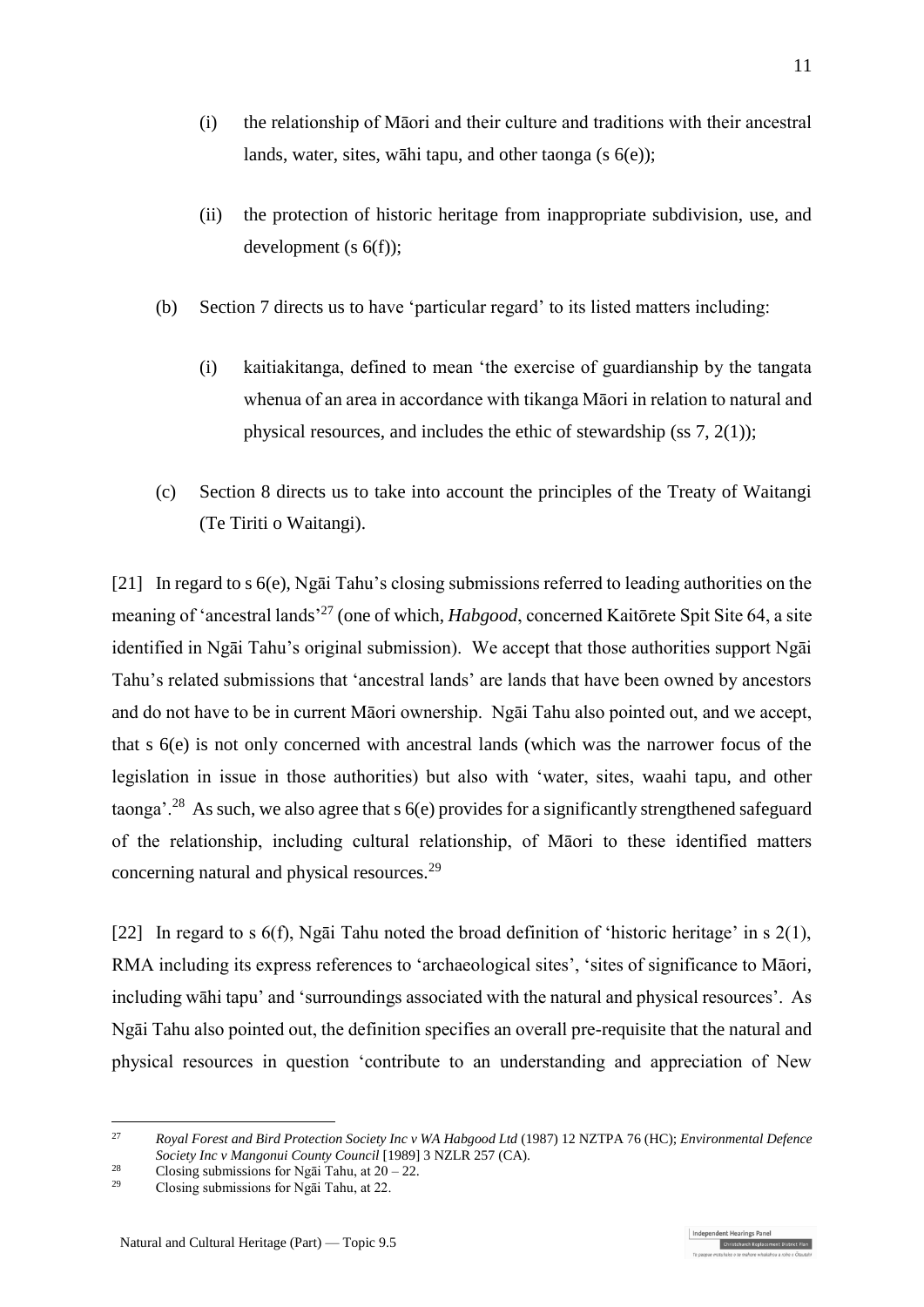Zealand's history and cultures, deriving from its listed qualities (including archaeological, cultural and historic qualities).<sup>30</sup>

[23] As is well known, the RMA's purpose is 'to promote the sustainable management of natural and physical resources' (s 5). 'Sustainable management' is defined in terms that include 'managing the use, development, and protection of natural and physical resources in a way, or at a rate, which enables people and communities to provide for their social, economic, and cultural well-being.' There are, of course, other elements to the definition, including the matters in s  $5(2)(a)$ –(c).

[24] We set out our findings on the evidence later in this decision. We note that the evidence called by Ngāi Tahu on matters concerning these principles and their relationship to the s 5 purpose was not contested by any other party. Ngāi Tahu submitted in closing that ss 5–8 give "strong directions" that relate to enabling Ngāi Tahu as part of the greater Christchurch community to provide for their social and cultural wellbeing.<sup>31</sup> It submitted that Ngai Tahu social and cultural wellbeing is inextricably central the RMA's purpose in the context of Christchurch District.<sup>32</sup> On the evidence, we accept those submissions.

### **Higher Order Documents<sup>33</sup>**

[25] Ngāi Tahu's closing submissions were also helpful in identifying relevant Higher Order Documents.<sup>34</sup>

[26] The Higher Order Documents that the CRDP must 'give effect to'<sup>35</sup> include the New Zealand Coastal Policy Statement 2010 ('NZCPS'), the National Policy Statement for Freshwater Management 2014 ('NPSFM') and the Canterbury Regional Policy Statement 2013 ('CRPS').

<u>.</u>

<sup>&</sup>lt;sup>30</sup> Closing submissions for Ngai Tahu, at 24<br><sup>31</sup> Closing submissions for Ngai Tahu, at 8

 $^{31}$  Closing submissions for Ngãi Tahu, at 8.<br> $^{32}$  Closing submissions for Na $\overline{5}$ : Tahu, at 16

 $\frac{32}{10}$  Closing submissions for Ngai Tahu, at 16 and 17.

<sup>33</sup> A term we use in our decisions to refer to a range of statutory documents, such as national policy statements, the CRPS, and other documents or provisions of the OIC in respect of which various statutory requirements apply to our decisionmaking. We also note the relevance of various regional plans and the National Water Conservation (Te Waihora/Lake Ellesmere) Order 1990 as documents the CRDP must not be inconsistent with.

 $\frac{34}{35}$  Closing submissions for Ngāi Tahu, at 35<br> $\frac{35}{35}$ 

RMA, s 75(3).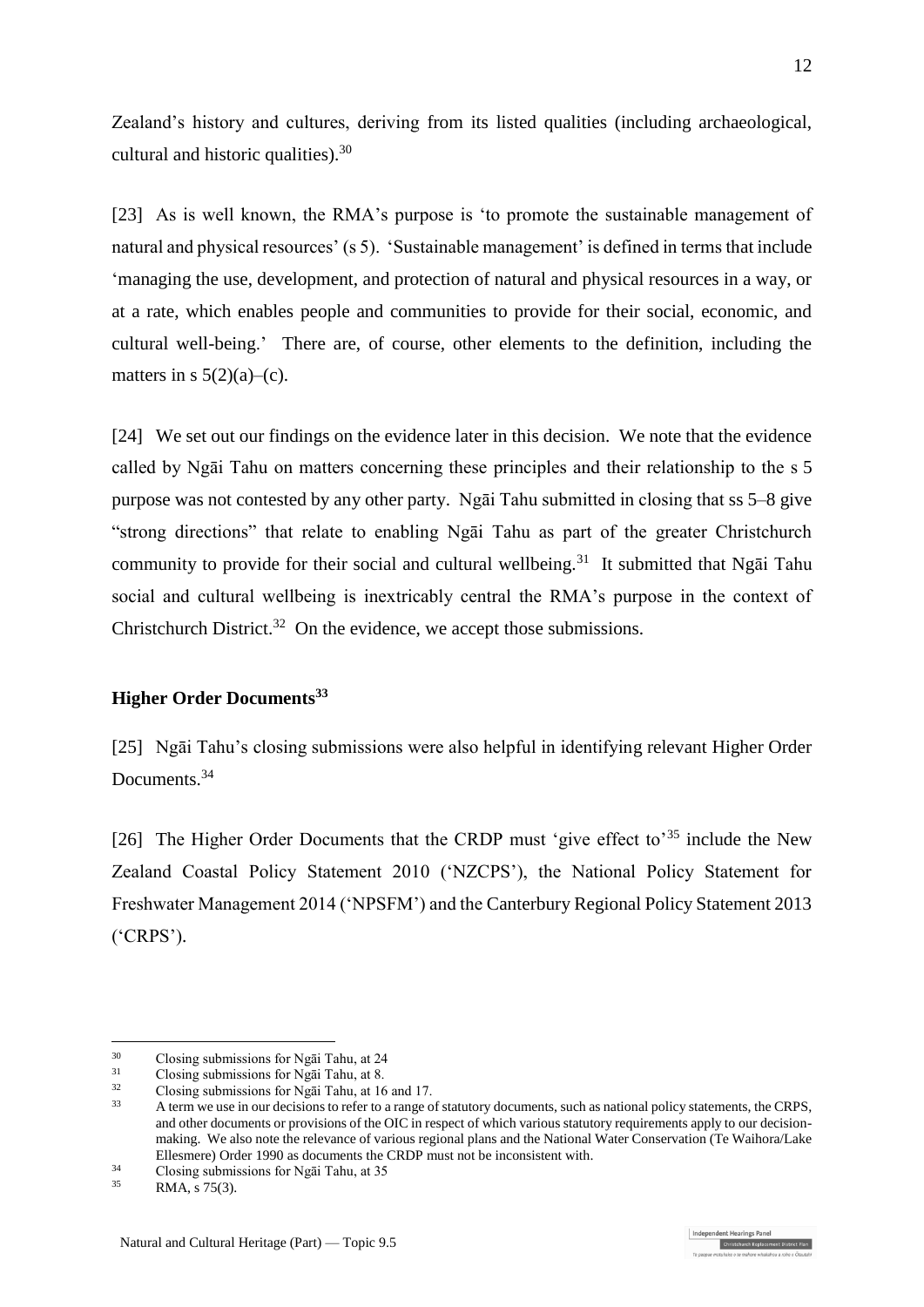[27] For the meaning of 'give effect to', Ngāi Tahu referred to the Panel's Strategic Directions decision (Decision 1) where we interpreted 'give effect to' as meaning 'implement according to the applicable policy statement's intentions and our related observation as to the importance of reading the applicable directives in higher order statutory instruments according to their true intention.<sup>36</sup> We take the same approach to interpretation in this decision.

[28] Ngāi Tahu also quoted passages from the Supreme Court's *King Salmon<sup>37</sup>* decision on the proper approach to interpretation of the NZCPS and submitted that the same approach was appropriate for other Higher Order Documents where the statutory directive is also 'give effect to'. We agree with that submission, and find it helpful to also set out the relevant passages:

[129] … the decision-maker must first identify those policies that are relevant, paying careful attention to the way in which they are expressed. Those expressed in more directive terms will carry greater weight than those expressed in less directive terms. Moreover, it may be that a policy is stated in such directive terms that the decisionmaker has no option but to implement it. So, "avoid" is a stronger direction than "take account of". That said, however, we accept that there may be instances where particular policies in the NZCPS "pull in different directions". But we consider that this is likely to occur infrequently, given the way that the various policies are expressed and the conclusions that can be drawn from those differences in wording. It may be that an apparent conflict between particular policies will dissolve if close attention is paid to the way in which the policies are expressed.

[130] Only if the conflict remains after this analysis has been undertaken is there any justification for reaching a determination which has one policy prevailing over another. The area of conflict should be kept as narrow as possible. The necessary analysis should be undertaken on the basis of the NZCPS, albeit informed by s. 5. As we have said, s 5 should not be treated as the primary operative decision-making provision.

[29] Turning to the NZCPS, its statutory purpose is:

to state policies in order to achieve the purpose of this Act in relation to the coastal environment of New Zealand.

[30] The 'coastal environment' includes extensive parts of the district, including on Banks Peninsula and coastal areas in the vicinity of Kaitōrete Spit and the coastal settlements in and around Ferrymead, Redcliffs and Sumner.

[31] We identify the following NZCPS provisions as having particular bearing on our evaluation:

<u>.</u>

ndent Hearings Pane Christchurch Replacement Dist

<sup>&</sup>lt;sup>36</sup> Decision 1, at the Table at [42] and associated footnote 43.<br> $V_{\text{min}}$   $V_{\text{min}}$   $V_{\text{min}}$   $V_{\text{min}}$   $V_{\text{min}}$   $V_{\text{min}}$   $V_{\text{min}}$   $V_{\text{min}}$   $V_{\text{min}}$   $V_{\text{min}}$ 

<sup>37</sup> *Environmental Defence Society v New Zealand King Salmon Co Ltd* [2014] NZSC 38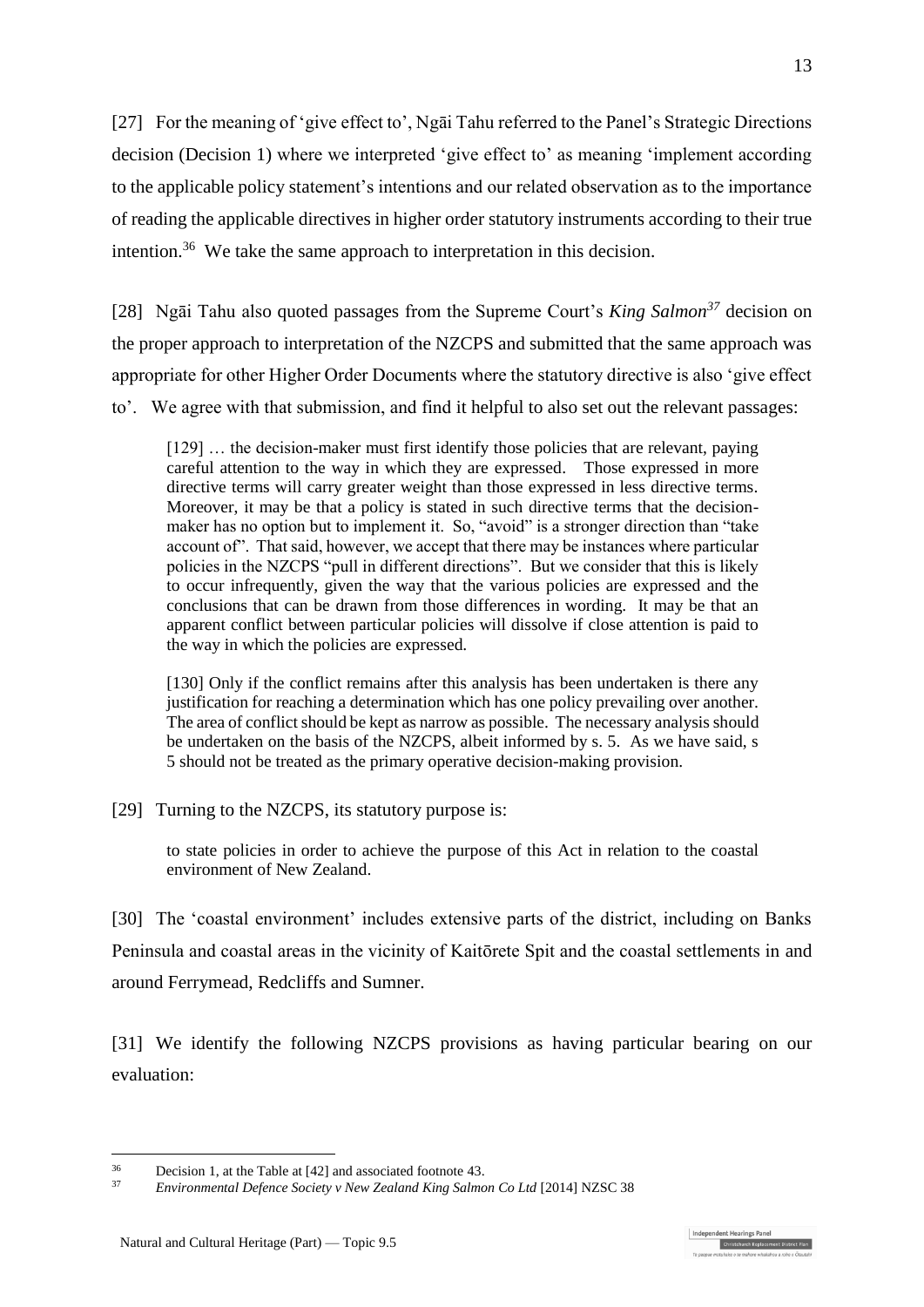### (a) Objective 3 which is:

To take account of the principles of the Treaty of Waitangi, recognise the role of tangata whenua as kaitiaki and provide for tangata whenua involvement in management of the coastal environment by:

- recognising the ongoing and enduring relationship of tangata whenua over their lands, rohe and resources;
- promoting meaningful relationships and interactions between tangata whenua and persons exercising functions and powers under the Act;
- incorporating mātauranga Māori into sustainable management practices; and
- recognising and protecting characteristics of the coastal environment that are of special value to tangata whenua.

[32] Policy 2 as to the Treaty, tangata whenua and Māori, which is an extensive policy that includes the following relevant aspects:

In taking account of the principles of the Treaty of Waitangi (Te Tiriti o Waitangi), and kaitiakitanga, in relation to the coastal environment:

a. recognise that tangata whenua have traditional and continuing cultural relationships with areas of the coastal environment, including places where they have lived and fished for generations;

b. involve iwi authorities or hapū on behalf of tangata whenua in the preparation of … plans, by undertaking effective consultation with tangata whenua; with such consultation to be early, meaningful, and as far as practicable in accordance with tikanga Māori;

c. with the consent of tangata whenua and as far as practicable in accordance with tikanga Māori, incorporate mātauranga Māori … in plans …; …

…

e. take into account any relevant iwi resource management plan and any other relevant planning document recognised by the appropriate iwi authority or hapū and lodged with the council, to the extent that its content has a bearing on resource management issues in the region or district; and

- i. where appropriate incorporate references to, or material from, iwi resource management plans … in plans; …
- f. provide for opportunities for tangata whenua to exercise kaitiakitanga over waters, forests, lands, and fisheries in the coastal environment through such measures as:
	- i. bringing cultural understanding to monitoring of natural resources;
	- ii. providing appropriate methods for the management, maintenance and protection of the taonga of tangata whenua; …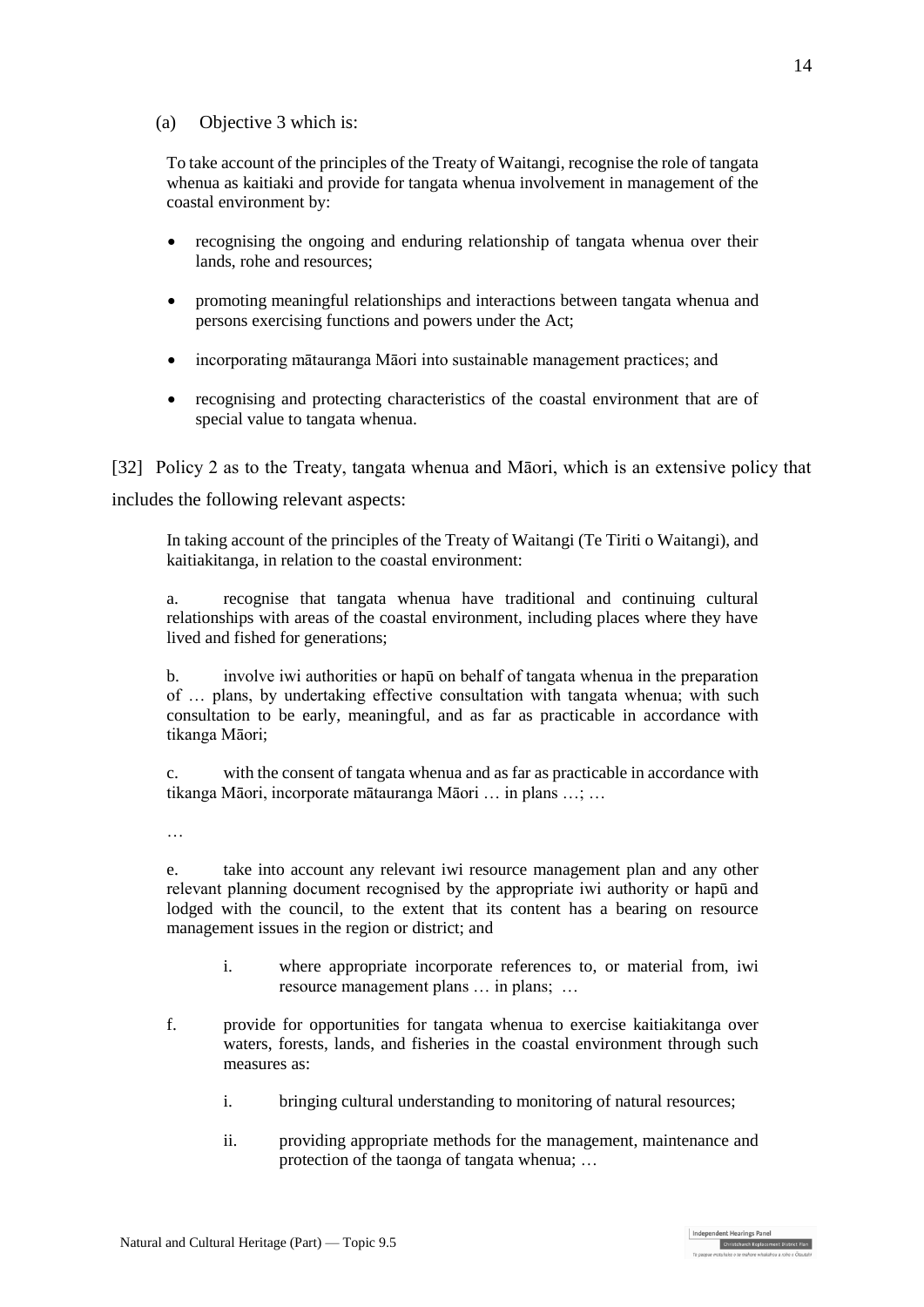- g. in consultation and collaboration with tangata whenua, working as far as practicable in accordance with tikanga Māori, and recognising that tangata whenua have the right to choose not to identify places or values of historic, cultural or spiritual significance or special value:
	- i. recognise the importance of Māori cultural and heritage values through such methods as historic heritage, landscape and cultural impact assessments; and
	- ii. provide for the identification, assessment, protection and management of areas or sites of significance or special value to Māori, including by historic analysis and archaeological survey and the development of methods such as alert layers and predictive methodologies for identifying areas of high potential for undiscovered Māori heritage, for example coastal pā or fishing villages.

[33] In regard to Ngā Wai, the NPSFM includes Objective D1 and related Policy D1 concerning tāngata whenua roles and interests in freshwater management. Relevantly, these give directions to involve iwi and hapū in management, work with them in order to reflect tāngata whenua values and interests in the management of, and decision-making regarding fresh water and freshwater ecosystems in the region.

[34] The CRPS includes a direction to territorial authorities to include 'provisions' (i.e. in their district plans) for the relationship of Ngāi Tahu with their ancestral lands, water, sites, Wāhi Tapu and other taonga (CRPS 4.3.15). We agree with Ngāi Tahu's planning witness, Ms Yvonne Legarth, that CRPS Chapter 13 on historic heritage is relevant, and CRPS Chapter 7 has some bearing on the consideration of provisions in regard to Nga Wai.<sup>38</sup>

[35] In terms of CRPS Chapter 13, we identify as relevant:

- (a) Objective 13.2.1 as to the identification and protection of 'significant historic heritage items, places, and areas, and their particular values that contribute to Canterbury's distinctive character and sense of identity from inappropriate subdivision, use and development'; and
- (b) Policy 13.3.1 which is to 'recognise and provide for the protection of the historic and cultural heritage resource of the region from inappropriate subdivision, use and development by', amongst other things:

ndependent Hearings Pane

<sup>1</sup> <sup>38</sup> Evidence in chief of Yvonne Legarth on behalf of Ngāi Tahu at 46.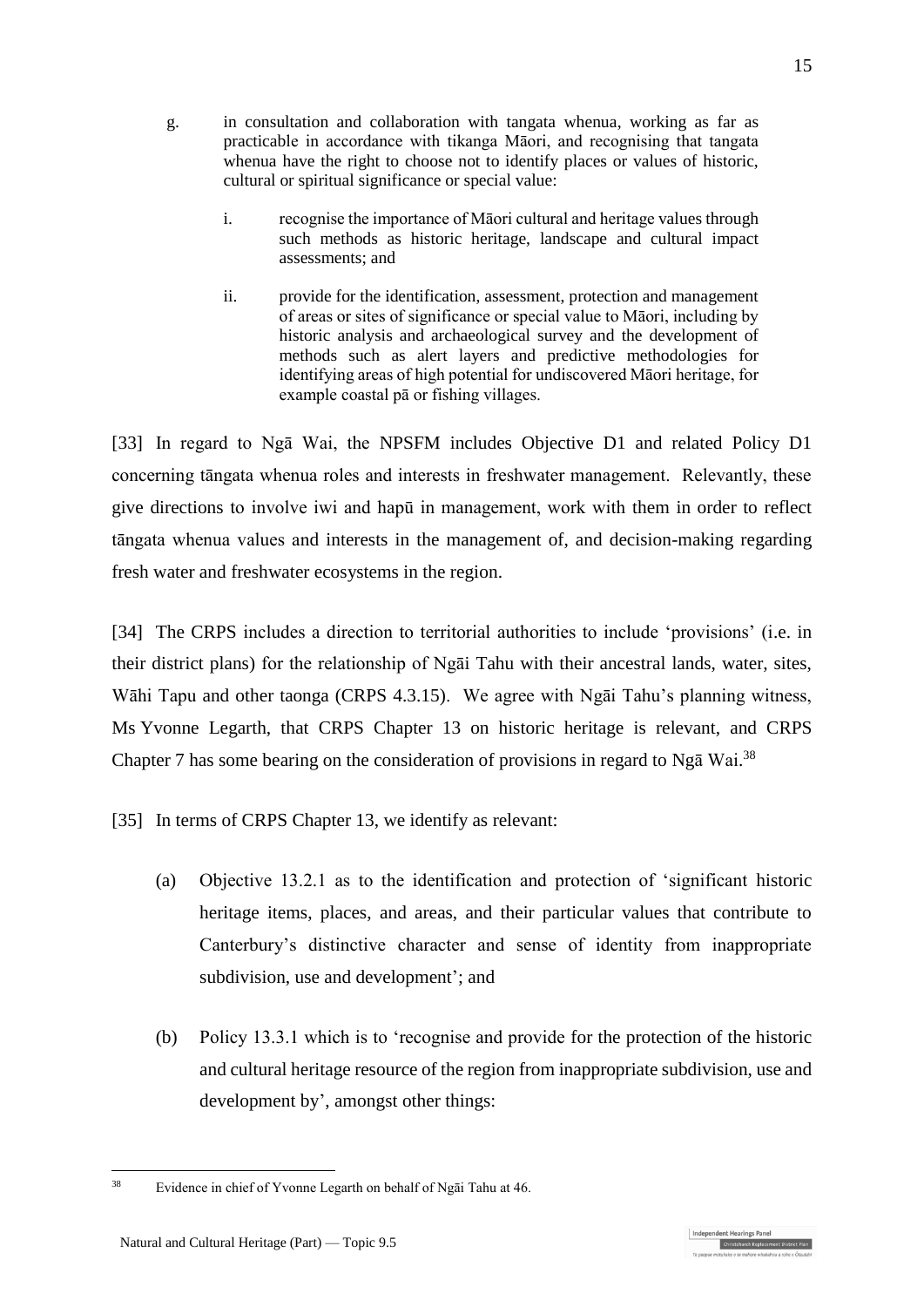- (i) identifying and assessing the significance of that resource according to criteria based on the matters specified in 13.1.1(1), including 'historic', 'cultural', 'archaeological', 'social', 'spiritual', 'traditional' and 'contextual'.
- (ii) working with Ngāi Tahu 'to identify items, places or areas of historic significance to them'  $(13.1.1(2))$ ; and
- (iii) recognising that knowledge about some historic heritage may be culturally sensitive and supporting protection of those areas through 'the maintenance of silent files held by local authorities'(13.1.1(5)).

[36] Related to those matters, we note that the associated 'methods' statement to CRPS Policy 13.3.1 records that territorial authorities will work 'together … with Te Rūnanga o Ngāi Tahu and papatipu rūnanga to identify and manage significant or important historic heritage items, places or areas' and will use iwi management plans as a tool to assist in identification, provide cultural context, and assist in avoiding adverse effects.

[37] We must take relevant iwi management plans into account to the extent that their content has a bearing on the resource management issues of the district (s 74(2A), RMA). The relevant iwi management plans are *Te Whakatau Kaupapa Ngai Tahu Resource Management Strategy for the Canterbury Region* and *Mahaanui Kura Taiao Iwi Management Plan* ('Iwi Management Plans'). As the evidence explains, and we later discuss, these plans are of particular significance in the fact that their identification of Silent File areas is significantly more extensive than what the Notified Version identified.

[38] There are clear themes in the directions of these Higher Order Documents that we weigh in our s 32AA evaluation. In particular, reflecting the statutory principles to which we have referred, there is:

(a) A clear recognition of the cultural and historic relationship of Māori, and in particular Manawhenua, with the environment (and, in that regard, the matters referred to in s 6, RMA);

Christchurch Replacement Dis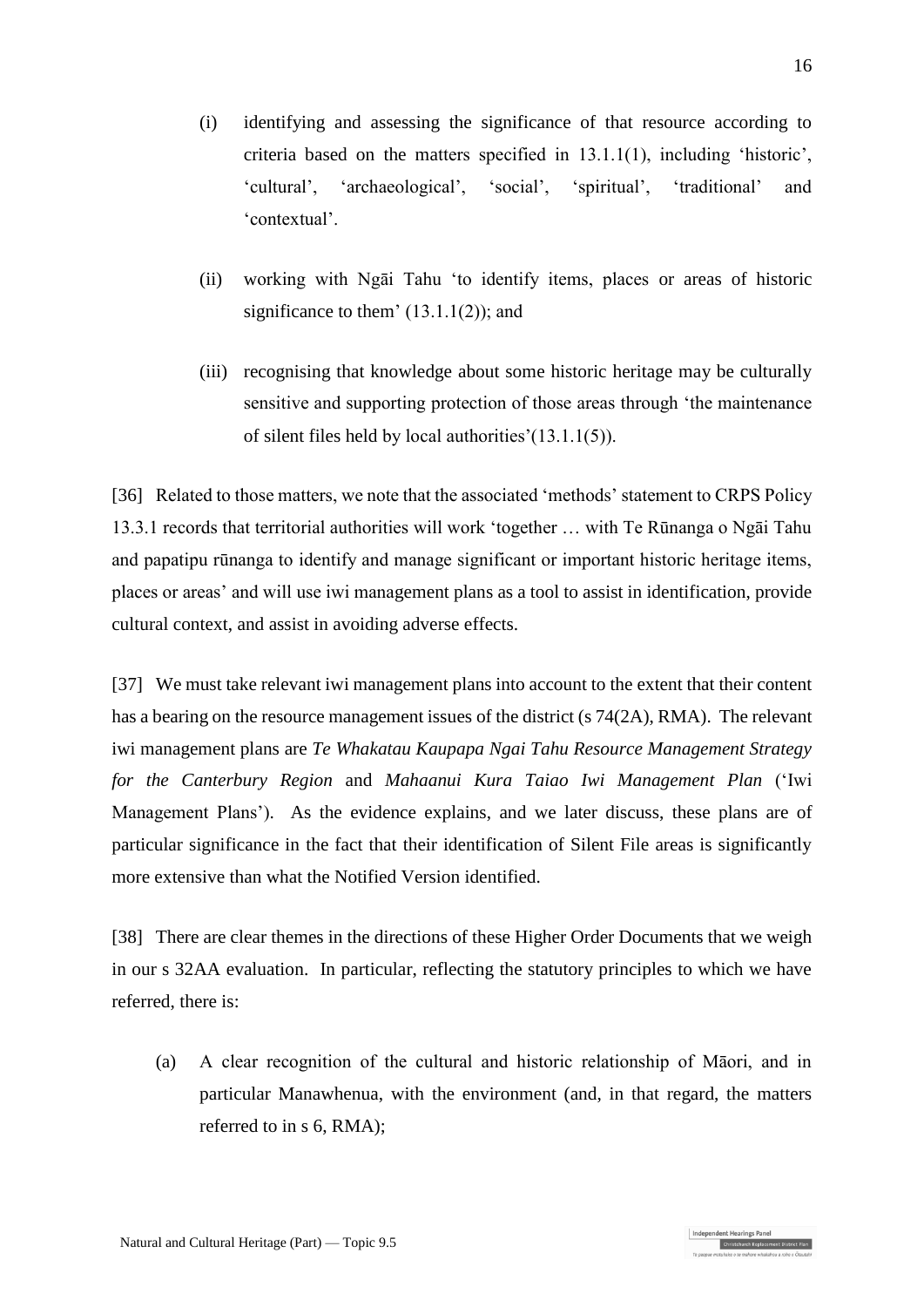- (b) A consistently strong emphasis on consulting and working with tāngata whenua (iwi and hapū) and to take account of iwi management plans including in order to recognise kaitiakitanga, understand and respect cultural values, and identify and protect historic heritage; and
- (c) A consistently clear direction to recognise cultural sensitivity, including with use of Silent Files.

[39] As we later explain, those are matters which the evidence demonstrates clearly as weighing against the appropriateness of the Notified Version and in support of the Final Revised Version (which, we record, owes its origins more to Ngāi Tahu's submission than the Notified Version). They are also matters that we have weighed in our changes to the Final Revised Version, in view of the findings we set out later in this decision.

### **Council's s 32 report**

[40] We refer to the necessary principles set out in our earlier decisions.<sup>39</sup> We have had regard to the s 32 report ('Report') on the Notified Version. However, given that the Notified Version is effectively superseded by the Final Revised Version, we give no substantial weight to that report. While noting the Council's updated s 32 report on the Final Revised Version, we record that our s 32 AA evaluation is according to the evidence and related submissions and representations before us and which we shortly discuss.

### **ISSUES RAISED BY SUBMISSIONS**

[41] We have considered all the submissions and evidence that have been presented in relation to this topic. We have also had regard to the Council's recommendations on submissions in the Accept/Accept in Part/Reject Table filed with the Council's closing submissions.<sup>40</sup> We understand those recommendations to be reflected in the Final Revised Version.

<u>.</u>

Christchurch Replacement Dis

<sup>&</sup>lt;sup>39</sup> Strategic Directions at  $[63]$ – $[70]$ .<br><sup>40</sup> Clasing submissions for the Cour

<sup>40</sup> Closing submissions for the Council, Appendix P ('Accept/Accept in Part/Reject Table').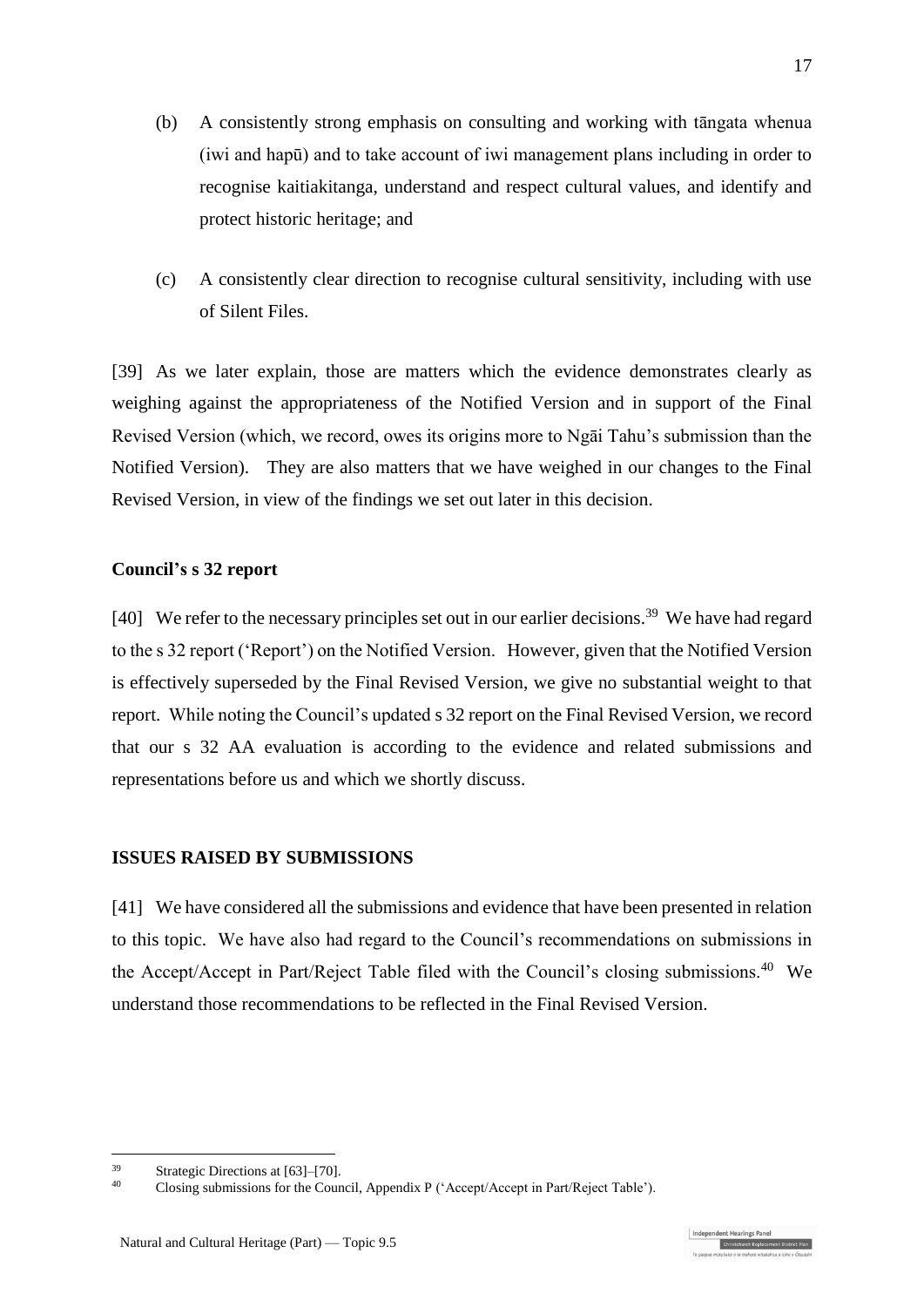[42] Our Decision 38: Natural and Cultural Heritage Topic 9.2 sets out counsel appearances and submitter appearances and representations made during the course of the entire hearing of the greater Natural and Cultural chapter.

[43] As we have noted at [\[7\],](#page-4-0) by the time that closing submissions were filed, differences remaining about the Final Revised Version were confined both in terms of provisions and parties. To provide some context for our discussion of those issues, we firstly set out a summary of the Final Revised Version and how Ngāi Tahu's Final Proposal differs from it.

## **Final Revised Version and key points of difference with Ngāi Tahu's Final Proposal**

[44] Somewhat unusually, on this occasion, the substance of the Final Revised Version owes more to what was proposed by way of submission (i.e. Ngāi Tahu's Initial Proposal) than the Notified Version. Therefore, in now summarising the Final Revised Version, we note key points of difference with Ngāi Tahu's Final Proposal. We have provided references to the Decision Version in brackets.

## *Objectives 9.5.1.1 to 9.5.1.3 (Decision Version: 9.5.2.1 to 9.5.2.3)*

[45] Closing submissions reveal that none of the proposed objectives of the Final Revised Version are contentious between parties. They are:

## **9.5.1.1 Areas and Sites of Ngāi Tahu Cultural Significance**

The historic and contemporary relationship of Ngāi Tahu mana whenua with their ancestral lands, water, sites, wāhi tapu and other taonga is recognised and provided for in the rebuild and future development of Ōtautahi, Te Pātaka o Rākaihautū and the greater Christchurch Area.

### **9.5.1.2 Integrated Management of Land and Water**

The natural character of and Ngāi Tahu cultural values associated with water bodies, repo / wetlands, waipuna / springs and the coastal environment of Ōtautahi, Te Pātaka o Rākaihautῡ and the greater Christchurch Area are maintained or enhanced as part of the rebuild and future development of the District - Ki Uta Ki Tai (from the mountains to the sea).

### **9.5.1.3 Cultural significance of Te Tai o Mahaanui and the Coastal Environment to Ngāi Tahu**

The cultural significance of Te Tai o Mahaanui, including Te Ihutai, Whakaraupō, Koukourārata, Akaroa, Te Waihora, Te Roto o Wairewa and the coastal environment as a whole to Ngāi Tahu is recognised and Ngāi Tahu are able to exercise kaitiakitanga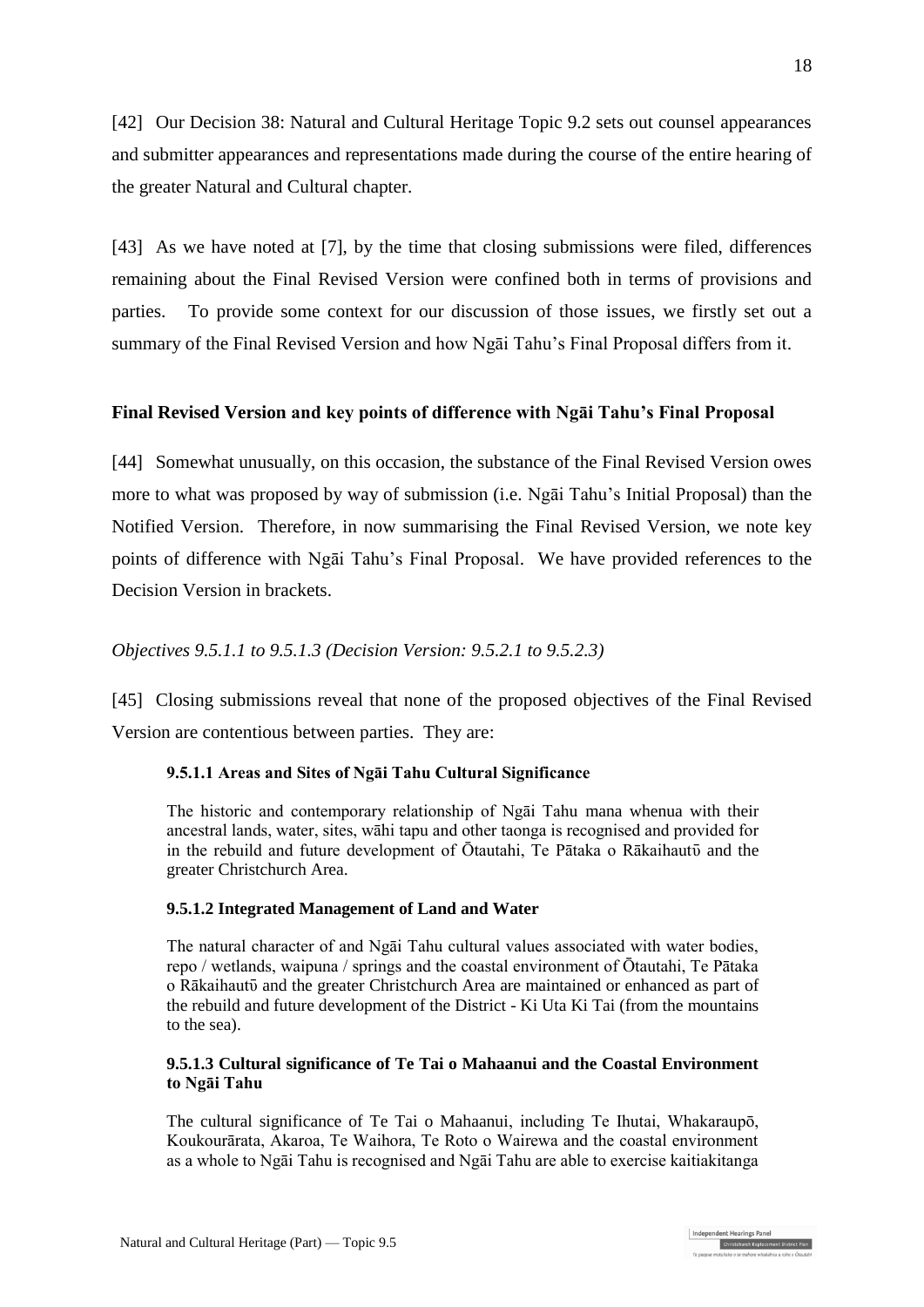and undertake customary uses in accordance with tikanga, within the coastal environment.

## *Proposed policies*

[46] The Final Revised Version proposes seven policies, 9.5.2.1 to 9.5.2.7 (9.5.2.4 – 9.5.2.10) to support those objectives. These provide:

- (a) Overarching direction regarding the management of cultural values of identified sites of cultural significance;
- (b) Targeted direction in relation to different types of sites (Wāhi Tapu and Wāhi Taonga; Ngā Tūranga Tūpuna; Ngā Wai; and archaeological sites); and
- (c) Process-related direction on engagement with rūnanga and future work to be undertaken.

[47] Most of these policies are not contentious. Differences with Ngāi Tahu's Final Proposal centre on policies concerning engagement and future work (i.e. proposed Policy 9.5.2.7 and Ngāi Tahu's requested new policy 9.5.2.7 (now 9.5.2.10)).

## *Relationship of objectives and policies to Sub-chapter 9.5 and other chapters*

[48] While these guiding provisions sit within Sub-chapter 9.5, in many cases they are implemented through provisions in other chapters, for example through reference to SONTCS being added to policies and matters of discretion for rules in other chapters, which we explain further below.

## *SONTCS Schedules and related rules as to activities, assessment and notification*

[49] The distinction between different types of SONTCS is also reflected in the Schedules contained in Sub-chapter 9.5. These provide a two-tiered regulatory approach ('Two Tiered Approach'), as follows.

[50] Specific restricted discretionary activity ('RDA') and limited notification rules are proposed for inclusion in Sub-chapter 9.5 for Schedule 9.5.5.1 (9.5.6.1) SONTCS. These SONTCS consist of: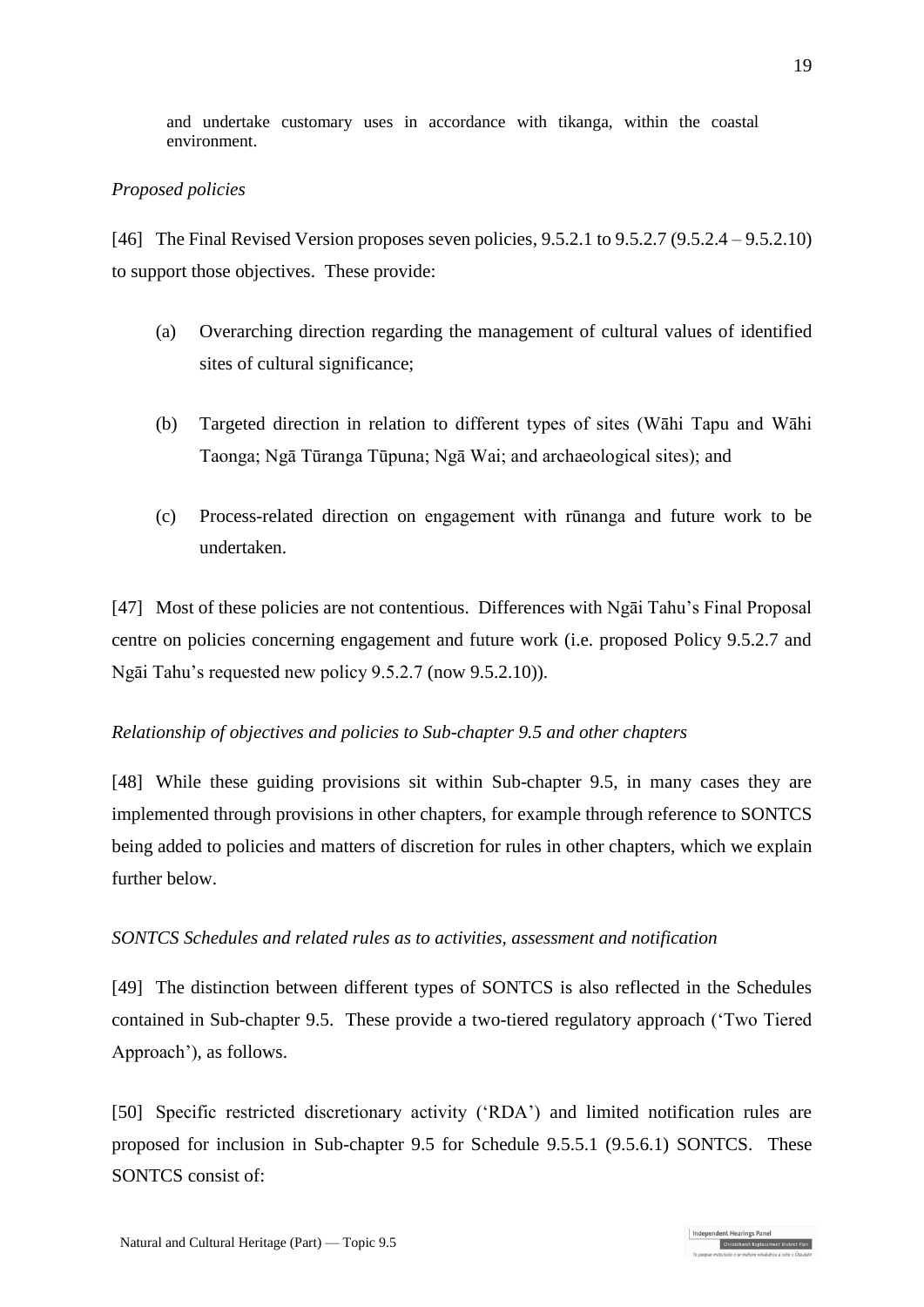- (a) The Wāhi Tapu and Wāhi Taonga sites listed in the BPDP (or the "Inner Circle" sites). The extent of these sites, although taken from the BPDP, is smaller than what the Te Whakatau Kaupapa and Mahaanui Kura Taiao Iwi Management Plans identify as Silent File areas; and
- (b) Wāhi Tapu sites registered on the New Zealand Heritage List (and sought through the submission of Heritage New Zealand for inclusion in the Plan); and
- (c) Certain pā sites and maunga/mountain tops (sought through the submission of Ngāi Tahu for inclusion in the Plan).

[51] For Schedule 9.5.5.1 (9.5.6.1) SONTCS, the Final Revised Version includes proposed rules that:

- (a) Classify as RDA buildings of a certain scale, subdivision and earthworks<sup>41</sup> (subject to an earthworks exemption for "rammed posts for the purposes of fencing, holes for tree planting, the maintenance of existing farm tracks, ponds or cultivation of existing pasture and cropping");<sup>42</sup> and
- (b) Specify that these RDA consent applications must be limited notified to the relevant rūnanga (unless written approval is obtained).

[52] Schedules 9.5.5.2 to 9.5.5.4 (9.5.6.2 – 9.5.6.4) were not in the Notified Version, but are included in the Final Revised Version in response to Ngāi Tahu's submission. Schedule 9.5.5.2 (9.5.6.2) lists Wāhi Tapu and Wāhi Taonga sites that are identified in the Te Whakatau Kaupapa and Mahaanui Kura Taiao Iwi Management Plans but were not listed in the BPDP (referred to as "Outer Circle" sites<sup>43</sup>). It also lists Kaitōrete Spit. Schedule 9.5.5.3 (9.5.6.3) is of Ngā Tūranga Tūpuna, comprising "the key 'cultural landscape' category and larger areas of multiple significance". Schedule 9.5.5.4 (9.5.6.4) is of Ngā Wai comprising "the key waterways in the district".<sup>44</sup>

<u>.</u>

<sup>&</sup>lt;sup>41</sup> Proposed Rule 8.3.2.3 RD12 pertaining to subdivision, and proposed Rule 8.8.3 RD6 pertaining to earthworks (respectively, 8.3.2.2 RD1 and 8.5A.2 RD6, Decision Version) and related Utilities rules.

<sup>42</sup> Proposed addition 18(b) to Rule 8.8.5 Exemptions.<br> $\frac{43}{2}$  For completences Schedule 9.5.5.2 also includes

<sup>43</sup> For completeness, Schedule 9.5.5.2 also includes two Silent File SONTCS that are in the Iwi Management Plan but not in the BPDP.

<sup>44</sup> Rebuttal evidence of Craig Pauling on behalf of the Council, 15 January 2016, at 4.1. These sites are described in more detail in the evidence in chief of Kyle Davis on behalf of Ngāi Tahu, 10 December 2015.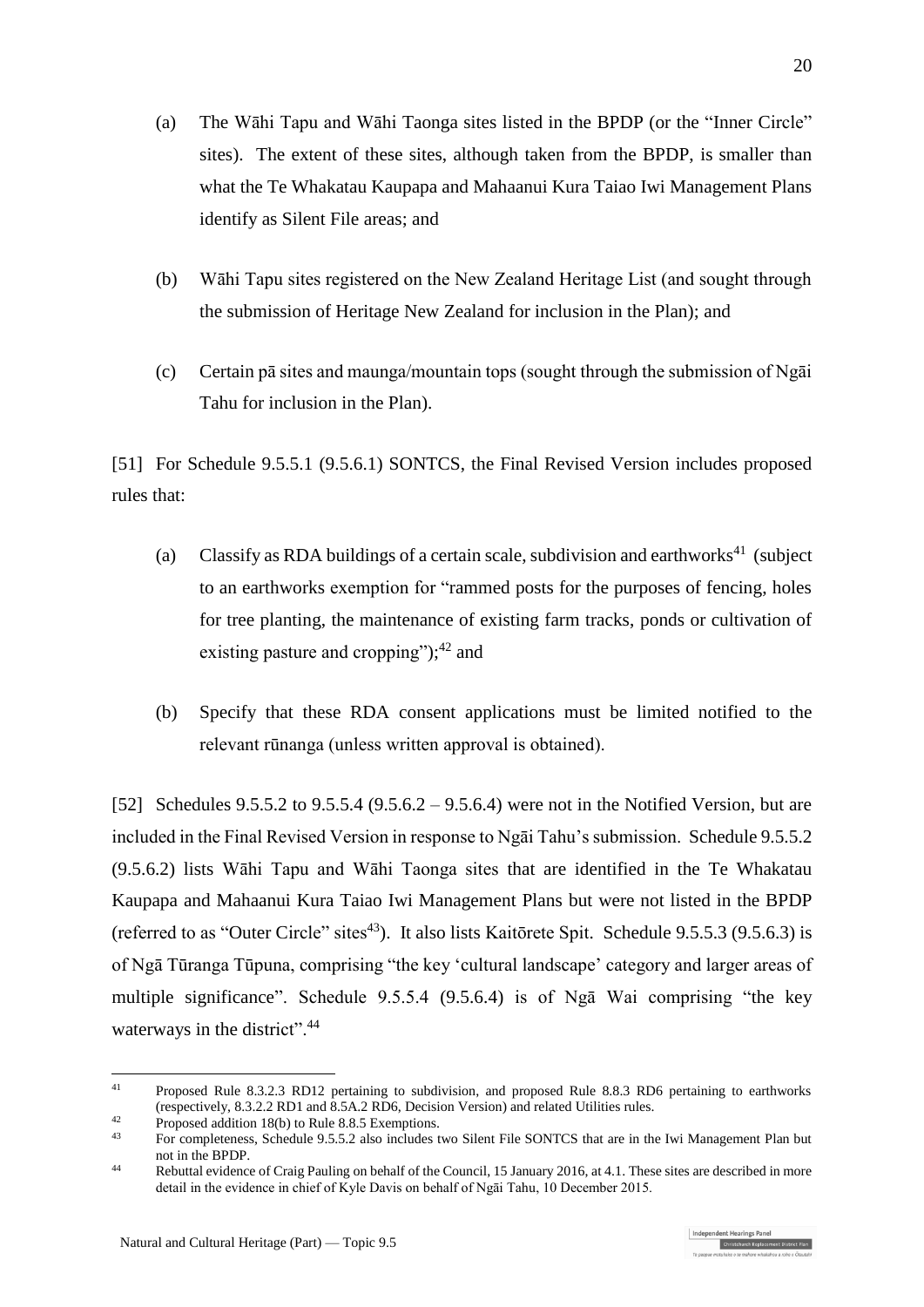[53] The SONTCS in Schedules 9.5.5.2 - 9.5.5.4 (9.5.6.2 – 9.5.6.4) are not subject to the RDA and limited notification rules we have described in relation to Schedule 9.5.5.1 (9.5.6.1). Instead, for this second tier, changes are proposed to various existing rules of other CRDP chapters to add relevant SONTC assessment matters and to provide for consent application notification to rūnanga. Again, these are targeted to larger scale buildings, subdivision and earthworks.<sup>45</sup> Similar targeted changes are proposed for rules in Sub-chapter 6.6 for when a water body is a Ngā Wai under Schedule 9.5.5.4 (9.5.6.4).

[54] As we explain below, there are several drafting problems associated with some of these proposals.

### *Proposed Strategic Directions objective*

[55] As part of the 'package' of changes proposed by the Council, a new Strategic Directions objective for Water/Wai, to be included in Chapter 3, is proposed. This objective is supported by Ngāi Tahu.<sup>46</sup> The Council submit that the Panel's decision on this objective can be made using the Panel's powers under cl 13(5) of the OIC.<sup>47</sup>

### <span id="page-20-0"></span>**Federated Farmers submission as to the addition of SONTCS and related rules**

[56] Federated Farmers stands somewhat apart from other submitters in terms of the nature and substance of the concerns it raises relevant to our consideration of the Final Revised Version.

<span id="page-20-1"></span>[57] A particular focus of its concern are the sites that were not in the BPDP (and, hence, not rolled over into the Notified Version) but which Ngāi Tahu or Heritage New Zealand seek to be included in the CRDP (and which the Final Revised Version has included). Although Federated Farmers' final position was not entirely clear, we understand it as follows:

(a) It opposes the inclusion within the CRDP of any additional sites (including further Wāhi Tapu/Wāhi Taonga sites; and the proposed Ngā Tūranga Tūpuna and Ngā

<sup>&</sup>lt;sup>45</sup> As we have noted at [14], while we record our findings on the changes proposed to Sub-chapter 6.6 for Schedule 9.5.5.4 Ngā Wai (i.e. matters of discretion, notification), the provisions we determine to include for that Sub-chapter are deferred to be determined together with our pending Chapter 6 decision

<sup>&</sup>lt;sup>46</sup> Closing submissions for Ngāi Tahu at 145.

<sup>47</sup> Closing submissions for the Council (Stage 3 Coastal Environment hearing), 22 March 2016, at 4.16–4.18.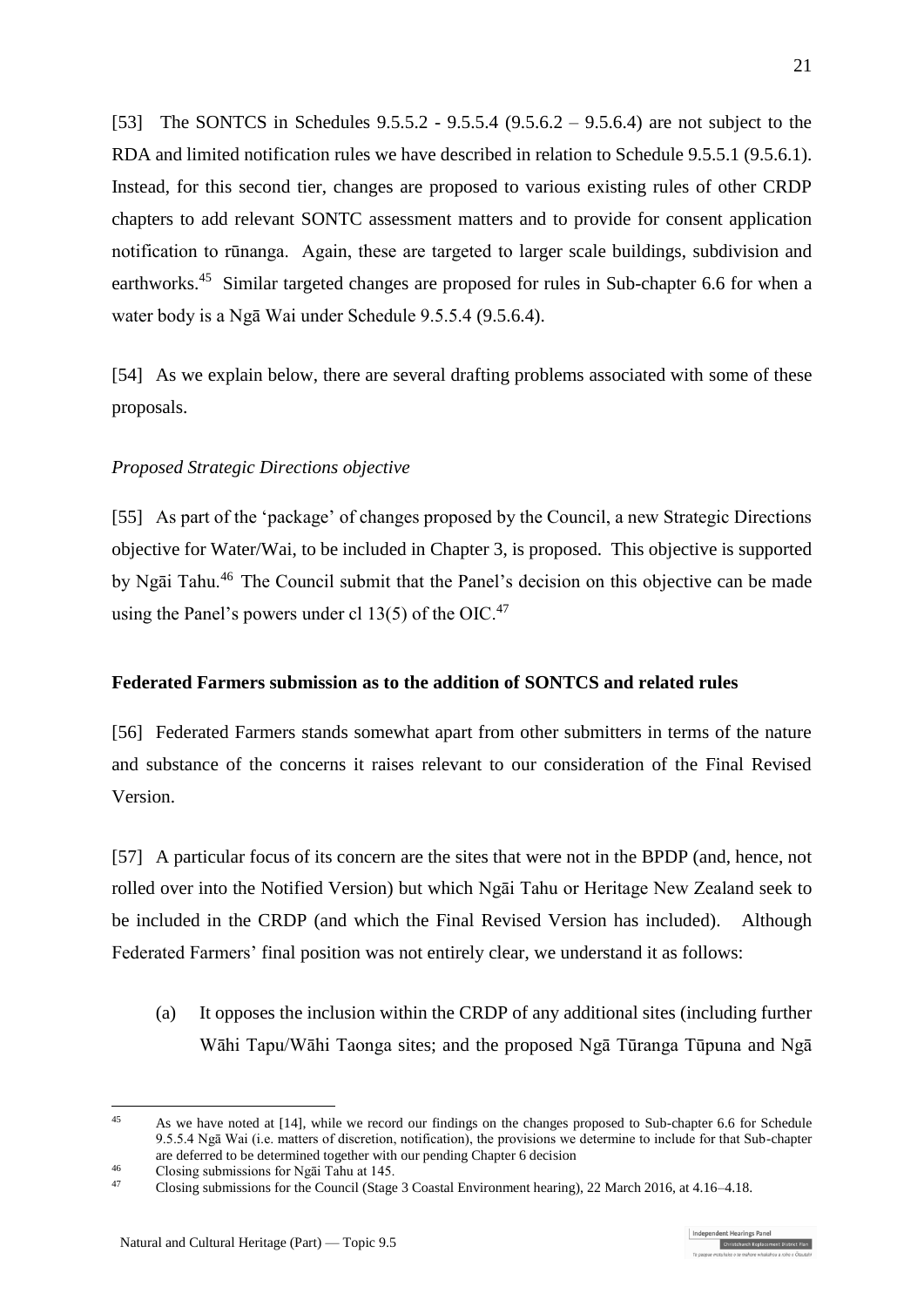Wai sites) and associated rules, until consultation has been undertaken with affected landowners, the sites have been ground-truthed, and an assessment of the values of the sites has been carried out;<sup>48</sup>

- (b) It accepts that there is scope to include additional sites in the CRDP, but only to the extent that these sites are not subject to independent requirements for resource consent (which we take to mean that it accepts Schedules 9.5.5.2 (9.5.6.2), 9.5.5.3 (9.5.6.3)and 9.5.5.4 (9.5.6.4) and the approach of the Final Revised Version to those Schedules); and
- (c) It considers that there is no scope for additional sites to be included if they are subject to an independent requirement for resource consent (which we take to mean that it considers there is no scope for the regulatory regime that the Final Revised Version would apply to SONTCS 17–29; 30–38; 40–43 and 97 as a result of their inclusion in Schedule 9.5.5.1 (9.5.6.1) and the associated proposed RDA rule).

### **Other submitters seeking changes to the Final Revised Version**

[58] As the changes that other submitters seek to the Final Revised Version are confined to particular provisions and/or localities, we deal with the issues they raise in the context of our evaluation of the relevant provisions.

## **SECTION 32AA EVALUATION**

[59] Our Strategic Directions decision set out the requirements for the Council's s 32 and our s 32AA RMA evaluations.<sup>49</sup> Our decision serves to report on our evaluation, according to the requirements of ss 32 and 32AA RMA.<sup>50</sup>

### **Whether a two-tiered design of approach the most appropriate**

[60] Ngāi Tahu has accepted the Two Tiered Approach of the Final Revised Version. However, their closing submissions made clear that their support for that Version is qualified.

1

 $^{48}$  Closing submissions for Federated Farmers at 2.

<sup>&</sup>lt;sup>49</sup> Decision 1: Strategic Directions at [63]–[70].<br> $50 \text{ PMA} \approx 32(1)(6) \text{ and } 32A \text{ A}(1)(6)$  (d)

RMA, s  $32(1)(c)$  and s  $32AA(1)(a)–(d)$ .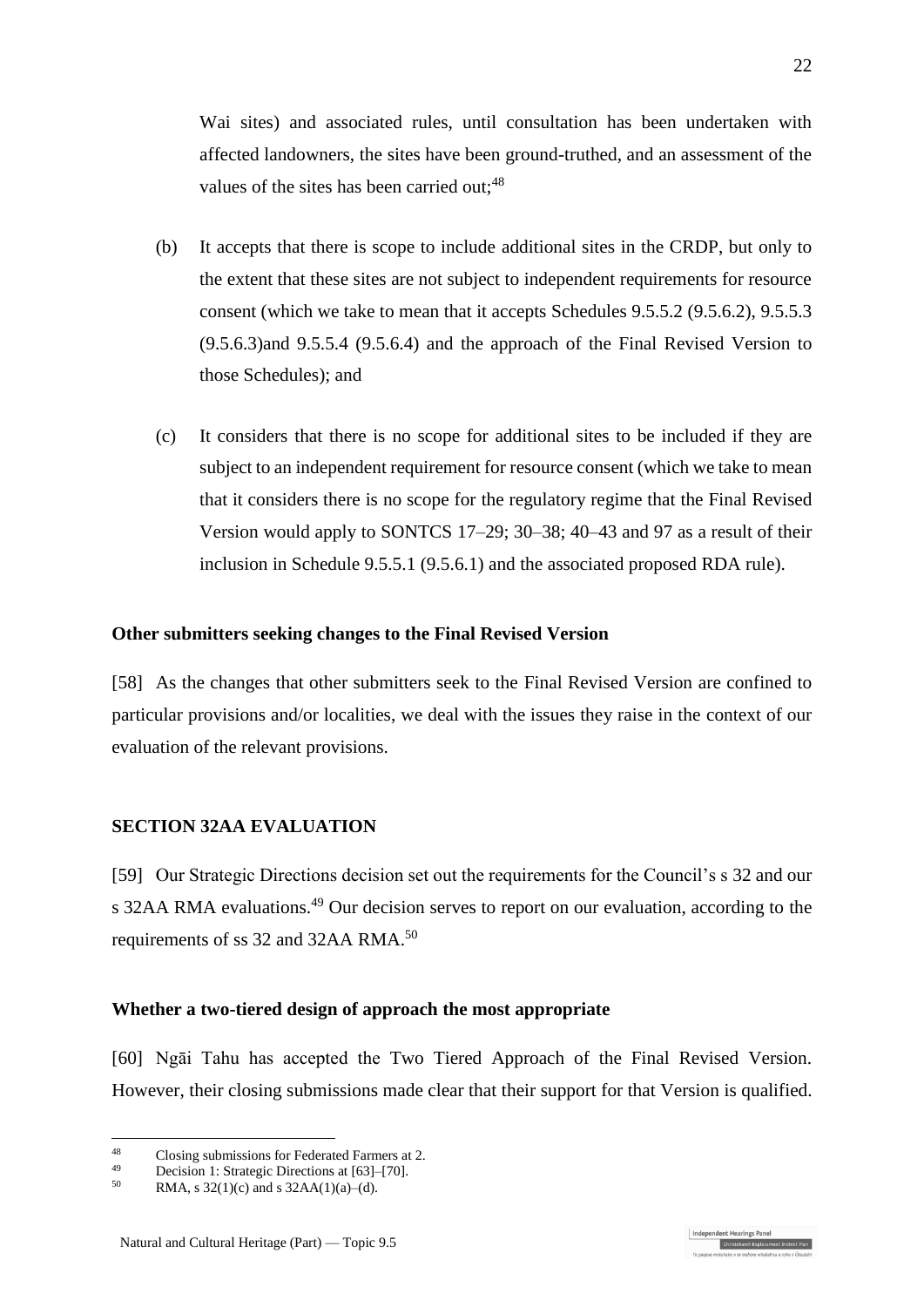They characterise the Council's approach as essentially one of "retrofitting" provisions for the protection of cultural values into a Notified Version that resulted from an inherently flawed process.<sup>51</sup> Therefore, they do not consider any of the Council's subsequent modifications to the Notified Version as a complete response to the matters in ss 6 and 7, RMA and the Higher Order Documents.

[61] They also noted that the mapped SONTCS do not fully respond to s 6, RMA. Mapping recognises sites of significance, but does not 'provide for' their protection from inappropriate subdivision, use and development (s 6(f), RMA). Nor does it provide for the relationship of Māori and their culture and traditions with their ancestral lands, water, sites, wāhi tapu, and other taonga (s 6(e), RMA). To properly respond to s 6, methods, including rules, are also needed.<sup>52</sup> In relation to the requirement in s  $7(a)$  to have particular regard to kaitiakitanga, Ngāi Tahu submitted:<sup>53</sup>

The [CRDP] should enable manawhenua to exercise guardianship over those [SONTCS] in the District. One important way in which the [CRDP] can help do so, is by ensuring that activities which have the real potential to adversely affect cultural values associated with identified sites will be managed through resource consent processes, and to ensure that Ngāi Tahu will be involved in those processes. Ngāi Tahu cannot exercise kaitiakitanga, if they are excluded from the statutory processes which manage adverse effects on sites of cultural significance. Nor can they do so if there are no processes to ensure such effects are managed.

[62] In essence, Ngāi Tahu consider that the 3 June 2016 Version (and, we surmise, the Final Revised Version) represented work in progress towards what is needed to provide adequate and appropriate protection to SONTCS.<sup>54</sup>

[63] Neither the Council nor the Crown took issue with the substance of those submissions.

[64] In view of Ngāi Tahu's position of qualified support for the Final Revised Version, and some concerns also raised by Federated Farmers, we now set out why, on the evidence, we find the Two Tiered Approach of the Final Revised Version more appropriate than the Notified Version and Ngāi Tahu's Initial Proposal.

<u>.</u>

ndent Hearings Pane Christchurch Replacement District Plan

<sup>&</sup>lt;sup>51</sup> Closing submissions for Ngai Tahu at 53.<br>Closing submissions for Na<sup> $\overline{5}$ </sup>

 $^{52}$  Closing submissions for Ngãi Tahu at 27-28.

<sup>&</sup>lt;sup>53</sup> Closing submissions for Ngāi Tahu at 33.<br> $\frac{54}{2}$  Closing submissions for Ngãi Tahu at 40

<sup>54</sup> Closing submissions for Ngāi Tahu at 49–50.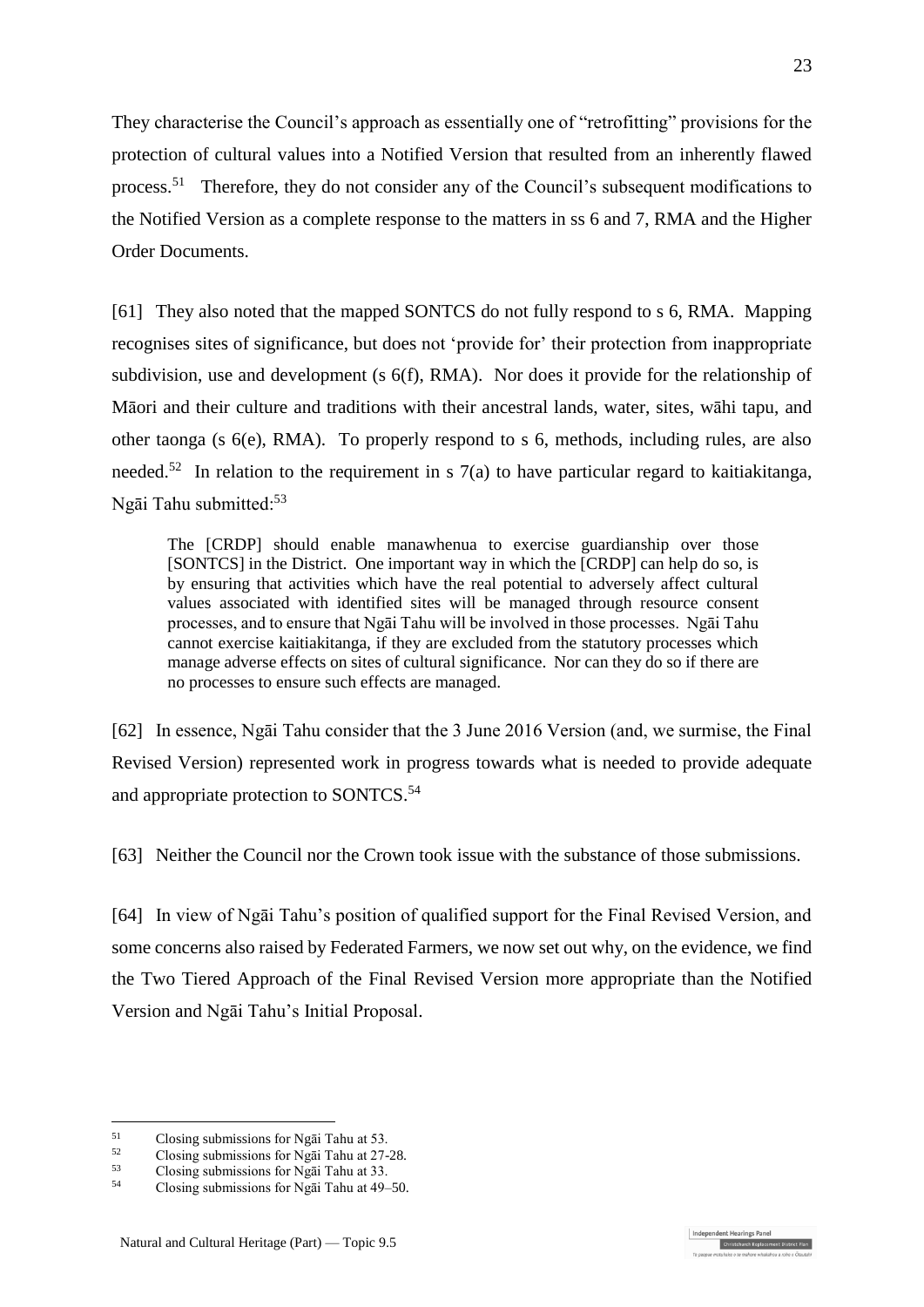[65] One thing that the evidence clearly shows is the relatively less certain nature of the evidence concerning those SONTCS that are not in Schedule 9.5.5.1 (9.5.6.1). In his summary of evidence, Mr Pauling commented:<sup>55</sup>

On the whole, and subject to the issue of site extents, I consider the methodology used by Ngai Tahu to identify culturally significant sites to be a sound and robust method and in fact similar to the methods used in the Christchurch Landscape Study and the Tipataka Addendum.

The [ellipse] method [used] for the definition of [site] extents is, however, under developed and with further work could be substantially improved. Sites which have specific extent relating to specific values and features, eg the Raekura/Redcliffs area with expert archaeological extents, are appropriate.

I therefore support the inclusion of sites of Ngai Tahu cultural significance in the district plan, but recommend either changes, refinement to some extents, and/or some recategorisation of sites and/or amendment to the rule framework applied to particular sites.

I also continue to support the need for further and future work by Ngai Tahu and CCC on these sites and cultural landscapes in general, including the potential inclusion for further sites that have not been included at present. …

The majority of wahi tapu/wahi taonga sites were well defined and appropriate to be scheduled and have certain rules included. The majority of Nga Turanga Tupuna sites were not well defined, eg large ellipses, but could be scheduled without rules noting that objectives and policies would provide for these. All Nga Wai sites are well defined and match the sites identified in the Christchurch Landscape Study as significant landscapes. Furthermore, there are numerous sources of information in relation the cultural significance of these water ways.

In terms of planning provisions, I agree that a new section is appropriate and that objectives and policies and types of sites identified are appropriate. However, without refinement of certain site extents and/or re-categorisation of some sites and/or changes to some rules associated with sites, the suite of rule provisions proposed by Ngai Tahu may be unduly onerous on all parties, including Manawhenua.

Further work and collaborative effort is required in respect of maps and provisions and would be worthwhile. A larger extent of silent files should be identified on planning maps, but the rules amended so that these are efficient and effective for existing settlement areas.

[66] A similar position was acknowledged in the following exchange between Dr Mitchell and Mr Kyle Davis concerning the geographic extent of SONTCS 21:<sup>56</sup>

DR MITCHELL: I suppose, and I don't want to get into debating the silent file … but … it does impinge upon that piece of land that is across the water from the Peninsula itself?

<u>.</u>

 $55$  Transcript, page 1549, line 25to page 1550, line 45<br> $56$  Transcript, page 2102, line 21, 28

Transcript, page 2103, lines 21–38.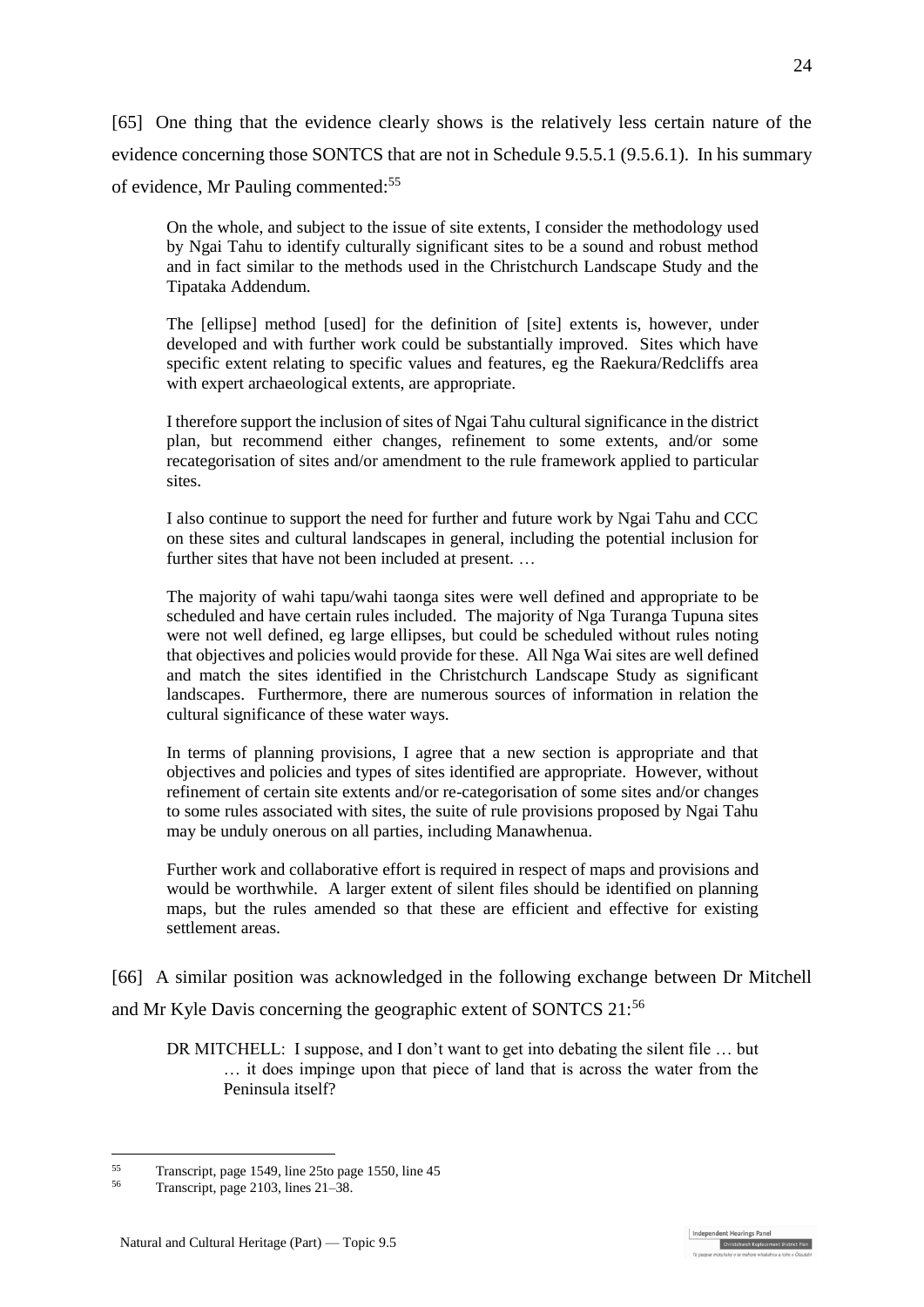MR DAVIS: Yes.

- DR MITCHELL: Is that just an artefact do you think of saying "We're going to draw a circle of X kilometres around it or X metres around it" or does that particular area have some specific significance that makes it more important than the surrounding area?
- MR DAVIS: I can't definitely say. However, the particular bit of land that the circle does capture, there are a couple of NZAA recorded archaeological sites on it, and there is some local tribal knowledge pertaining to some place names on that particular piece of geography. That is to say that the same applies for most of the harbour as well so, yes, I am afraid that it is all I am able to help with you [on] that.

[67] Federated Farmers' South Island Regional Policy Manager, Kim Reilly, argued that Outer Circle areas should be "ground-truthed", for their cultural values, in consultation with landowners.<sup>57</sup>. 'Ground-truthing' is more usually associated with undertaking examination of a site, to verify what is 'on the ground' is consistent with what was anticipated. It can be a potentially invasive method, and hence could be destructive of cultural values rather than assisting their protection. We do not consider it is a method that should be referenced in any way in CRDP provisions.

[68] However, we find the evidence of Messrs Davis and Pauling as to the relative lack of precision in the evidence concerning Outer Circle sites to demonstrate that Ngāi Tahu's Initial Proposal would have been unduly onerous on landowners and, hence, inappropriate. By those same measures, on that evidence we find that the Two Tiered Approach of the Final Revised Version more appropriate.

<span id="page-24-0"></span>[69] A second and related important point revealed by the evidence, and related submitter representations, concerns the importance of effective engagement between the Council, Manawhenua and landowners in the further work the Council intends to undertake to include more SONTCS in Schedule 9.5.5.1 (9.5.6.1).

[70] Mr Pauling emphasised the importance of this. For example, it was important to establishing where specific parts of a site need to be excluded from development and what

<sup>57</sup> Supplementary evidence of Kim Reilly for North Canterbury Province of Federated Farmers of New Zealand, 26 April 2016, at 12 and 56. Ms Reilly presented supplementary evidence due to Ms Mackenzie's unavailability for the resumed hearing.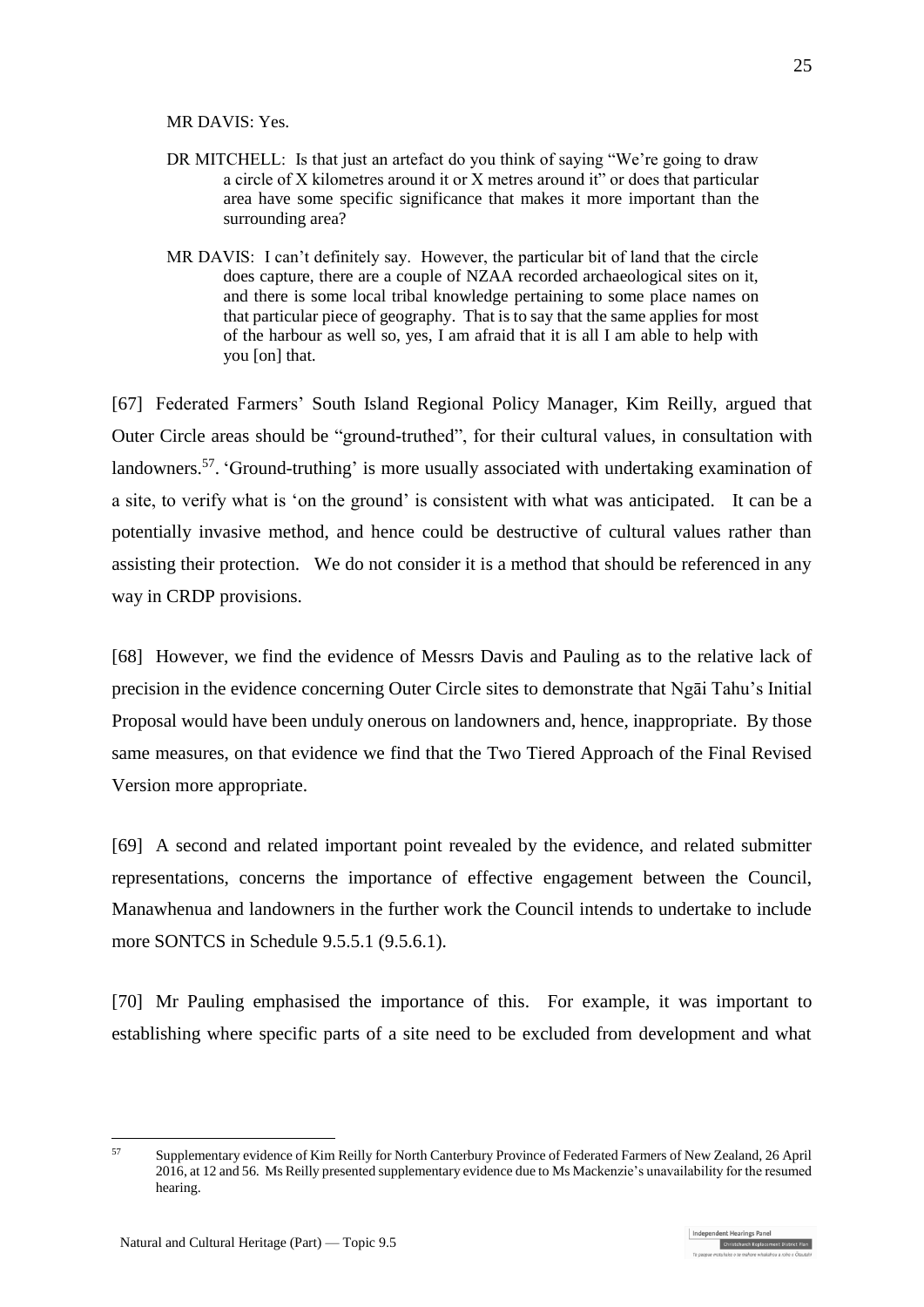consent conditions should be imposed on activities on those lands, for example in locations where there are burial sites under the ground.<sup>58</sup>

[71] Each of the planning witnesses for Ngāi Tahu and the Council also acknowledged the importance of effective landowner engagement as a step towards effective regulatory protection of SONTCS.

[72] Ngāi Tahu's planning witness, Ms Legarth, expressed concern that Outer Circle areas do not have adequate protection under the Council's approach.<sup>59</sup> However, she accepted that the buy-in of landowners was critical to the effectiveness of the rules.<sup>60</sup>

[73] The Council's planning witness, Ms Shirley Ferguson acknowledged that the CRPS refers to Silent Files in *Te Whakatau Kaupapa* and that there is no distinction in the CRPS or other regional planning documents between the Inner and Outer circles.<sup>61</sup> She also acknowledged that, without identifying sites of Ngāi Tahu cultural significance within the CRDP, there is a risk that impacts on those sites would be overlooked in the consenting process.<sup>62</sup> However, she agreed that it was important that people whose properties are affected know and understand about the rules applying to their properties in order for such rules to be effective.<sup>63</sup> Likewise, the Council's Team Leader District Plan (Strategy and Planning), Mr Alan Matheson, considered that community and landowner consultation and dialogue could assist in the acceptance and implementation of any CRDP provisions.<sup>64</sup>

[74] Landowner, Ms Jan Cook expressed concerns regarding the effects that the rules relating to Silent File areas would have on landowners.<sup>65</sup>

[75] Federated Farmers' representative witness, Ms Fiona Mackenzie, argued that rules should not be imposed in relation to SONTCS, without proper consultation.<sup>66</sup> She stated that

<u>.</u>

<sup>58</sup> Transcript, page 2031, lines 19–30.

<sup>&</sup>lt;sup>59</sup> Evidence in chief of Yvonne Legarth, 10 December 2015; Transcript, page 2066, lines 15-17.<br>
Transcript, page 1606

 $\frac{60}{61}$  Transcript, page 1606.

 $\frac{61}{62}$  Transcript, page 2039-2040.

 $\frac{62}{63}$  Transcript, page 1515.

 $^{63}$  Transcript, page 1526, lines 33-45.

 $\frac{64}{65}$  Transcript, pages 85-86.

 $\frac{65}{66}$  Transcript, pages 1805-1806.

<sup>66</sup> Evidence in chief of Fiona Mackenzie on behalf of Combined Canterbury Provinces, Federated Farmers of New Zealand, 10 December 2015; Transcript, page 1942.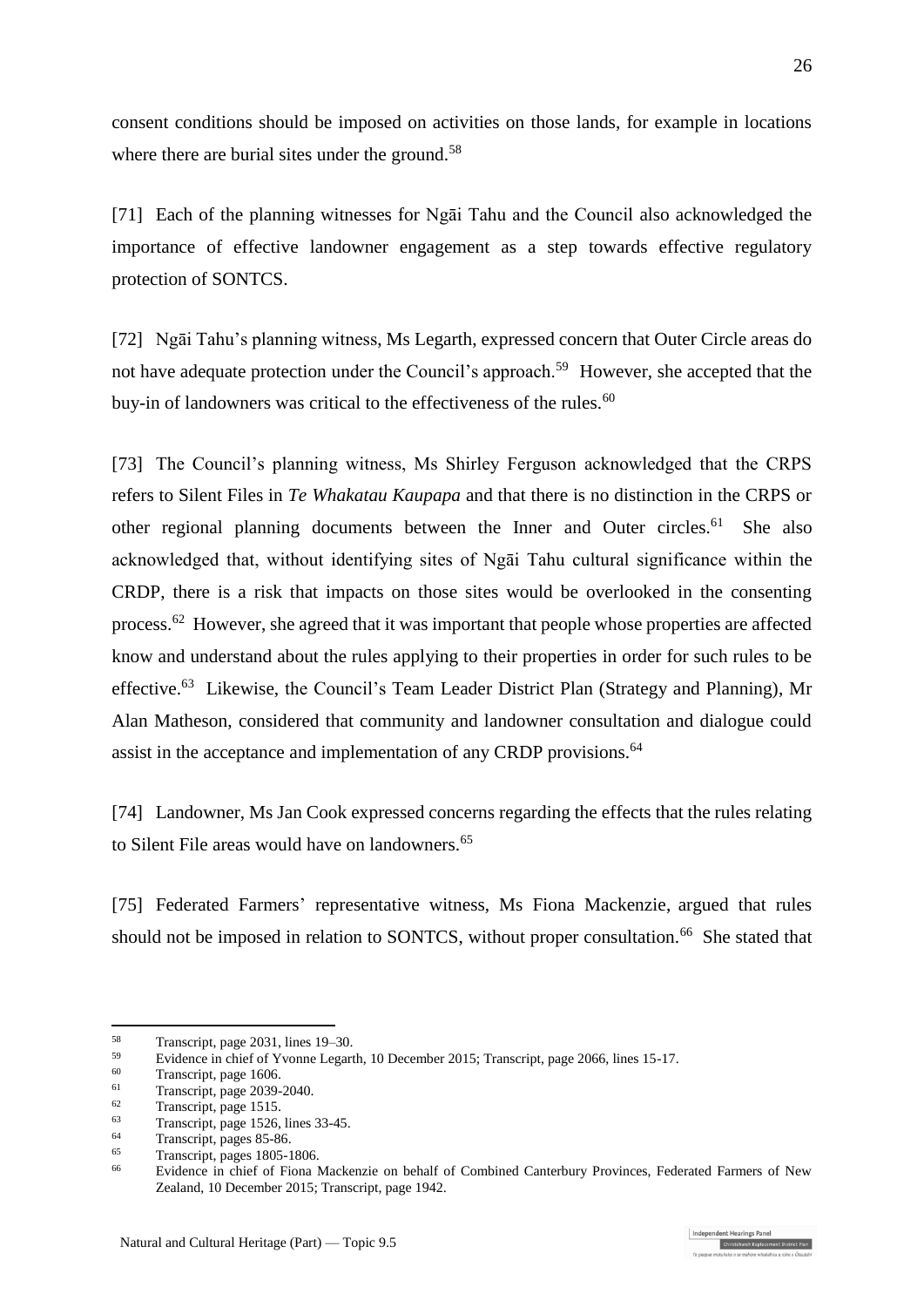Federated Farmers believed that "real relationships" between local rūnanga and landowners would achieve better outcomes than rules.<sup>67</sup>

[76] Ms Reilly expressed a similar view on behalf of Federated Farmers in her supplementary evidence.<sup>68</sup> She emphasised the need for sites to be properly identified and Ngāi Tahu values properly understood.<sup>69</sup> She commented about the lack of sufficient opportunity for other parties to consider, and properly respond by further submission to Ngai Tahu's submission.<sup>70</sup> She explained that Federated Farmers considered that submitters need time for prior engagement about such regulation with both the Council and Ngāi Tahu. If this was not possible to achieve within the limitations of the CRDP, she considered that a later plan change was the proper approach.<sup>71</sup>

[77] In response to Federated Farmers, Ngāi Tahu submitted that the RMA "does not confer a right of veto on landowners" in terms of the matters of national importance for protection or which must be given effect to.<sup>72</sup> The Council made a similar closing submission. It pointed out that the Council has obligations under s 6(e) and (f) that must be recognised and provided for.<sup>73</sup> However, we understood both the Council and Ngāi Tahu accepted the importance of landowner engagement before SONTCS are made the subject of rules that restrict activities.

[78] In any case, the importance of landowner engagement was accepted by the various expert witnesses, and we accept that consensus position. We accept Ngāi Tahu's submission that the Notified Version's mapping of SONTCS was not a sufficient response to ss 6 and 7, RMA and to the Higher Order Documents. In terms of s 32AA, it would give rise to inappropriate costs associated with failing to properly protect cultural values associated with identified sites. It would be inappropriate for achieving related Strategic Objectives.

[79] On the evidence, we find that SONTCS need to be properly identified through a process of effective engagement with both Manawhenua and landowners before they are made the subject of related CRDP rules restricting land use activities. Therefore, we find that Ngāi Tahu's Initial Proposal is also inappropriate.

dependent Hearings Pane

 $67$  $\frac{67}{68}$  Transcript, page 1943.

<sup>&</sup>lt;sup>68</sup> Supplementary evidence of Kim Reilly, 26 April 2016.<br> $\frac{69}{22}$  Transposit negative 2128 lines 28.41

<sup>&</sup>lt;sup>69</sup> Transcript, page 2138, lines  $38-41$ .<br><sup>70</sup> Sumplementary sydems of  $V$  im Re

<sup>&</sup>lt;sup>70</sup> Supplementary evidence of Kim Reilly at 16–17.

<sup>&</sup>lt;sup>71</sup> Supplementary evidence of Kim Reilly at 11.<br>
<sup>72</sup> Clasing pulmissions for  $N = \frac{1}{2}$ . Telus at 0 and 1

 $^{72}$  Closing submissions for Ngai Tahu at 9 and 11.<br> $^{73}$  Closing submissions for the Council at 4.4.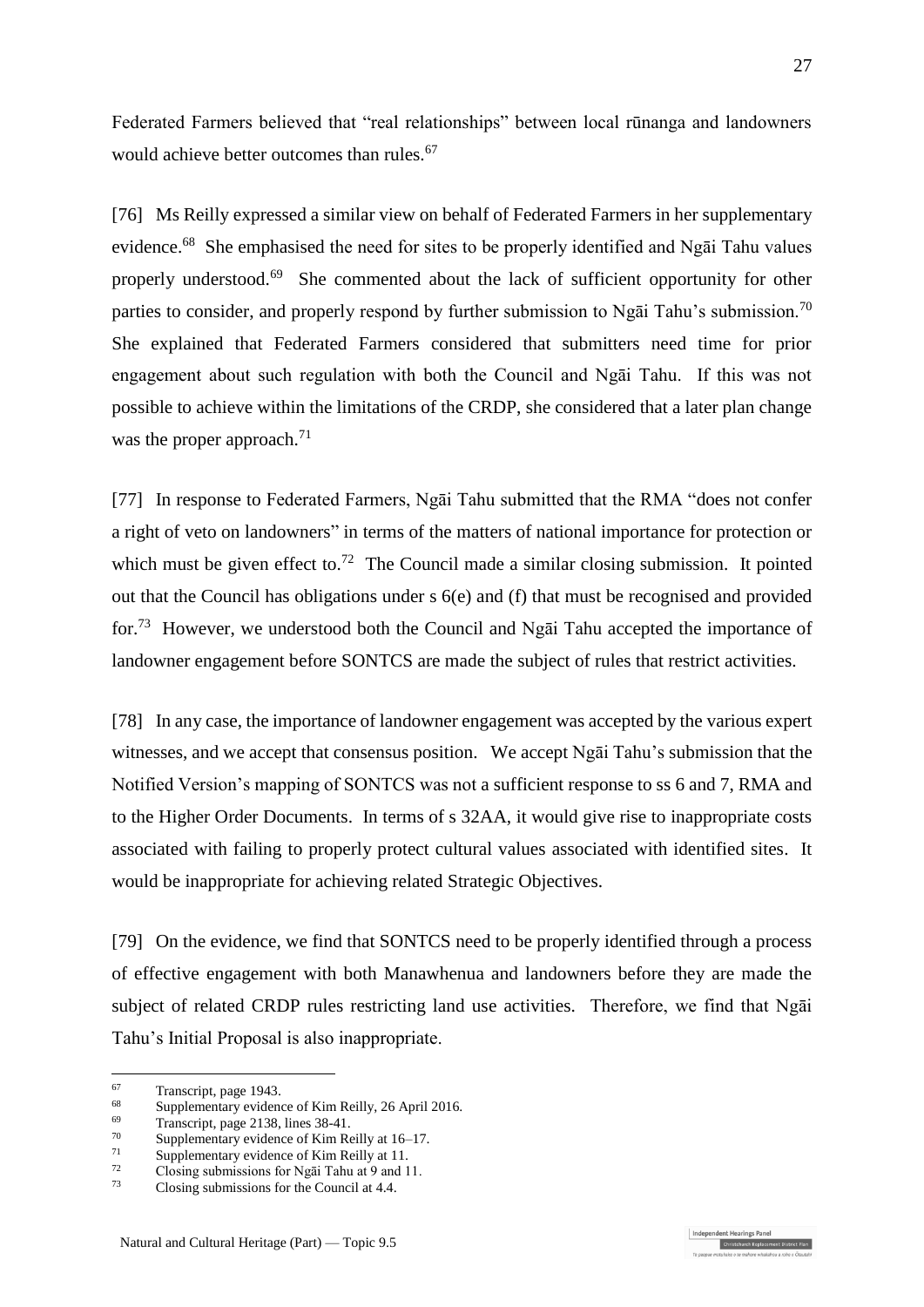<span id="page-27-0"></span>[80] On the evidence we find that the Two Tiered Approach of the Final Revised Version is more appropriate than either the Notified Version or Ngāi Tahu's Initial Proposal. That finding leaves aside the consideration of the appropriateness of the particular provisions of the Final Revised Version. In our following evaluation of objectives, policies and rules, the headings below identify new numbering in the Decision Version in brackets.

## **Objectives 9.5.1.1 to 9.5.1.3 (9.5.2.1 to 9.5.2.3) and Policy 9.5.2.3.a.i (9.5.2.6.a.i)**

[81] For greater clarity and consistency with Objective 9.2.2.4 (as determined by Decision 38), we have made a minor change to the wording of what was proposed Objective 9.5.1.2 (renumbered 9.5.2.2). This is to the effect of focusing it on Ngāi Tahu cultural values (including as to natural character). With that amendment we are satisfied, on the evidence, that the re-numbered objectives are the most appropriate for achieving the RMA's purpose.

[82] For the same reasons, we have modified the wording of proposed Policy 9.5.2.3.a.i of the Final Revised Version (now 9.5.2.6.a.i) so it now reads:

Protect the natural character of these water bodies by maintaining their natural character where it is high and enhancing it where it is degraded, including through the reinstatement of original water courses where practicable.

[83] As amended, these objectives (together with the new Strategic Objective 3.3.17) are the framework against which we determine the most appropriate rules and other provisions.

## **Proposed Strategic Objective 3.3.17**

[84] The Final Revised Version proposed a new Strategic Objective as follows:

### **3.3.16<sup>74</sup> Wāi (Water) features and values, and Te Tai o Mahaanui**

- a. The critical importance of wāi (water) to life in the district, including surface freshwater, groundwater, and Te Tai o Mahaanui (water in the coastal environment) is recognised and provided for by:
	- i. taking an integrated approach to managing land use activities that could adversely affect wāi (water), based on the principle of 'Ki uta ki tai' (from the mountains to the sea);
	- ii. ensuring that the life supporting and intrinsic natural and cultural values and characteristics associated with water bodies, their

ndent Hearings Pai Christchurch Replacement District Plan

<sup>&</sup>lt;u>.</u> <sup>74</sup> While the objective number sought was 3.3.16, changes to Strategic Directions since then mean it would be renumbered 3.3.17.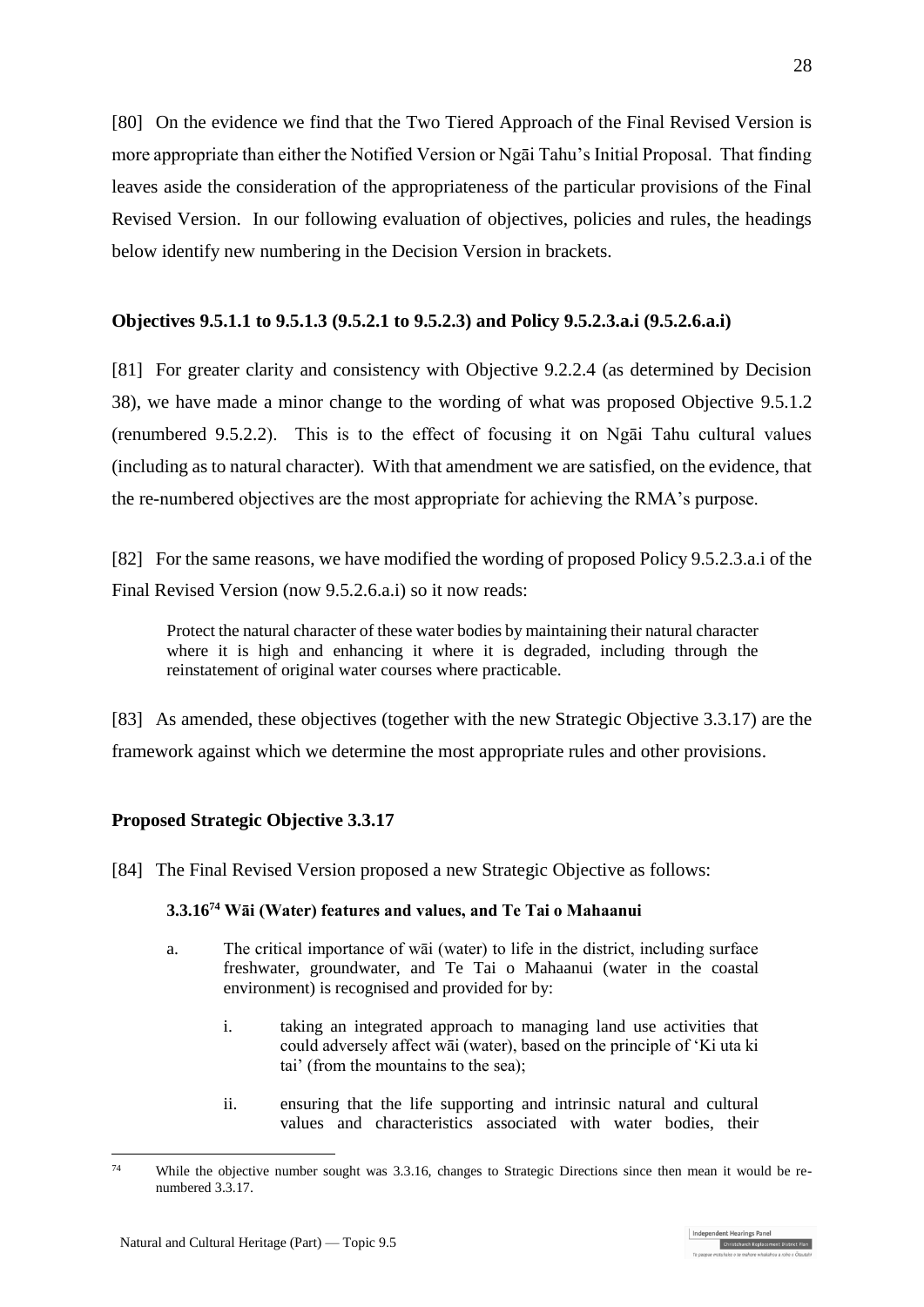catchments and the connections between them are maintained, or improved where they have been degraded;

- iii. ensuring subdivision, land use and development of land is managed to safeguard the District's potable wāi (water) supplies, waipuna (springs), and water bodies and their margins; particularly Ōtākaro (Avon River), Ihutai (Avon-Heathcote Estuary), Whakaraupō (Lyttelton Harbour), Whakaroa (Akaroa Harbour) and Te Tai o Mahaanui;
- iv. ensuring that Ngāi Tahu values and cultural interests in wāi (water) as a taonga are recognised and protected.

[85] The Council proposed the same objective in its 3 June 2016 Version. It is supported by Ngāi Tahu. As the Council's closing notes, it is not opposed in any other closing submissions.<sup>75</sup> On the evidence, we find that the proposed objective will assist to achieve the purpose of the RMA. Therefore, we have included it in the Decision Version.

[86] Strategic Directions Objective 3.3.9 includes a note to the effect that the Panel may reconsider, as part of further hearings, the requirement for further or alternative strategic direction in respect of the 'Natural and cultural environment'. Having now done so, we find no reason to amend this strategic objective. Therefore, as a consequential change, we have deleted the note in our Decision Version.

## **Policies 9.5.2.2.a.vii and 9.5.2.3.a.vi (9.5.2.5.a.vii and 9.5.2.6.a.v)**

[87] The wording changes sought by Ngāi Tahu to these proposed policies concerning the design, location, and installation of utilities are essentially to the same effect. The Final Revised Version uses the expression "maintain as far as practicable" the relevant cultural values. Ngāi Tahu seeks that those words be replaced by a more stringent direction. That is to the effect that those values are "recognised and provided for" "while enabling their safe, secure and efficient installation and applying the option that has the least adverse effect on" those values.

[88] Ngāi Tahu explains that it seeks these changes "to ensure that cultural values are recognised from the outset in design and installation of utilities, and that they are enabled in a way that has the least effect on Ngā Tūranga Tūpuna and Ngā Wai sites". It also noted that its

dependent Hearings Pane

<sup>1</sup> <sup>75</sup> Closing submissions for the Council, at 12.3.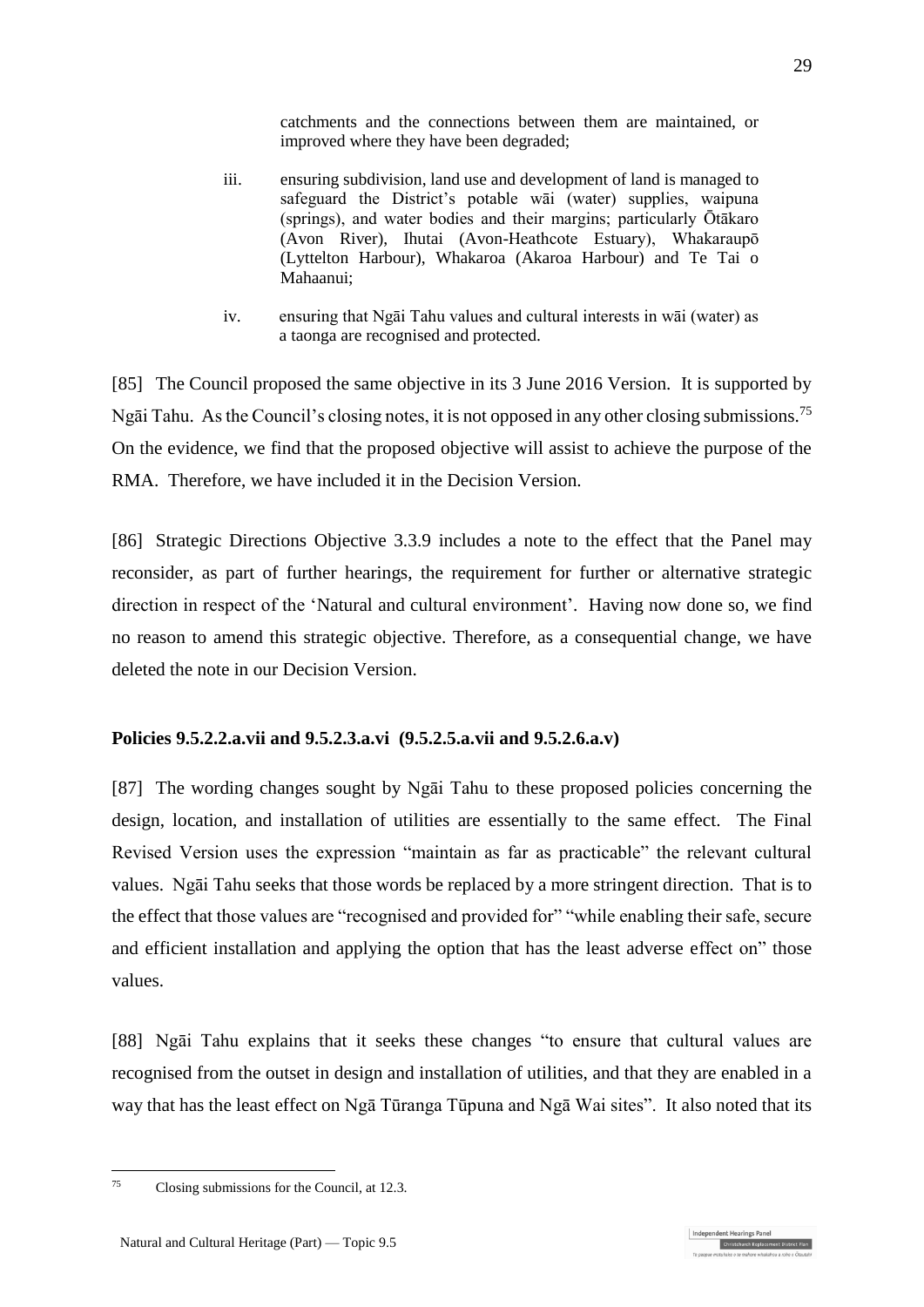Final Proposal should be understood as an integrated package.<sup>76</sup> The Council's closing submissions do not dispute the relevance or significance of these matters raised by Ngāi Tahu.

[89] We find that Ngāi Tahu's preferred expression of these policies generally better reflects the intentions of s 6(e)and (f), particularly in the words 'recognised and provided for' than does the Final Revised Version. To that extent, it also better reflects the Higher Order Documents. In addition, we find an inherent vagueness in the Final Revised Version's use of words such as "appropriately" and "as far as practicable". Those words would allow too much room for discretion on the part of both utility operators and the Council in the sense that they do not properly reflect s 6 and the Higher Order Documents.

[90] However, we find that Ngāi Tahu's proposed reference to and 'applying the option that has the least adverse effect on [cultural values]" overly prescriptive and stringent. Specifically, we find those words do not reflect RMA s 6 and are not directed by the CRPS or other Higher Order Documents. We also find those words would conflict with Strategic Direction Objective 3.3.12 and Objective 11.2.2 in the sense that they could impede the efficient provision of infrastructure. Nor do we find them supportable on the evidence called by Ngāi Tahu.

[91] For those reasons, we have determined that the most appropriate wording of the respective paragraphs for these policies to achieve the related objectives is the following wording included in the Decision Version:

Ensure that cultural values are recognised and provided for in the design, location and installation of utilities, while enabling their safe, secure and efficient installation.

# **Policy 9.5.2.7 (9.5.2.10) Future Work and Ngāi Tahu's requested further Policy 9.5.2.8**

[92] The Final Revised Version includes the following proposed policy:

## **9.5.2.7 Future Work**

- a. The Council will:
	- i. Facilitate the further identification and classification of sites of cultural significance to Ngāi Tahu mana whenua for inclusion in the district plan over time.
	- ii. Give priority to future work to provide recognition and protection of the Mahaanui Iwi Management Plan silent files and Kaitōrete Spit

Christchurch Replacement Dis

<sup>1</sup> <sup>76</sup> Closing submissions for Ngāi Tahu, 10 June 2016, at 58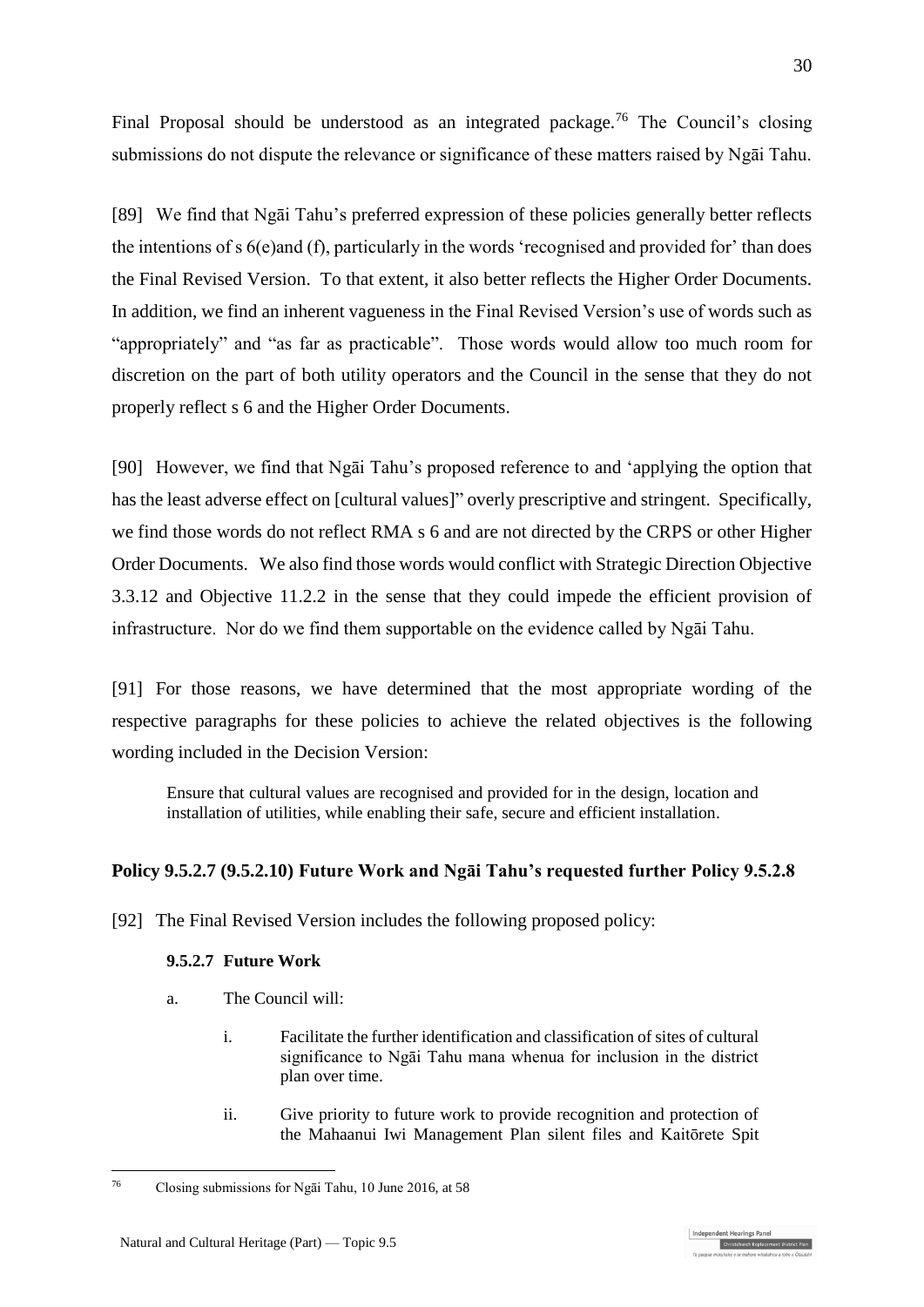(identified in Schedule 9.5.5.2) and plan changes to reclassify these sites (or part thereof) as Wāhi Tapu  $\overline{\phantom{a}}$  Wāhi Taonga and identify site extents on aerial and planning maps.

[93] This policy is a combination of two policies proposed in the 3 June 2016 Version and is intended to reflect the Council's commitment to undertaking plan change(s) to re-classify sites currently in Schedule 9.5.5.2 (9.5.6.2) (Mahaanui Iwi Management Plan silent files and Kaitōrete Spit) as Wāhi Tapu/Wāhi Taonga (i.e. to include them in Schedule 9.5.5.1  $(9.5.6.1)$ .<sup>77</sup> The policy reflects the acknowledged position that the present placement of these areas in Schedule 9.5.5.2 (9.5.6.2) of the Final Revised Version is a holding measure, pending more thorough investigation that may demonstrate that the more appropriate place for them is Schedule 9.5.5.1 (9.5.6.2).

[94] Ngāi Tahu seek a combination of changes to Policy 9.5.2.7 and a new Policy 9.5.2.8 to make the policy on future work more specific and directive on key elements, namely engagement with Ngāi Tahu, monitoring of land use effects on SONTCS, encouragement of landowners to protect SONTCS, and clarity that a plan change will be notified within a certain (two-year) timetable.

[95] The Crown's closing submissions agreed with Ngāi Tahu that the policy framework needs to highlight that it is the Council's responsibility to lead this future work in collaboration with Ngāi Tahu, and to give clear direction as to how the Council is to progress future work, and by when.<sup>78</sup>

[96] The Council's closing submissions oppose the inclusion of a two year timeframe for notification of a plan change. It says that, while it is committed to undertaking plan change(s), it cannot "confirm its exact work programme". Secondly, it cites a statutory obstacle to such a policy. The Greater Christchurch Regeneration Act 2016 ('GCR Act') extends the operation of the OIC until 30 June 2021, with the effect that the OIC cl 4(1)(a) restriction on notifying a proposed plan change continues until that date. As such, any plan change would have to be according to the GCR Act process, at the Minister's discretion.

<u>.</u>

ndent Hearings Pane Christchurch Replacement Dis

 $^{77}$  Closing submissions for the Council at 7.5<br> $^{78}$  Closing submissions for the Crown at 2.2

Closing submissions for the Crown at 3.2.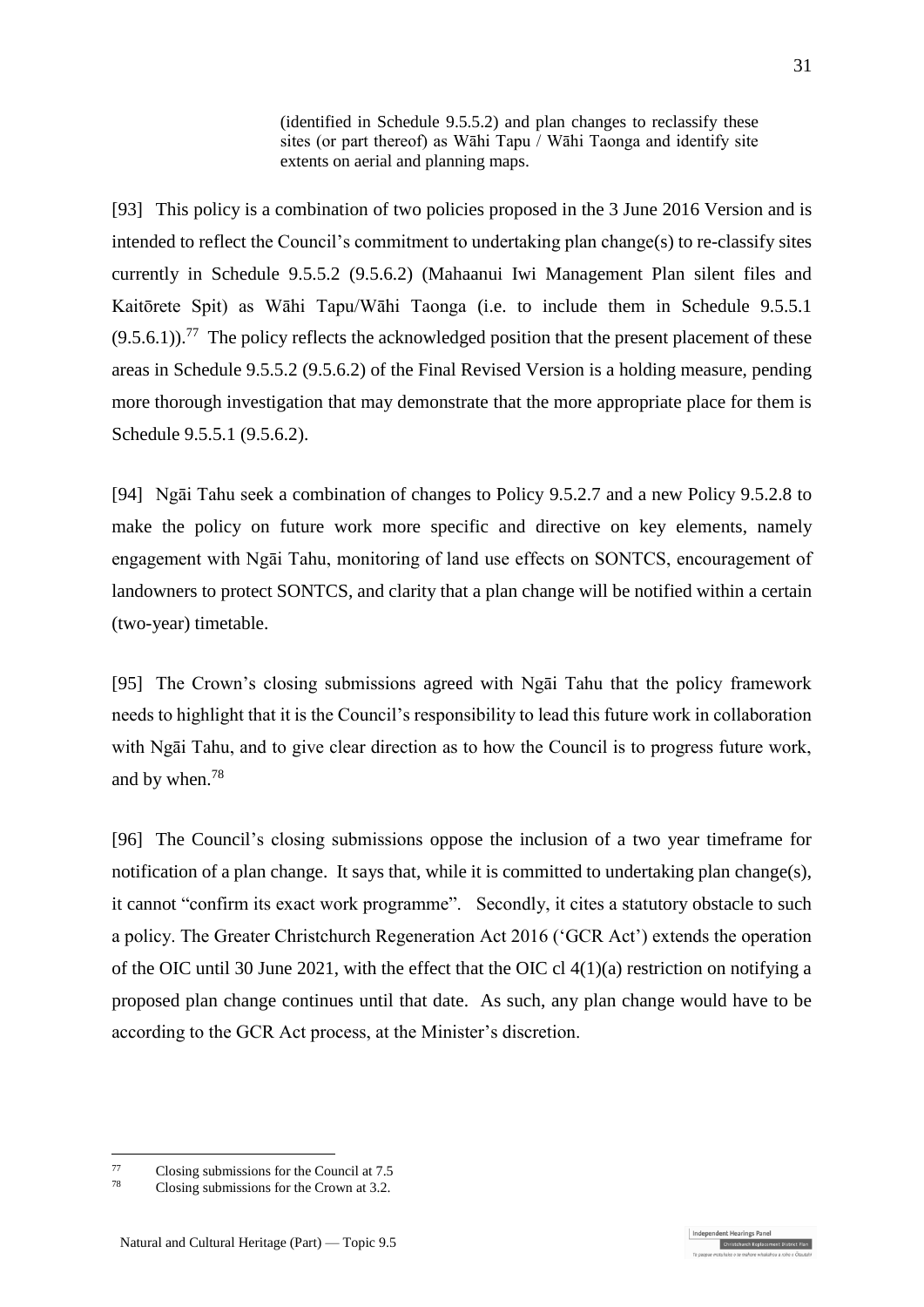[97] We agree that the GCR Act makes it inappropriate for us to specify a two year timeframe in the policy. Theoretically, we could avoid this issue by extending the timeframe to five or so years. However, that would be well beyond Ngāi Tahu's preferred timeframe. In any case, it is at least theoretically possible that the Minister could exercise his discretion to allow for an earlier plan change. We find less merit in the Council's argument that it cannot confirm its work programme. It occurs to us that a plan policy could be a helpful influence in assisting work programming choices. However, given the issues associated with the GCR Act, that point is otiose. All things considered, we find that it would be inappropriate to specify a timeframe. Therefore, we find Ngāi Tahu's requested new policy 9.5.2.8 on timeframes is not appropriate.

[98] The remaining differences between the Council and Ngāi Tahu are matters of degree.

[99] Ngāi Tahu seek that the policy explicitly direct the Council work with Ngāi Tahu in reclassifying Schedule 9.5.5.2 (9.5.6.2) Silent File areas so that they are included, by plan change, in Schedule 9.5.5.1 (9.5.6.1). That request is supported by the Crown. There was essential consensus in the evidence that the lack of effective engagement by the Council with Ngāi Tahu was a significant reason for the preliminary and deficient nature of the Notified Version. While we accept that the RMA does not explicitly require consultation on these matters, effective consultation or engagement with Ngāi Tahu is a necessary element of understanding, identifying and providing for SONTCS as sites that, for example, reflect the values referred to in RMA  $s$   $6(e)$ .

[100] On the evidence, we find it should extend beyond simply re-classification to also encompass the protection response to be included in the intended plan change.

[101] Ngāi Tahu seek that the policy refer to encouraging landowners to protect identified SONTCS. We agree that such encouragement is an important element that ought to be expressed in the policy. It pertains to what the RMA describes as the ethic of stewardship (s 7(aa), RMA). The importance of that is enhanced here, in the acknowledged circumstance that the sites are not accorded Schedule 9.5.5.1 (9.5.6.1) regulatory protection at this time. Our impression from hearing landowners such as Mr Bayley is that they are knowledgeable of and sensitive to these matters and would also welcome such encouragement by the Council. However, as we discuss at [\[69\]](#page-24-0)[–\[80\],](#page-27-0) the evidence also demonstrates the importance of working with landowners to assist in determining the appropriate regulatory approach to the protection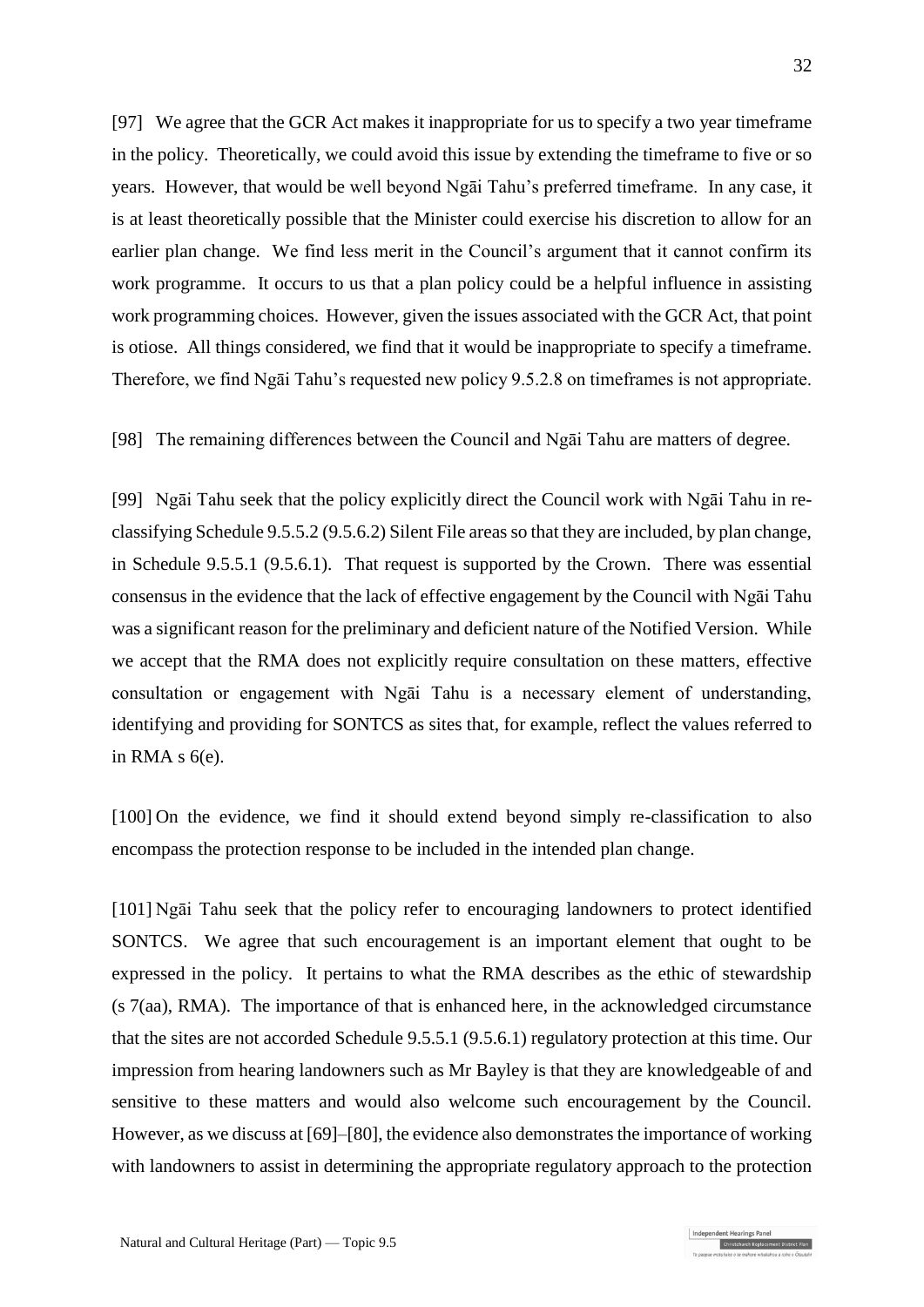of identified SONTCS. We observe consistency on that matter with the evidence on other Chapter 9 topics.

[102] For those reasons, we have included in the policy an explicit requirement on the Council to work with Ngāi Tahu and landowners on these matters, and also to encourage landowners to protect SONTCS.

[103] Ngāi Tahu seeks that the policy explicitly require monitoring of the effects of land uses on identified SONTCS. We find that request is also strongly supported on the evidence. Silent File Wāhi Tapu and Wāhi Taonga sites not yet in Schedule 9.5.5.1 (9.5.6.1) remain at greater risk. We agree with Ngāi Tahu that this risk traces from the significant failings of the Notified Version, particularly in terms of ss 6(e) and (f), RMA and related CRPS directives. Those significant failings elevate the importance of effective monitoring, as a partner to effective consultation, for the purposes of the Council's intended future plan change.

[104] Therefore, we have made explicit reference to monitoring in the policy that we have included in the Decision Version. The Decision Version also makes some other minor drafting consistency and clarity refinements.

[105] We are satisfied that, with these changes, what is now Policy 9.5.2.10 properly responds to the statutory and Higher Order Document directions and is the most appropriate for achieving related objectives.

### **Remaining non-contentious policies are most appropriate subject to minor refinements**

[106] We have noted an issue of drafting clarity in proposed Policy 9.5.2.3 of the Final Revised Version (now 9.5.2.6) in its reference to "coastal areas identified as Ngā Wai". Consistent with the language of the RMA, we have tightened to read "those parts of the coastal environment identified as Ngā Wai". We have made some other minor drafting refinements to the policies.

[107] As we have noted, the expert evidence of Ngāi Tahu and the Council was not challenged by expert evidence from any other party. We accept that evidence as supporting our inclusion of the policies in the Decision Version, on the basis of our findings as follows: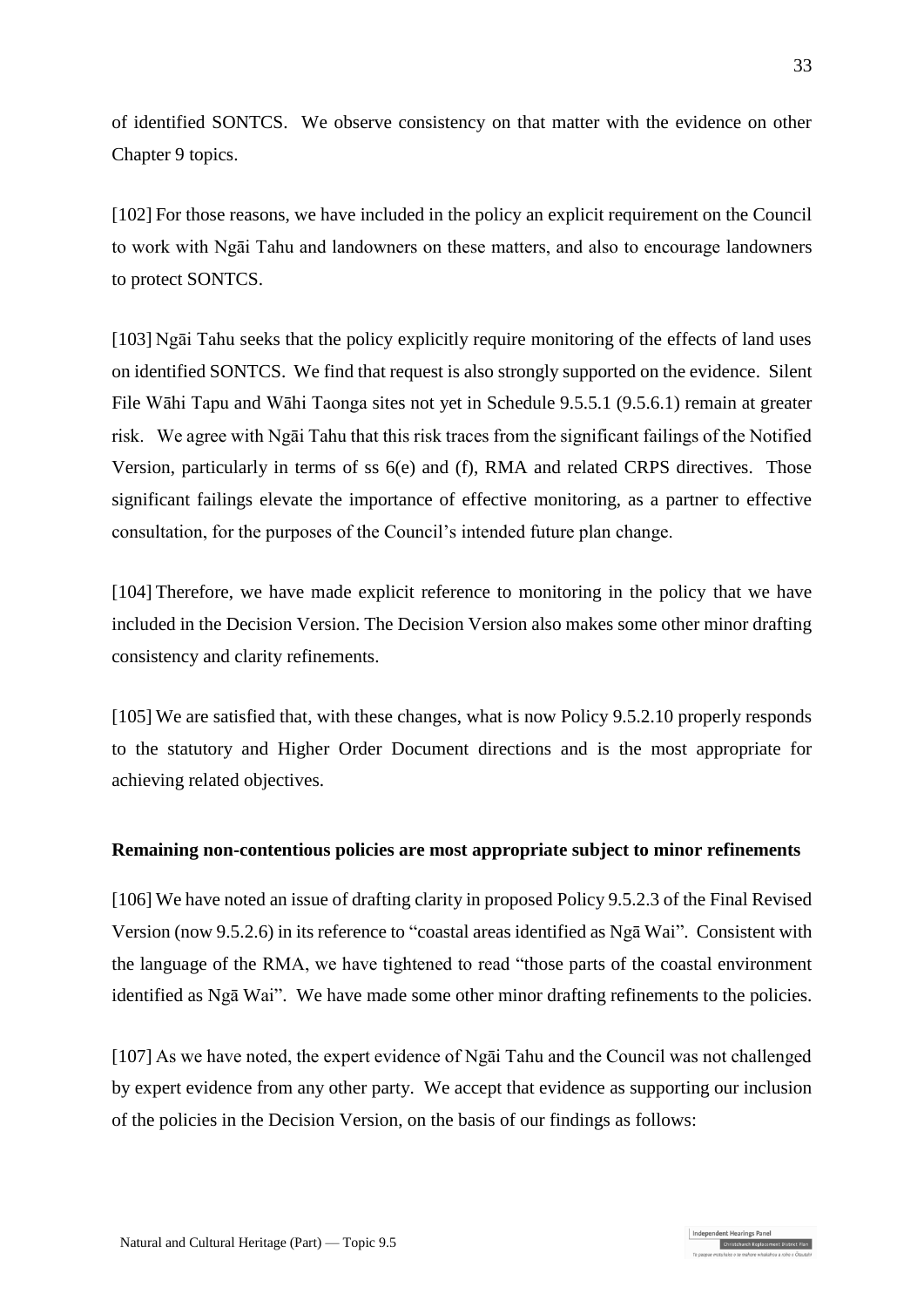- (a) The following policies, not in dispute between Ngāi Tahu and the Council, are the most appropriate for achieving related objectives:
	- (i) Policy 9.5.2.1(now 9.5.2.4) Wāhi Tapu and Wāhi Taonga;
	- (ii) Policies 9.5.2.4 to 9.5.2.6 (now 9.5.2.7 to 9.5.2.9), specifically as to archaeological sites, engagement with rūnanga, and identified sites of Ngāi Tahu cultural significance).
- (b) The following policies, as modified for the reasons we have explained, are also the most appropriate for achieving related objectives:
	- (i) Policy 9.5.2.2 (now 9.5.2.5) Ngā Tūranga Tūpuna; and
	- (ii) Policy 9.5.2.3 (now 9.5.2.6) Ngā Wai.

## **Evidence on SONTCS and whether mapped areas are the most appropriate**

[108] While the extent of mapped SONTCS areas was resolved as between Ngāi Tahu and the Council, we have noted Federated Farmers' concerns about this matter and those of Mr Bayley concerning Kaitōrete Spit. As we have noted, Federated Farmers and Mr Bayley have related concerns about associated rules. We deal with those concerns later in this decision, and consider now the prior issue of the most appropriate extent of SONTCS mapping.

[109] Mr Alan Matheson explained "… the process set up to work with Ngāi Tahu in general and specifically with respect to wāhi tapu and cultural landscapes".<sup>79</sup> His evidence was that consultation undertaken with Ngāi Tahu, Mahaanui Kurataio Limited and the Rūnanga Focus Working Group in the development of Chapter 9 resulted in an agreement that the identification (including mapping) and management of places of cultural significance required a comprehensive approach, with suitable time provided outside the CRDP process, and that this work would be started in 2016.<sup>80</sup> He told us that the Council considered consultation critical

<u>.</u>

<sup>&</sup>lt;sup>79</sup> Evidence in chief of Alan Matheson on behalf of the Council, 2 December 2015, at 1.4.<br><sup>80</sup>

Evidence in chief of Alan Matheson at 4.2.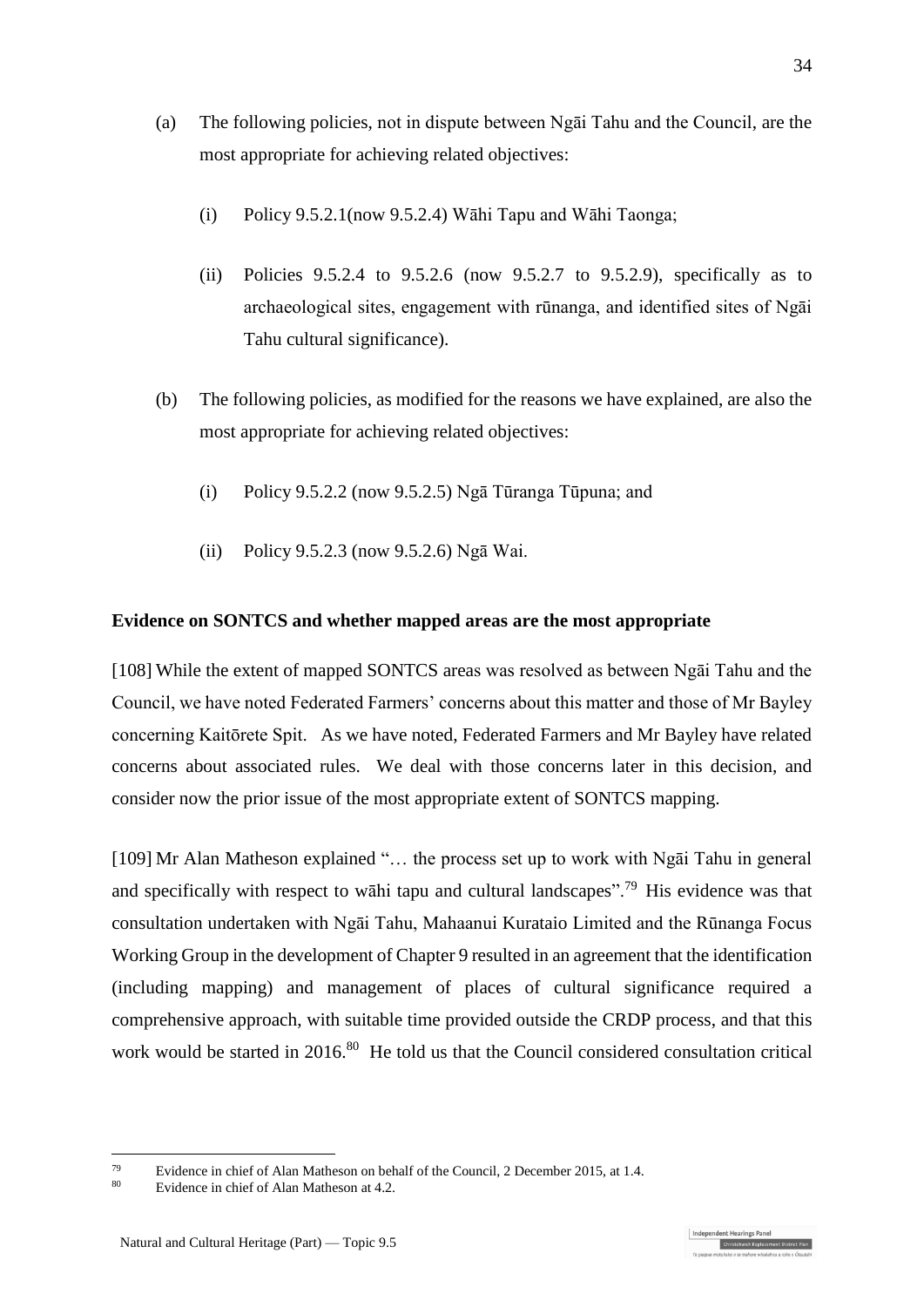to the success of this work and it would develop provisions in collaboration with Ngāi Tahu, the community and individual landowners. 81

[110] We understand that to have explained the Council's position on why only those sites identified in the BPDP were rolled over into the Notified Version of Chapter 9. In essence, the Council had not undertaken the necessary consultation and investigation to allow it to do more than roll over those sites.

[111] In Ngāi Tahu's view, the sites included in the Notified Version recognised and provided for only a portion of SONTCS in the district. As a result, Ngāi Tahu lodged a submission which identified and sought protection of a greater, more representative range of SONTCS. The submission included the identification of SONTCS on aerial photographs and included cadastral boundaries so that property owners could identify where a site was located in relation to their property.<sup>82</sup>

[112] Evidence on the identification of SONTCS was provided by Mr Pauling for the Council and Mr Kyle Davis for Ngai Tahu.<sup>83</sup> No other parties called expert cultural witnesses or disputed the accuracy of the mapping of these sites.

[113] Mr Davis described the methodology used to compile the SONTCS included in Ngāi Tahu's submission. He explained that the sites had been grouped according to their significance or type, into Wāhi Tapu/Wāhi Taonga, Ngā Tūranga Tupuna, and Ngā Wai. In his opinion, the sites identified are those where the likelihood of disturbance to specific tangible and intangible values is the greatest within the Christchurch District. He commented on the current mechanisms available outside the CRDP to recognise and protect such sites. He considered those mechanisms were inappropriate in that they "do not allow for appropriate recognition and protection commensurate with the significance of the sites". Therefore, he considered that the SONTCS sought by Ngai Tahu warrant protection in the CRDP.<sup>84</sup>

[114] The evidence of Mr Davis was supported by two further witnesses for Ngāi Tahu — Mr George Tikao and Mr Iaean Cranwell.

<u>.</u>

<sup>&</sup>lt;sup>81</sup> Evidence in chief of Alan Matheson at 4.4.<br><sup>82</sup> Clasing submissions for  $N=7$  Telm at 5.

 $\frac{82}{100}$  Closing submissions for Ngai Tahu at 5.

<sup>&</sup>lt;sup>83</sup> Evidence in chief of Craig Pauling, 2 December 2015; Evidence in chief of Kyle Davis, 10 December 2015.

Evidence in chief of Kyle Davis at 33.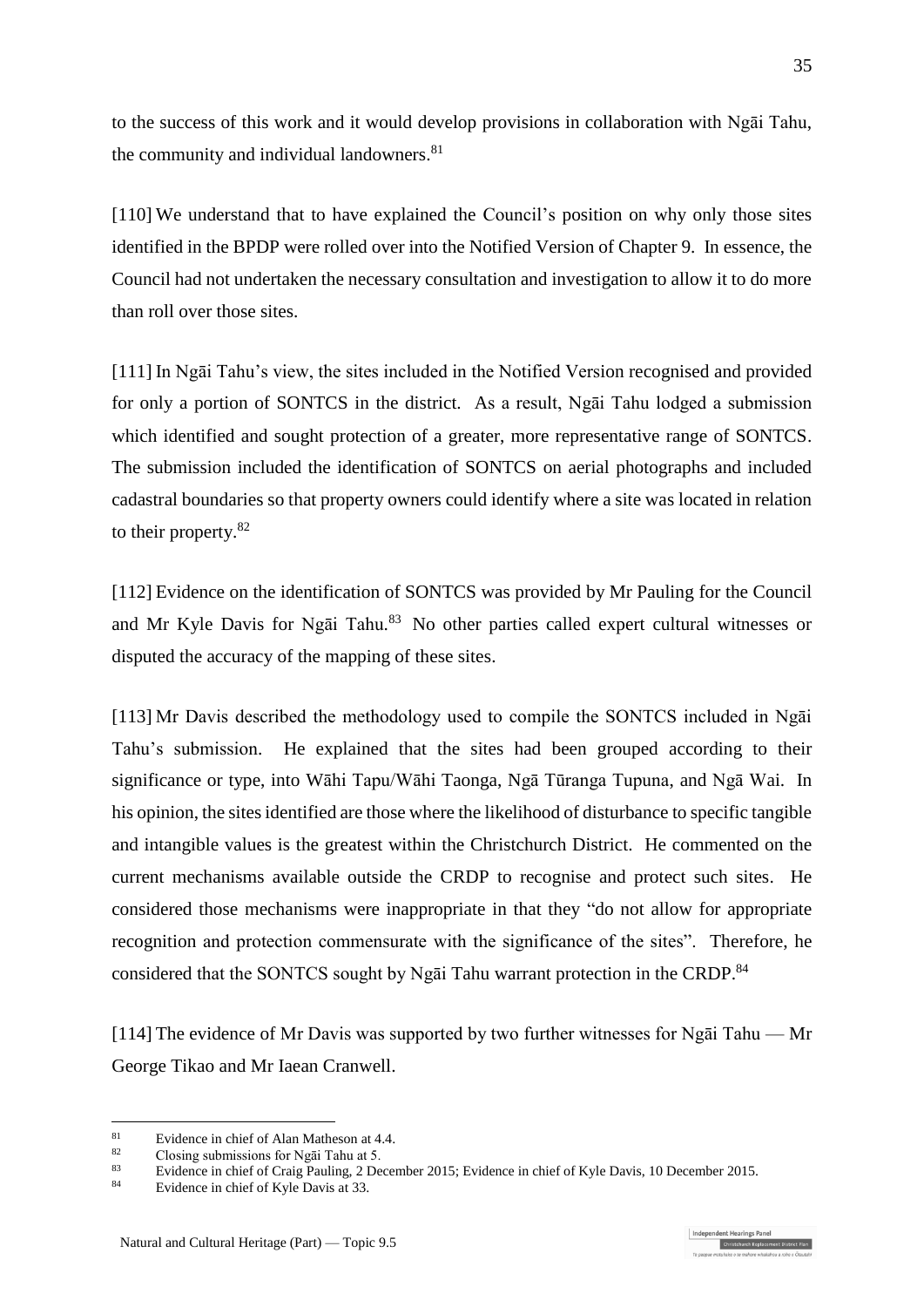[115] Mr Tikao's evidence provided a more comprehensive understanding of the historical and cultural relationship of Ngāi Tahu with various sites of significance. He described work undertaken by Ōnuku Rūnanga to have heritage sites recognised and protected, provided us information about the significance of a selection of the sites; and explained some broader context as to the importance of Te Pātaka o Rākaihautū (Banks Peninsula) as a whole.<sup>85</sup> He explained that Silent File areas are as identified by tribal experts of the day from information handed down, so that Manawhenua are able to observe and be involved in the management of activities within these areas and so avoid inappropriate disturbance to cultural values. His view was that Silent File areas should be given due recognition by being mapped and accorded appropriate protection under the CRDP.<sup>86</sup>

[116] Mr Cranwell similarly provided evidence on the sites of significance in the takiwā of Wairewa Rūnanga, and in relation to Kaitōrete Spit and Te Waihora (being sites of significance to both Wairewa and Te Taumutu Rūnanga). He noted that the existence of a Silent File does not necessarily mean that Kāi Tahu will oppose an activity; rather it is a trigger for a high level of engagement with tāngata whenua and a way to ensure that activities are consistent with protecting the values associated with the Silent File area.<sup>87</sup>

[117] Mr Pauling accepted that the sites identified in Ngāi Tahu's submission are well-known sites of cultural significance.<sup>88</sup> However, he expressed reservations about Ngai Tahu's thenproposed rules for these sites, stating that, "without refinement of certain site extents and/or recategorisation of some sites and/or changes to some rules associated with sites, the suite of rule provisions proposed by Ngāi Tahu may be unduly onerous on all parties, including Manawhenua<sup>"89</sup>

[118] Given that the positions of Mr Davis and Mr Pauling on the mapping of the SONTCS were closely aligned, the Panel (at the initial hearing) raised the possibility of a joint work programme, starting with refinement of the mapping of SONTCS, then working through issues relating to the rules that should apply to these sites.

1

ndependent Hearings Pane

<sup>&</sup>lt;sup>85</sup> Evidence in chief of George Tikao on behalf of Ngāi Tahu, 10 December 2015, at 3.1.<br><sup>86</sup> Tennesiat, peop 1556

 $rac{86}{87}$  Transcript, page 1556.

<sup>&</sup>lt;sup>87</sup> Evidence in chief of Iaean Cranwell on behalf of Ngāi Tahu, 10 December 2015, at 25.

<sup>&</sup>lt;sup>88</sup> Evidence in chief of Craig Pauling at 9.6.<br><sup>89</sup> Transmitt, noge 1550, lines 27, 40.

Transcript, page 1550, lines 37-40.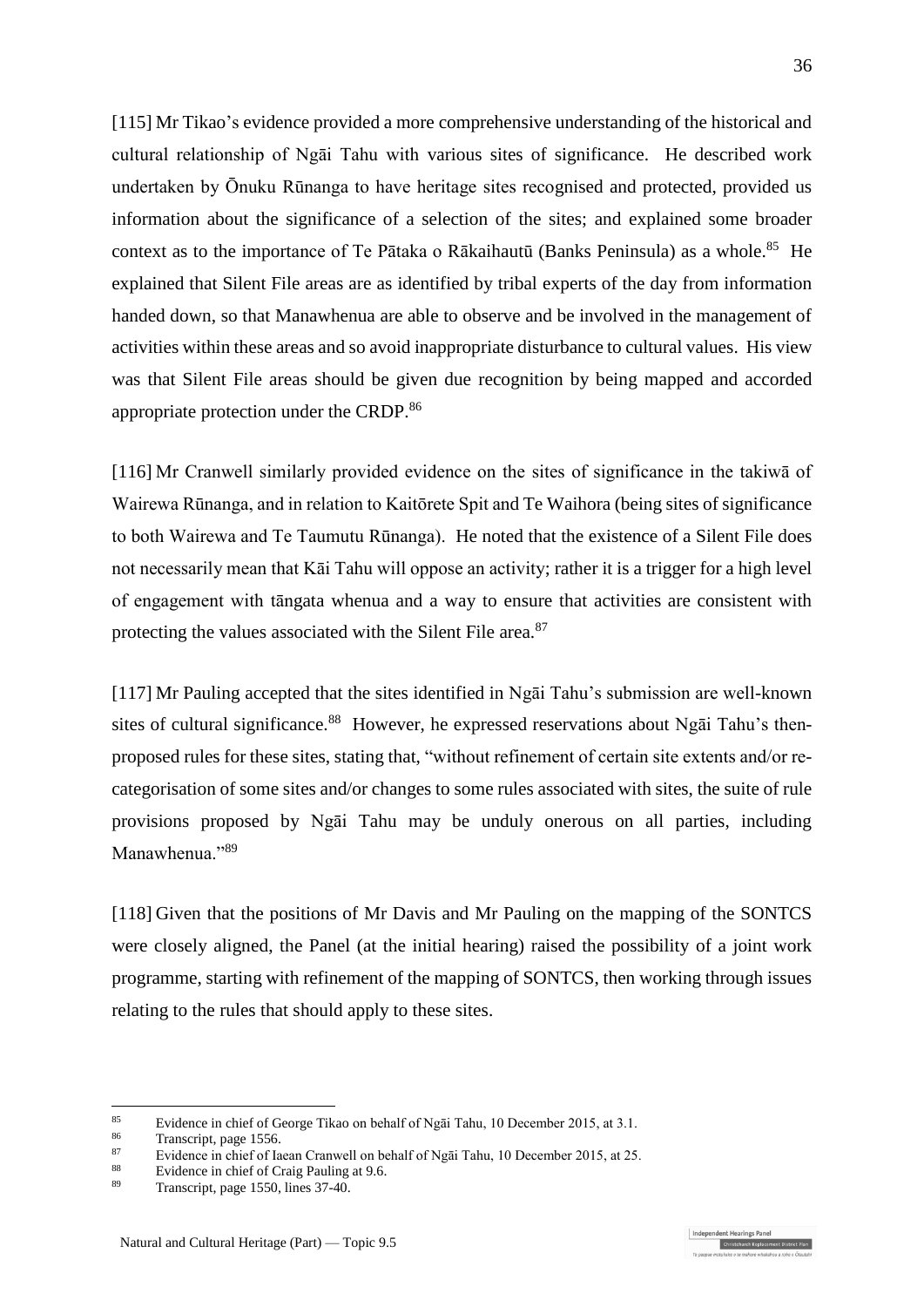[119] In his supplementary evidence, Mr Pauling explained the further work he and Mr Davis had undertaken on the mapping, including the methodology and findings and the resulting refinements to the mapped extent of SONTCS. He considered the refined list of sites are the best representation of sites of significance to Ngāi Tahu, based on available information, and within the constraints of the CRDP process.<sup>90</sup> However, he qualified that by noting that further refinements were possible for a number of sites and it was critical that work continued in identifying further sites potentially worthy of inclusion in the CRDP.<sup>91</sup>

[120] Prior to the resumed hearing, the two experts reached full agreement in relation to mapping.<sup>92</sup>

[121] We understand that evidence and related further discussions between the Council and Ngāi Tahu effectively overcame the concerns initially expressed by Mr Matheson and Ms Ferguson as to whether there was sufficient evidence to properly assess the appropriateness of the additional sites that Ng $\bar{a}$  Tahu's submission sought be included in the CRDP.<sup>93</sup>

[122] Federated Farmers expressed a concern that Silent File areas have been "enlarged" without explanation.<sup>94</sup> That would appear to reflect a misunderstanding of the factual position, which was explained to us by Mr Davis:<sup>95</sup>

…there are significant discrepancies, in mapped extent and location, between the accepted iterations shown in Te Whakatau Kaupapa and the Mahaanui IMP, and the mapped iterations as [they] appear in the notified version of the Christchurch District Plan.

[123] At the Panel's request, Mr Philip Helps provided evidence as to his understanding of the process that led to this discrepancy.<sup>96</sup> He explained that he was a member of a steering group for developing the rural section of what is now the BPDP. Part of that process involved "… identifying the silent file areas and as the result of that process we went around all known silent files and ground-truthed them".<sup>97</sup> Mr Helps was involved in this process only with respect to Port Levy, but was aware of others being involved in a similar process in Pigeon Bay

<u>.</u>

<sup>&</sup>lt;sup>90</sup> Supplementary evidence of Craig Pauling, 15 April 2016, at 6.1.<br><sup>91</sup> Supplementary evidence of Craig Pauling at 6.2

<sup>91</sup> Supplementary evidence of Craig Pauling at 6.2.

<sup>92</sup> Joint memorandum of counsel in relation to agreement reached about mapping in advance of the resumed hearing of Topic 9.5, 6 May 2016.

<sup>&</sup>lt;sup>93</sup> Evidence in chief of Shirley Ferguson at 5.5; Evidence in chief of Alan Matheson at 5.2(c).<br>Transmitt, peop 1044, lines 12, 10.

<sup>94</sup> Transcript, page 1944, lines  $13-19$ .

<sup>&</sup>lt;sup>95</sup> Evidence in chief of Kyle Davis at 24.<br> $\frac{96}{2}$  Expressint name 2162 lines 28, 45

<sup>&</sup>lt;sup>96</sup> Transcript, page 2162, lines  $28-45$ .<br><sup>97</sup> Transcript, page 2165 lines  $25 \div 27$ .

Transcript, page 2165 lines 35–37.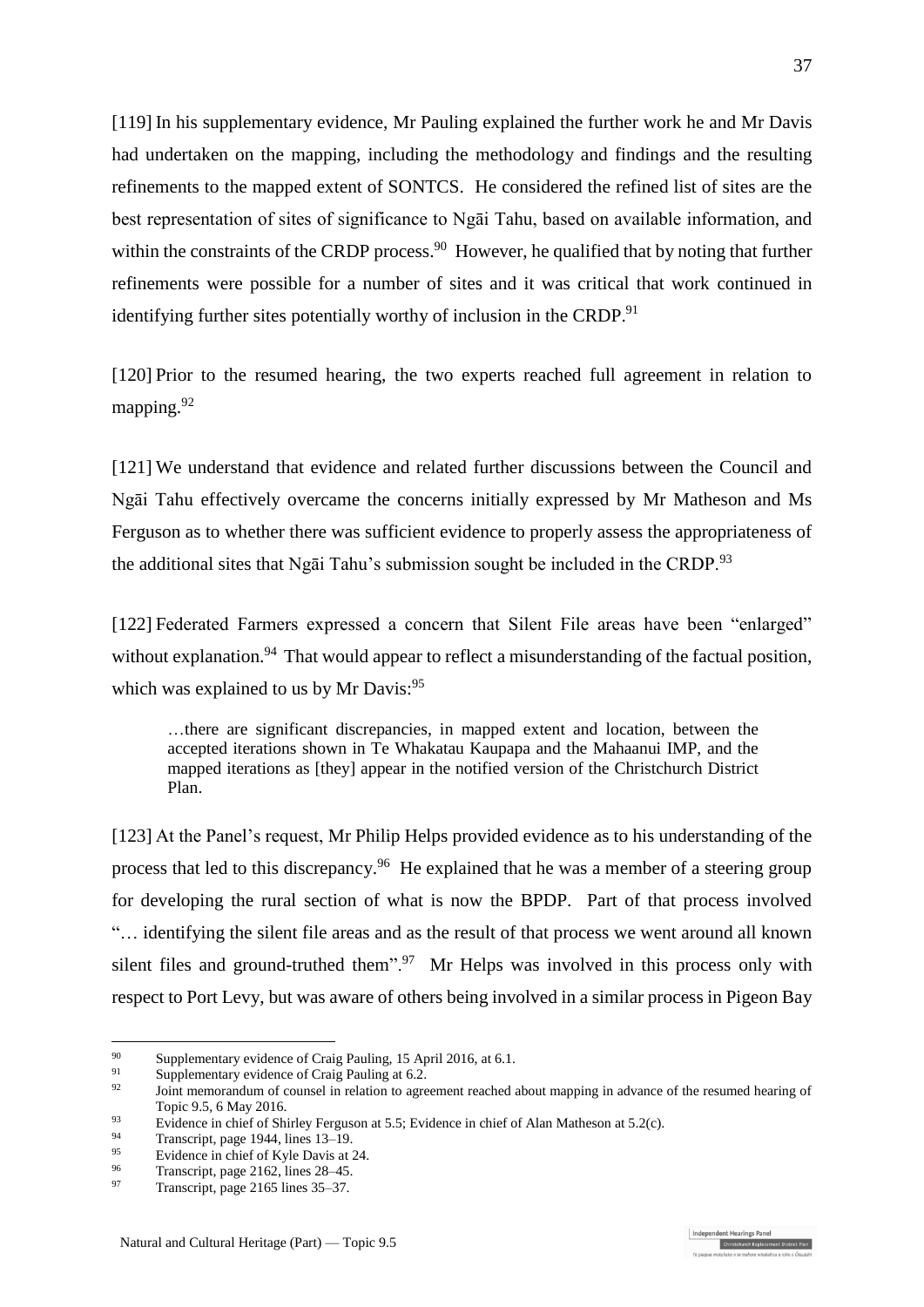and Akaroa, with each including a farming representative, an archaeological society representative and a member of the local rūnanga.<sup>98</sup>

[124] We accept the evidence of Mr Davis that the BPDP "Inner Circle" areas are not consistent with the full extent of the Silent File areas identified within the iwi management plans. Therefore, we do not accept as valid Federated Farmers concern that the Silent File areas are being "enlarged", nor that this is without explanation.

[125] We accept the evidence of Ngāi Tahu (supported by Mr Pauling, and not challenged by any other expert) that it does not provide adequate recognition of and provision for the values of significance to Ngāi Tahu to only identify and protect the reduced "Inner Circle" areas.

[126] On that matter, we were also assisted by an illustration that Ms Jan Cook gave us. On her property on Banks Peninsula, she is aware of "tangible evidence of values", relating to urupā on the Opotiki headland. These sit outside the mapped area in the BPDP, but fall within the "Outer Circle" area and therefore within the full extent of the Silent File area.<sup>99</sup>

[127] We also accept the unchallenged evidence of Ngāi Tahu and Mr Pauling that the limited mapping of sites in the BPDP simply reflects the limits of then-available information and knowledge and the limits of processes for site identification. We agree with Mr Pauling that further investigation may reveal further relevant information, so making it appropriate to make changes to the mapped extent of SONTCS. That is simply a consequence of proper response to the statutory principles and Higher Order Documents, in terms of the best available evidence.

[128] We record, for completeness, that the mapping refinements of the Final Revised Version do not extend beyond the boundaries of those areas identified in Ngai Tahu's submission.<sup>100</sup> As such, no related scope issue arises in that respect.

[129] We understand that Federated Farmers' position concerning jurisdictional scope pertained to the associated rules on land use, rather than the extent of mapping per se. In any case, we find no scope impediment to the expansion of mapping areas as proposed in the Final

1

ndependent Hearings Pane

<sup>98</sup> Transcript, pages  $2165-2166$ .

 $\frac{99}{100}$  Transcript, page 2226.

Supplementary opening submissions for the Council at 3.9.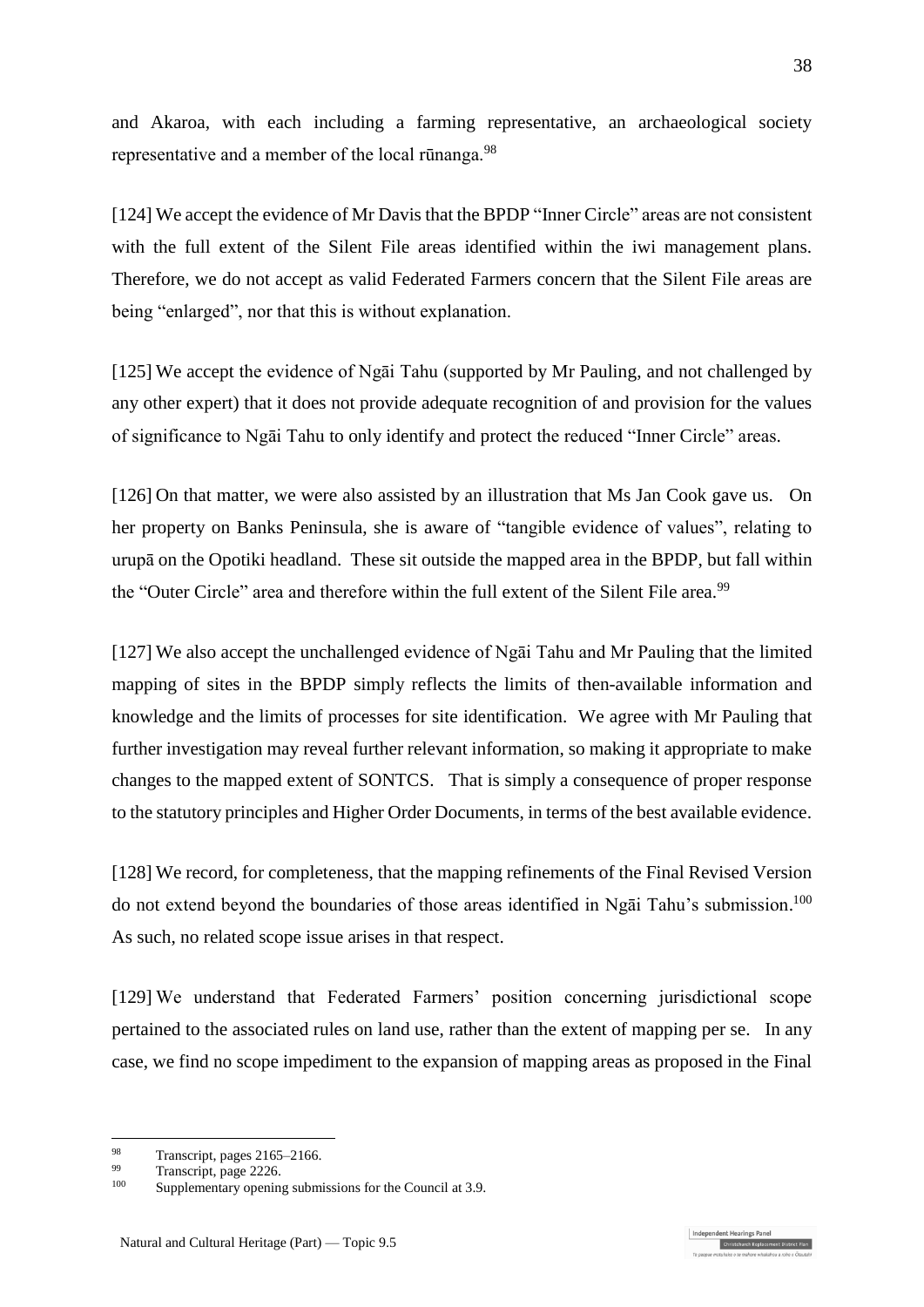Revised Version. Specifically, the mapping expansion gives effect to clearly expressed relief in Ngāi Tahu's submission (and, also the submission by Heritage New Zealand).

[130] The extent of mapping of the SONTCS in the Final Revised Version is supported by the expert evidence of Messrs Pauling and Davis. That evidence was not challenged by any expert evidence called by any other party, including Federated Farmers. We accept that evidence and find it overwhelmingly supports the extent of mapping proposed in the Final Revised Version.

[131] Therefore, to the extent that Federated Farmers opposes the extent of mapping per se, we reject that relief. We deal with Mr Bayley's concerns regarding Kaitōrete Spit at [\[168\]](#page-47-0)[–\[176\].](#page-49-0) Subject to that and our determinations concerning related policies and rules, for the reasons we have stated, we determine that the extent of SONTCS mapping of the Final Revised Version and the related schedules are the most appropriate for achieving the related objectives to which we have referred.

[132] On that basis, we have included in the Decision Version the various Schedules proposed in the Further Revised Version.

## **Schedule 9.5.5.1 (9.5.6.1) and related rules**

## <span id="page-38-0"></span>*The appropriateness of the RDA and notification rules*

[133] As we have described, the Final Revised Version proposes RDA classification for buildings, earthworks, subdivision and utilities within a Schedule 9.5.5.1 SONTC.<sup>101</sup> This is as follows:

- (a) For buildings, proposed RDA Rule 9.5.3.2.1 and associated Rule 9.5.4.1 on assessment matters are essentially carried forward from the Council's 3 June 2016 Version.
- (b) For subdivision, a new RD12 is proposed to be added to existing RDA Rule 8.3.2.3. This classifies as RDA the subdivision of land which includes a Wāhi Tapu or Wāhi

<sup>101</sup> The rules proposed in the Final Revised Version for utilities within a Schedule 1 SONTC are discussed a[t \[196\]](#page-52-0)[–\[199\].](#page-53-0)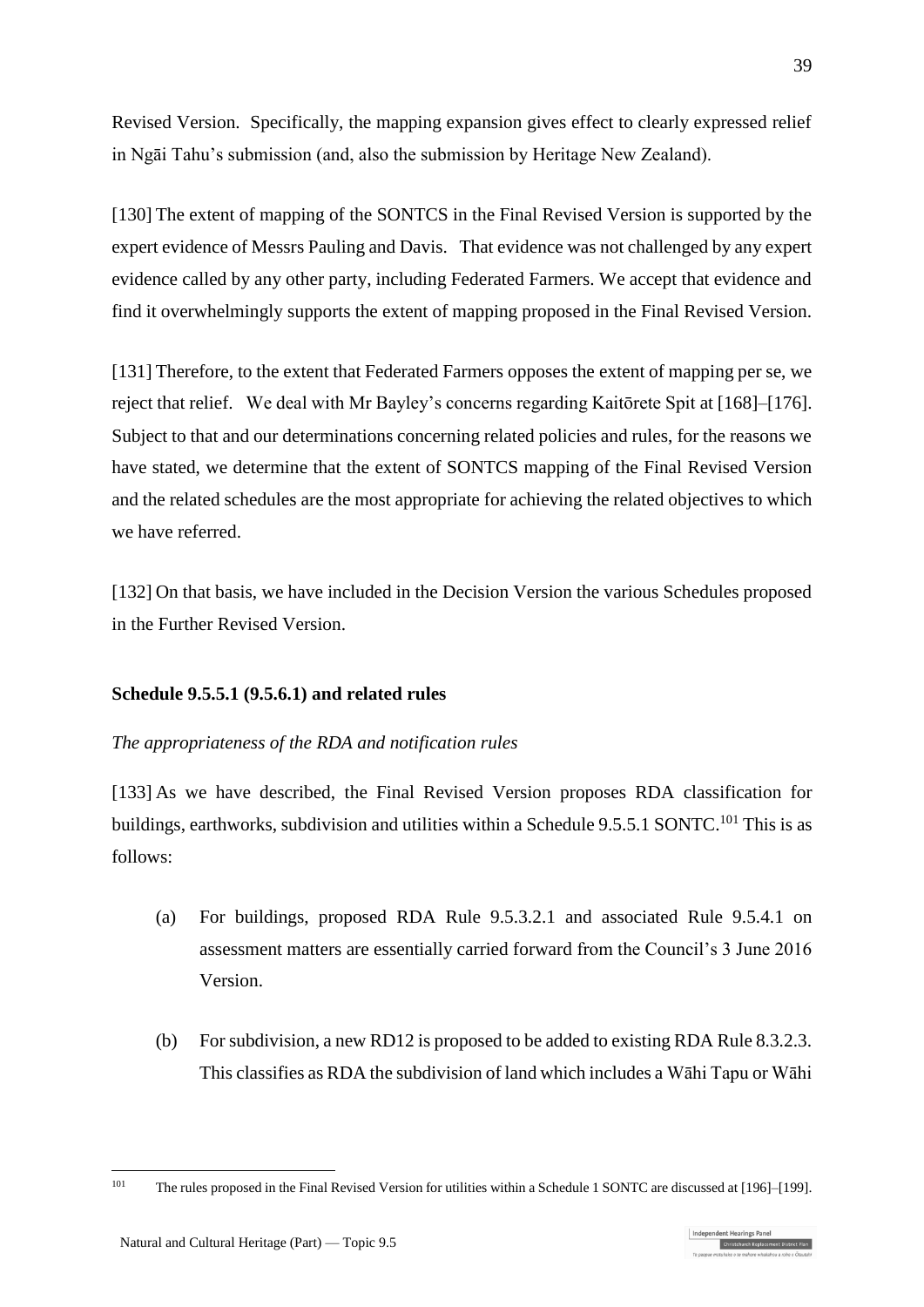Taonga site listed in Schedule 9.5.5.1. The related matters of discretion are in proposed Rule 9.5.4.1.

- (c) For earthworks, two related changes are proposed to the existing Rules 8.8.3 and 8.8.5, respectively on RDA and exemptions from permitted activity rule conditions. The change proposed to existing Rule 8.8.3 adds a new RD6 on earthworks within includes a Wāhi Tapu or Wāhi Taonga site listed in Schedule 9.5.5.1. The matters of discretion are in proposed Sub-chapter 9.5. The change to Rule 8.8.5 specifies, as exempt earthworks, 'rammed posts for the purpose of fencing, holds for tree planting, the maintenance of existing farm tracks, pond or cultivation of existing pasture and cropping'; and
- (d) For utilities, three changes are proposed to the activity specific standards for permitted utilities, with associated requirements for RDA where located within SONTCS. These changes proposed apply to access tracks to utilities (Rules 11.3.1.1 P1 and 11.3.1.3 RD1), new electricity distribution and transmission lines and associated structure or equipment (Rules 11.3.2.1 P1 and 11.3.2.3 RD1), and new equipment for assessing site suitability for renewable electricity generation (Rules 11.3.3.1 P1 and 11.3.3.3 RD1).

[134] These various proposed rules of the Final Revised Version provide for the notification of consent applications to the relevant rūnanga and Heritage New Zealand, in the absence of their written approvals.<sup>102</sup>

[135] The proposed exemption for earthworks replaces what the Council's earlier versions proposed by way of an exemption for earthworks to a depth of 0.6m. Various submitters expressed concerns about that earlier limit. Also on behalf of co-submitter David Brailsford, Ms Cook noted how this limit was unsuitable not only in terms of farming practices, but also activities intended to protect waterways or biodiversity values (e.g. fencing of areas for stock exclusion or the erection of public information signage).<sup>103</sup> We find the narrative approach of the Final Revised Version satisfactorily addresses Ms Cook's expressed concern. Mr Bayley noted that the 0.6 m limit would not cover small, otherwise permitted, offal pits (and sought a

ndent Hearings Pane Christchurch Replacement District Plan

 $102$  $\frac{102}{103}$  Closing submissions for the Council at 7.13.

<sup>103</sup> Closing submissions for Jan Cook and David Brailsford at 8.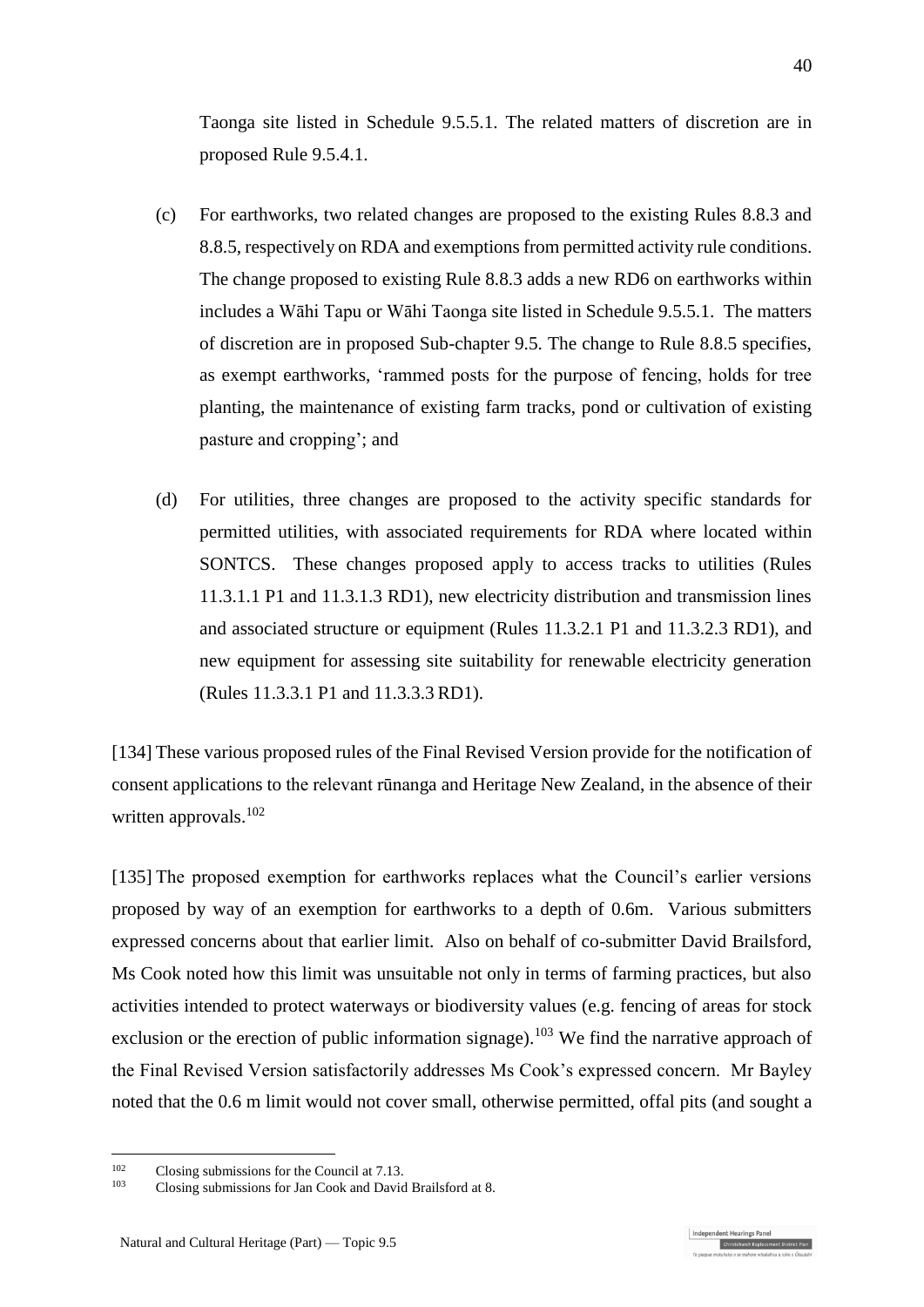specific maximum dimension of, say,  $2m \times 2m \times 1.5m$ ).<sup>104</sup> However, as we explain at [\[161\]–](#page-45-0) [\[176\],](#page-49-0) we find Mr Bayley's concerns about earthworks are appropriately addressed by the inclusion of Kaitōrete Spit in Schedule 9.5.6.2 and our associated changes to related rules on earthworks.

[136] In other respects, what is now proposed in the Final Revised Version was not contentious in closing submissions. We are satisfied that the rules we have described are well-supported by the evidence.

[137] We have made minor drafting refinements to clarify that notification is not necessarily limited to the relevant rūnanga and Heritage New Zealand, in what is now an aspect of Rule 9.5.4.1 and the re-numbered rules of the Decision Version. We have made minor drafting refinements to them in the Decision Version (now as re-numbered rules).

[138] We have identified some anomalies in the drafting of the proposed utility rules in the Final Revised Version. By way of example, new electricity transmission or distribution lines and structures, and monitoring equipment to assess site suitability for renewable electricity generation, would require RDA consent within a SONTCS, but small-scale wind turbines or free-standing communication facilities would not. However, on the evidence, we find that they are most appropriate in responding to the Higher Order Documents, and achieving the related objectives. Subject to limiting their application to Schedule 9.5.5.1 (9.5.6.1) SONTCS, we have included them in the Decision Version (with drafting amendments for clarity and consistency).

<span id="page-40-0"></span>[139] For those reasons, we find that the amended rules, as included in the Decision Version, are the most appropriate for responding to the statutory principles and Higher Order Documents and for achieving the related objectives.

## *Whether sites 17–29; 30–38; 40–43 and 97 appropriate in Schedule 9.5.5.1 (9.5.6.1)*

[140] A related issue concerns whether these specified sites should be included in Schedule 9.5.5.1 (9.5.6.1) and, hence, be the subject of the rules we have described.

<sup>104</sup> <sup>104</sup> Closing submissions for Mr Bayley at 19–20. As noted, the Final Revised Version proposes that Mr Bayley's land, as part of Kaitōrete Spit, be put in Schedule 9.5.5.2, and hence not be caught by this rule in any case.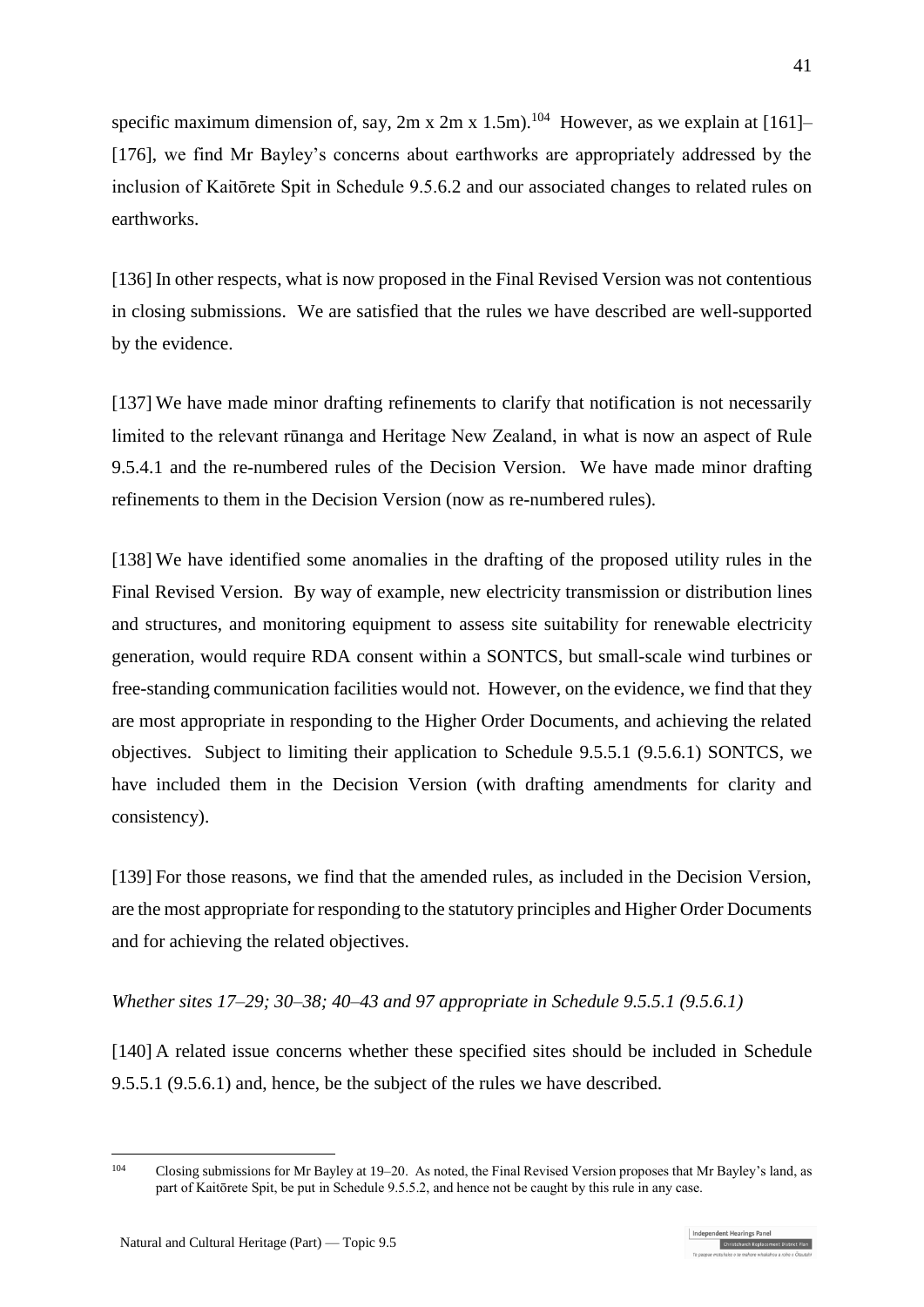[141] Federated Farmers' opening submissions responded to Ngāi Tahu's Initial Proposal. It submitted that, where a submitter pursued such a change to a notified proposal, it needed to involve the affected landowner. If that landowner did not support the submission, the submission ought to be rejected on its merits. $105$ 

[142] Federated Farmers explained its concern about lack of landowner awareness of Ngāi Tahu's and Heritage New Zealand's requests for additional SONTCS to be included in the CRDP. Its concern was as to a lack of proper opportunity to engage in the process.<sup>106</sup> Federated Farmers reiterated those concerns in its closing submissions. It argued that, in the absence of landowner agreement, there was no scope for the Panel to grant the relief sought by Ngāi Tahu and Heritage New Zealand if this means that the related land would be made "subject to the requirements for resource consent that are independent of the underlying zoning".<sup>107</sup>

[143] Those concerns of Federated Farmers relate to the issue of whether the Final Revised Version's proposal for including the following additional sites in Schedule 9.5.5.1 (9.5.6.1) is appropriate:

- (a) Sites 17–29 and 97, which are identified on the New Zealand Heritage list and are sought to be included by Heritage New Zealand;
- (b) Sites 30–38, which are pā sites and are sought to be included by Ngāi Tahu; and
- (c) Sites 40–43, which are maunga/mountain tops and are also sought to be included by Ngāi Tahu.

[144] Federated Farmers' concern is not that the sites are listed in the CRDP per se, but that they are included in Schedule 9.5.5.1 (9.5.6.1) (and hence, made the subject of additional resource consent requirements), as opposed to being included in one of Schedules 9.5.5.2 to 9.5.5.4 (9.5.6.2 to 9.5.6.4).

<u>.</u>

<sup>&</sup>lt;sup>105</sup> Opening submissions for Federated Farmers at 7.<br> $\frac{106}{\text{C}}$  Claris submissions for Federated Farmers at 0.

 $\frac{106}{107}$  Closing submissions for Federated Farmers at 9 and 15.

<sup>107</sup> Closing legal submissions – Topic 9.5 North Canterbury Province of Federated Farmers of New Zealand Inc, dated 10 June 2016, at para 5.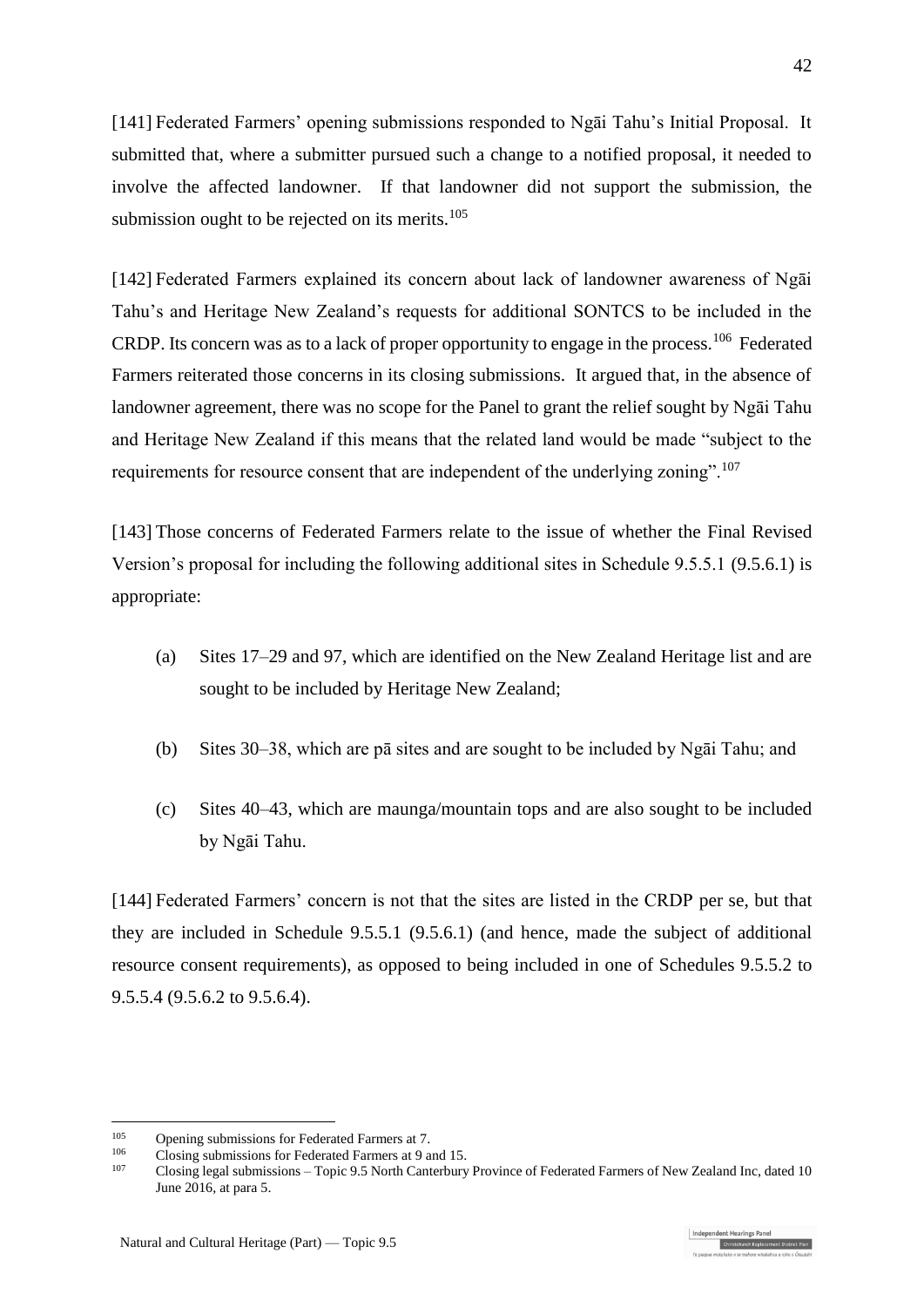[145] Federated Farmers supported its argument on scope by reference to the two limb test the High Court applied in *Clearwater Resort* and which it endorsed in *Motor Machinists* (Kόs J), 108 namely:

- (a) Assess whether a submission addressed the change to the status quo advanced by the proposal; then
- (b) Determine whether there is a real risk that people who are potentially affected have been denied an effective opportunity to participate.

[146] Federated Farmers argued that the lack of scope arises because the second limb of that test is not met. It argued that the further submission process of the OIC was insufficient to ensure adequate notice in order to provide an effective opportunity to participate, given the substance of the relief pursued by Ngāi Tahu and Heritage New Zealand. It drew comparison with directions made by the chair of the Auckland Unitary Plan Independent Hearings Panel in a Minute concerning submissions making site-specific requests for additions to or modifications from proposed Auckland Unitary Plan ('pAUP') schedules ('AUP IHP Minute').<sup>109</sup> Applying the principles expressed in *Clearwater Resort*, the Minute recorded that, where a submission seeks to add an item on private land not identified in the pAUP, the Panel would need to be sure the affected owner has an effective opportunity to participate before proceeding to a merits assessment. The Minute recorded an observation that the Schedule 1 RMA submission and further submission process "is not likely to be sufficient on its own to ensure adequate notice".<sup>110</sup>

[147] By analogy, it argued that Ngāi Tahu and Heritage New Zealand sought to have additional SONTCS included over private land without fair notice to landowners and fair opportunity for them to be involved. It argued that the proper procedure for including sites and related rules in the CRDP was a plan change. $111$ 

<sup>108</sup> *Clearwater Resort Limited v Christchurch City Council* HC Christchurch AP34/02, 14 March 2003; *Palmerston North City Council v Motor Machinists Limited* [2013] NZHC 1290.

<sup>109</sup> Auckland Unitary Plan Independent Hearings Panel Procedural Minute No. 6 by Chairperson of Independent Hearings Panel directions in relation to submissions that seek specific changes to modify, add or delete site specific provisions in the Plan, dated 5 August 2014 ('AUP IHP Minute').

 $110$  AUP IHP Minute at [10].

<sup>111</sup> Closing submissions for Federated Farmers at 10. We note that Federated Farmers also made reference to 'variation', although we note that variation is not an available route for the formulation of the CRDP under the OIC.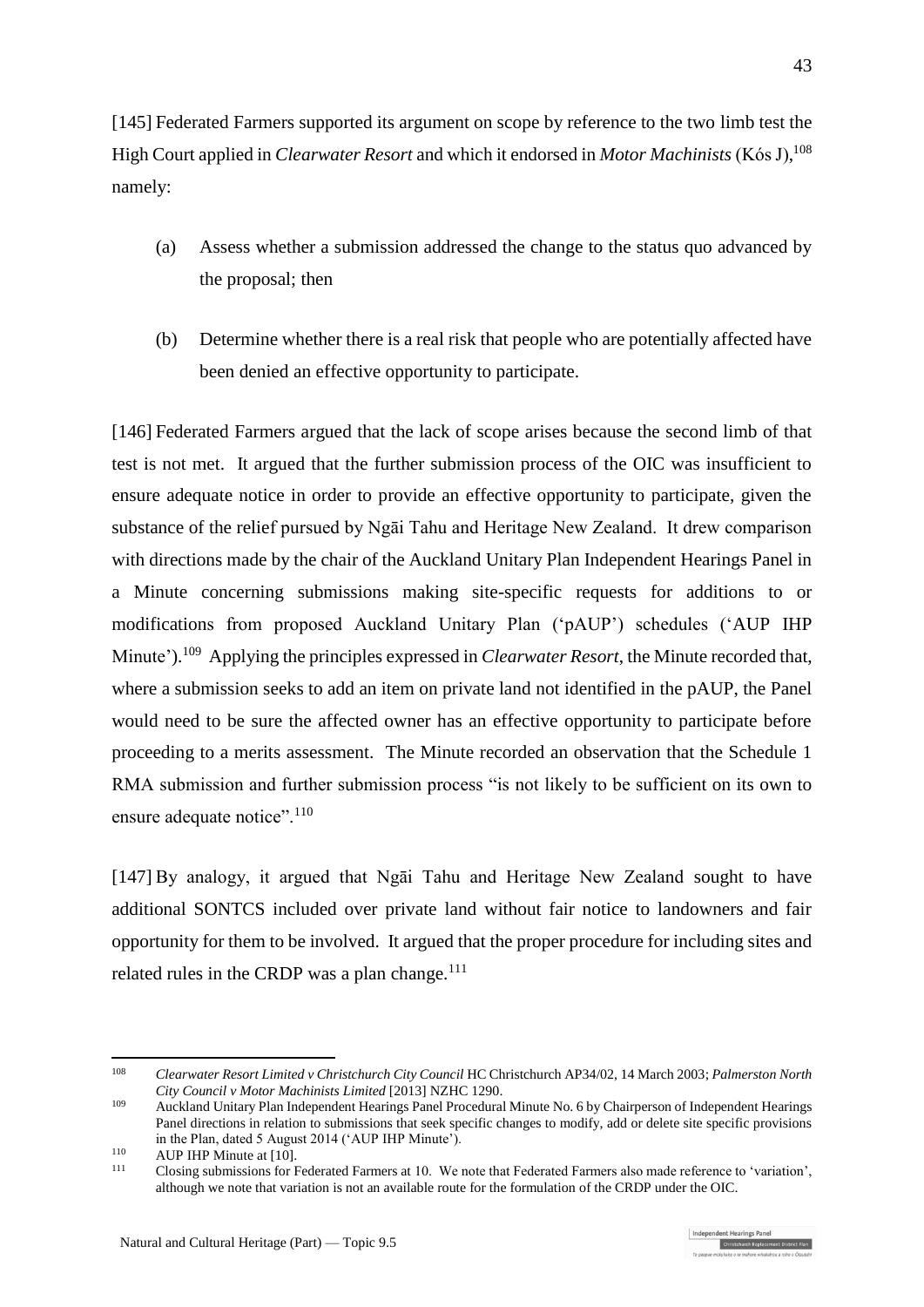[148] Ngāi Tahu and the Council agreed that scope was to be considered according to the two limb test in *Clearwater Resort* and *Motor Machinists*. 112 Both submitted that both limbs were met (in the Council's case, including in relation to the relief sought by Heritage New Zealand's submission).

[149] As for the first limb, Ngāi Tahu submitted that its requested listing, recognition and protection of Ngāi Tahu sites of cultural significance, was well within the ambit of the Notified Version. The Council agreed. It submitted that the Notified Version identified SONTCS for protection and the submissions of Ngāi Tahu and Heritage New Zealand were to the effect that the Notified Version's list of SONTCS identified for protection was not complete.<sup>113</sup>.

[150] As for the second limb, Ngāi Tahu argued that *Clearwater Resort* confirms that the submission and further submission process can be a legitimate opportunity to seek relief through a plan preparation process. It submitted that persons with a potential interest in its submission were given adequate opportunity to participate in the process by way of a further submission.<sup>114</sup> It argued that Federated Farmers' concerns about procedural fairness were simply as a consequence of the OIC's streamlining of the 'usual' submission RMA processes, rather than demonstrating a jurisdictional issue.<sup>115</sup> It submitted that, in effect, Federated Farmers sought a landowners' veto on recognition and protection of SONTCS not included in the Notified Version and such a veto was contrary to Part 2, RMA (including s 6(e) and (f)) and to the requirements of Higher Order Documents.<sup>116</sup>

[151] On the second limb, the Council also generally endorsed Ngāi Tahu's position. It submitted that parties had an "effective opportunity to respond" to the Ngāi Tahu and Heritage New Zealand submissions through the further submission process. It noted that a number of key stakeholders (including Federated Farmers) did file further submissions, and have been involved in the hearings process for this topic.<sup>117</sup> It also argued that Federated Farmers' position is "misconceived", in that it accepts there is scope to include the SONTCS in the CRDP, but does not accept there is scope for such sites to be subject to independent consenting requirements. The Council argued that the distinction between the regulatory regimes applying

<sup>&</sup>lt;sup>112</sup> Closing submissions for Ngāi Tahu at 121 and following; closing submissions for the Council at 8.7 and following.

<sup>&</sup>lt;sup>113</sup> Closing submissions for the Council at 8.7.<br> $\frac{114}{\text{C} \cdot \text{C} \cdot \text{C} \cdot \text{C} \cdot \text{C} \cdot \text{C}}$ 

<sup>&</sup>lt;sup>114</sup> Closing submissions for Ngai Tahu at  $126-127$ .

<sup>&</sup>lt;sup>115</sup> Closing submissions for Ngai Tahu at 133.

<sup>&</sup>lt;sup>116</sup> Closing submissions for Ngai Tahu at 134.<br> $\frac{117}{2}$  Closing submissions for the Council at 8.7

Closing submissions for the Council at 8.7.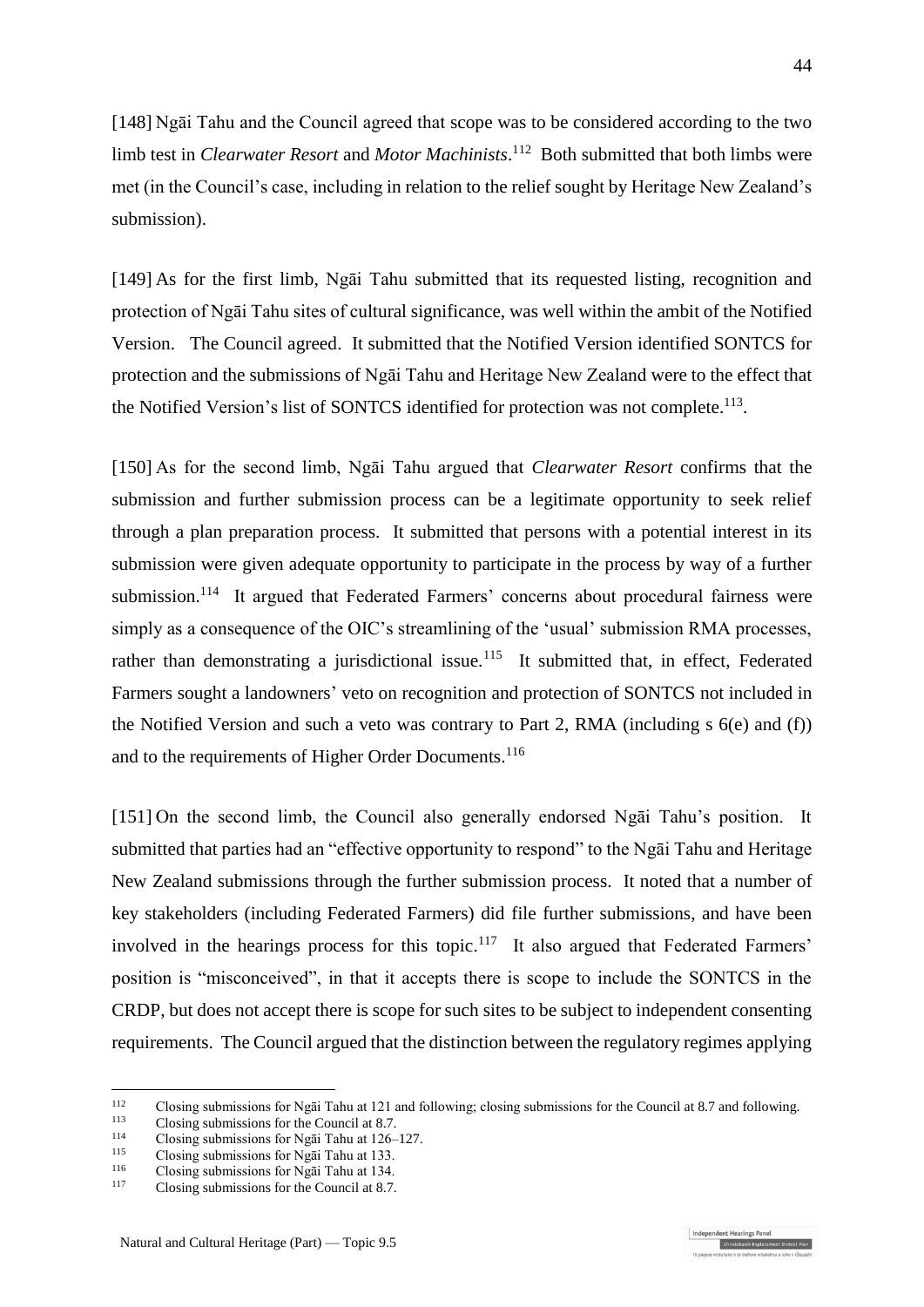to these sites (i.e. a regime that includes independent consent requirements for such sites or a regime which uses existing consent trigger for the underlying zone) has no bearing on the issue of scope and whether the submissions are "on" the Replacement Plan.<sup>118</sup>

[152] As we have recorded, Federated Farmers' submission focussed on the second limb of the jurisdictional scope test. However, for completeness, we find that the first limb is readily satisfied in the case of both Ngāi Tahu's and Heritage New Zealand's submissions. That is for the reasons given by Ngāi Tahu and the Council.

[153] For the following reasons, we also find on the evidence that the second limb of the test is met.

<span id="page-44-0"></span>[154] We have already accepted the uncontested evidence of Messrs Pauling and Davis in relation to the mapping of these sites being appropriate. In addition, we note Ms Ferguson's evidence that sites 17–29 and 97 are well known and documented sites with significant cultural values.<sup>119</sup> With regards to sites 30–38, we also note Mr Pauling's uncontested evidence (relied on by Ms Ferguson) that there is a high probability of archaeological material and that they are sensitive to disturbance.<sup>120</sup> Related to that, Ms Ferguson's opinion was that, to achieve the Plan's policies and objectives that relate to the protection of Wāhi Tapu sites, a specific rule is appropriate.<sup>121</sup> Similarly, she supported a specific rule applying to sites  $40-43$  in order to give effect to the policy that seeks to protect these sites from inappropriate development.<sup>122</sup>.

[155] That evidence (which we accept) supports the positions of the Council and Ngāi Tahu on the matter of the second limb of *Clearwater Resort*.

[156] Conversely, we do not find Federated Farmers' reference to the AUP IHP Minute of assistance concerning the second limb of the test. Notably, the comments in the Minute concerning procedural fairness are prefaced by the qualifier "subject to fuller consideration in any particular case".<sup>123</sup> As such, it is not making a finding that supports Federated Farmers' position of inherent difficulty in a submitter seeking, by way of relief, the addition of items to

1

ndent Hearings Pane Christchurch Replacement District Plan

<sup>&</sup>lt;sup>118</sup> Closing submissions for the Council at 8.8.<br> $\frac{119}{2}$  Symplementery suidence of Shieley Enguses

<sup>&</sup>lt;sup>119</sup> Supplementary evidence of Shirley Ferguson at 4.20.<br><sup>120</sup> Supplementary evidence of Shirley Ferguson at 4.24.

<sup>&</sup>lt;sup>120</sup> Supplementary evidence of Shirley Ferguson at 4.24.

<sup>&</sup>lt;sup>121</sup> Supplementary evidence of Shirley Ferguson at 4.25.<br><sup>122</sup> Supplementary suidance of Shirley Ferguson at 4.26.

<sup>&</sup>lt;sup>122</sup> Supplementary evidence of Shirley Ferguson at 4.26.<br><sup>123</sup> AUD HID Minute at  $101$ 

AUP IHP Minute, at [10].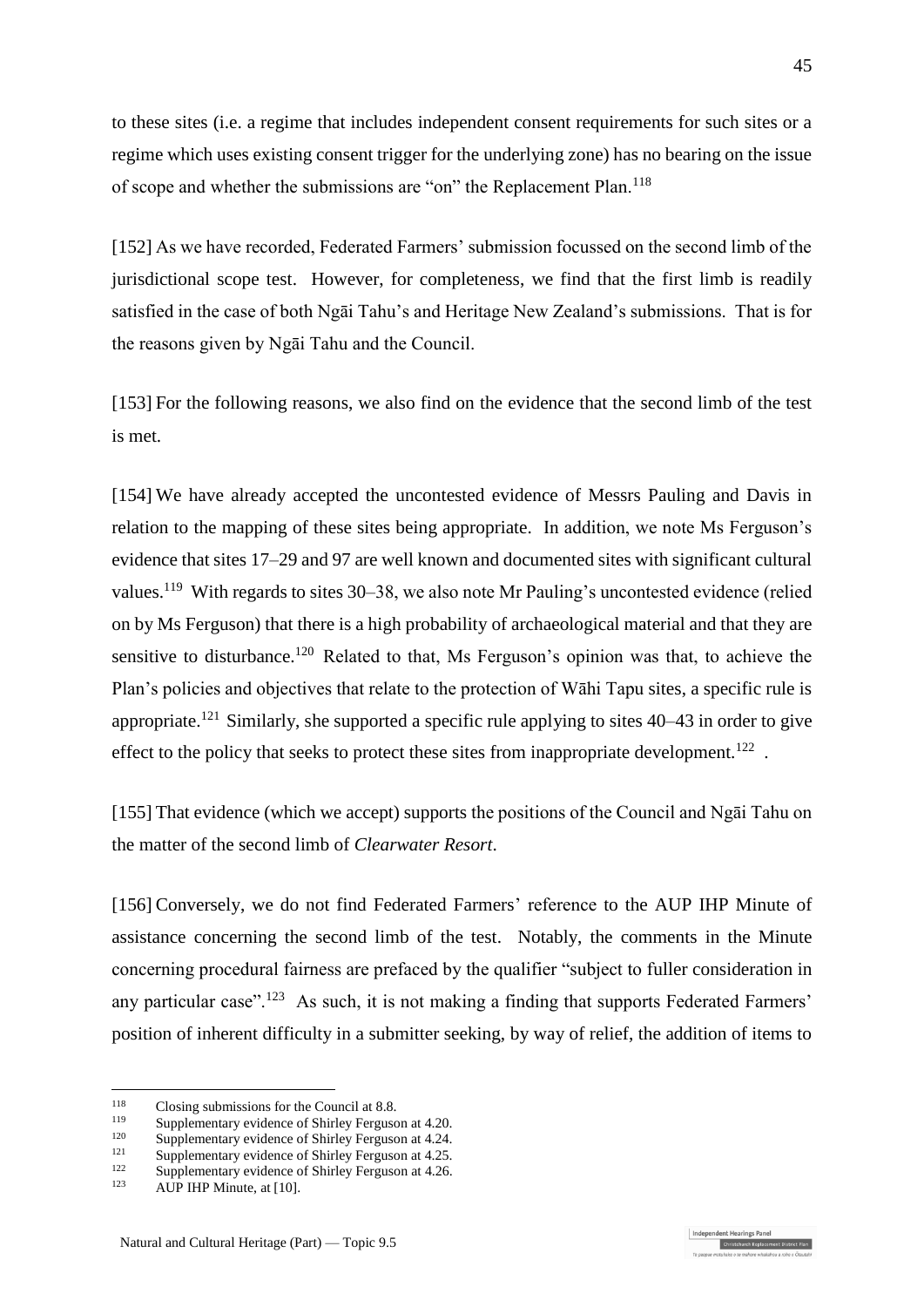a protection schedule including items on private land. Rather, it is acknowledging a need to consider matters in their specific context. The second limb of *Clearwater Resort* selfevidentially requires such a contextual consideration.

[157] As to context, the evidence we have referred to at [\[154\]](#page-44-0) gives us sufficient assurance that no real issues of procedural prejudice arise in accepting the additional sites both for listing and the application of the associated rule. Federated Farmers' acceptance of listing as appropriate is a further demonstration of that. We agree with the Council that there is an inconsistency in Federated Farmers' position of accepting there is scope to include the SONTCS but not to impose rules, given its argument is premised on insufficient notice being given to landowners. In any case, we find Federated Farmers' assertion on inadequate notice is not supportable in the face of the evidence we have referred to.

[158] Furthermore, the fact that landowners have not made a further submission is not evidence that they were unaware of Ngāi Tahu's and Heritage New Zealand's submission. Federated Farmers had opportunity, but did not elect to, call evidence from any landowners on these matters.

[159] Therefore, on the evidence of the Council and Ngāi Tahu, we reject Federated Farmers' submission on this matter. We find that:

- (a) There is no scope impediment to including these additional sites in what is now renumbered Schedule 9.5.6.1 such as to make them subject to applicable rules; and
- (b) The inclusion of these sites in Schedule 9.5.6.1 so that they are made the subject of applicable rules is most appropriate in response to ss 6 and 7 RMA and the Higher Order Documents and to achieve the related objectives.

[160] Therefore, with the inclusion of these additional sites, we find Schedule 9.5.6.1 is the most appropriate for achieving related objectives and so include it in the Decision Version.

## <span id="page-45-0"></span>**The appropriateness of including Kaitōrete Spit Schedule 9.5.5.2 (now 9.5.6.2)**

[161] The issues concerning the most appropriate regulatory approach for protection of SONTCS at Kaitōrete Spit were a particular focus during the hearing.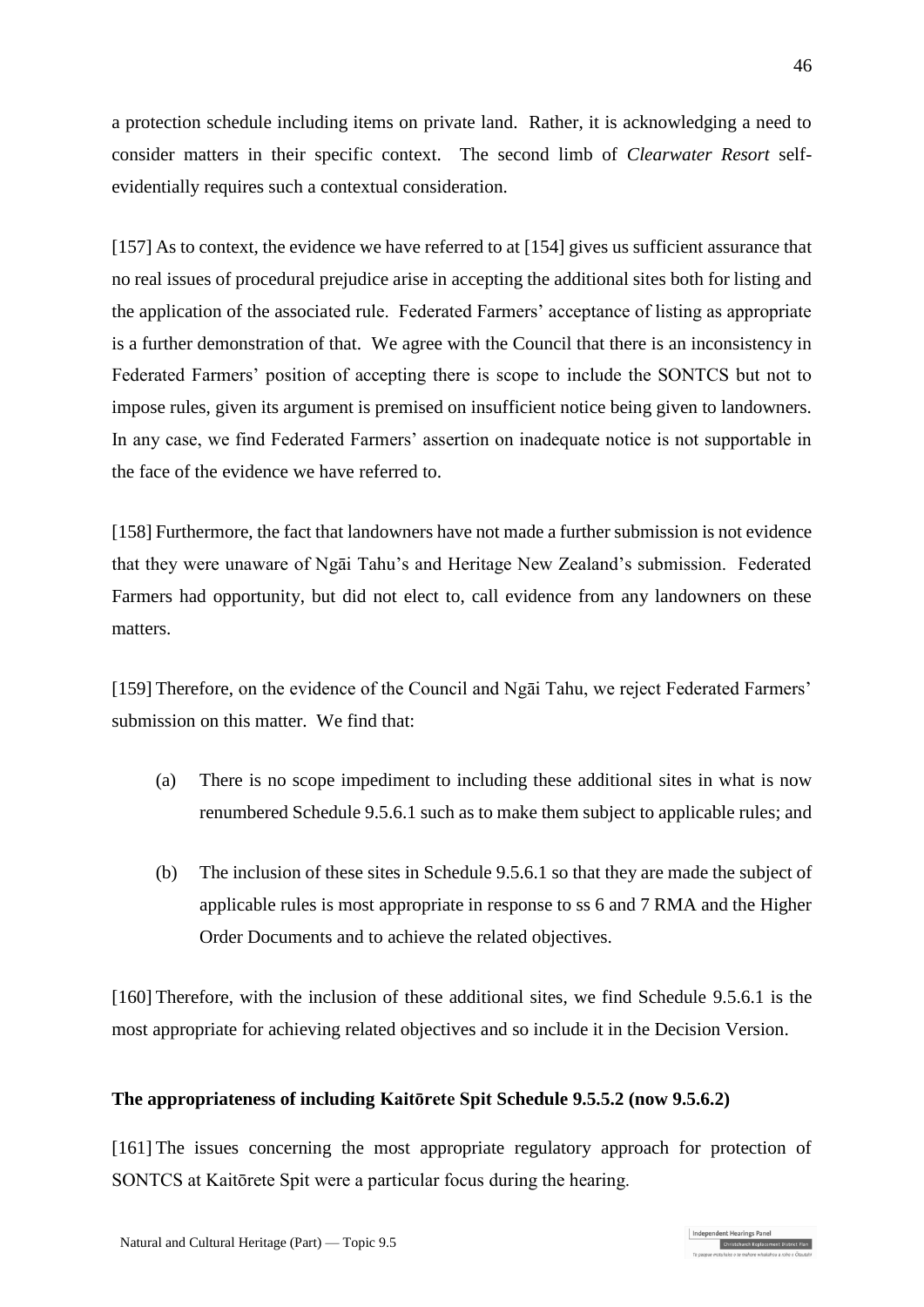[162] Kaitōrete Spit is not a listed site in the BPDP and was not listed as a SONTC in the Notified Version. Ngāi Tahu's written submission sought that it be included. Its ultimate position was in support of the Final Revised Version, which proposes that Kaitōrete Spit be included in Schedule 9.5.5.2 (9.5.6.2), rather than Schedule 9.5.5.1 (9.5.6.1).

[163] We heard from a number of experts as to the cultural importance of Kaitōrete Spit, and their evidence was not contested by any other expert.

[164] Ngā Tahu cultural expert, Mr Cranwell explained that:  $124$ 

- 64. Kaitōrete Spit is a cultural landscape with a long and rich history of Kāi Tahu land use and occupancy, and strong tradition of mahinga kai. Numerous pā, kāika, mahika kai areas, wāhi taoka and wāhi tapu sites hold the stories of Kāi Tahu whānui settlement and resource use in and around Kaitōrete.
- 65. Kaitōrete Spit has been occupied by successive Kāi Tahu whānui generations in one shape or form for centuries. It provides access to the associated aquatic environments of Te Waihora and Te Tai o Mahaanui, a unique terrestrial environment for the gathering of mahika kai. Ample archeological [sic] evidence and oral traditions testify to this fact. Wāhi tapu and wāhi taoka sites populate its length and breath [sic]. Urupā (places where Kāi Tahu ancestors were buried) continue to have special spiritual significance, as do the places where various ceremonies took place. Umu (ovens), middens, Tool (taoka working sites), Kāika (Permanent occupation sites) and Nohoaka (camp sites) attest to its importance. And Kaitōrete Spit has a high concentration of known recorded Māori archaeological sites.

[165] Mr Davis noted that, from an archaeological perspective, a minimum of 122 archaeological sites of Māori origin are located on the spit and are registered with the New Zealand Archaeological Association ('NZAA').<sup>125</sup> He also stated that several of these sites have yielded unique  $15<sup>th</sup>$  century Taonga Tuturū, including the earliest examples of Te Waipounamu Māori Raranga (weaving). In his view, this lends support to recognising Kaitōrete as a Wāhi Tapu/Wāhi Taonga site within the CRDP.

[166] Mr Pauling's evidence was that the refined extent of this site considers multiple known NZAA, rūnanga and DOC recorded sites, but that with further work separate and/or more specific Wāhi Tapu areas could be identified which could allow the larger site extent to be considered as a Ngā Tūranga Tūpuna site. 126

1

dependent Hearings Pane

<sup>&</sup>lt;sup>124</sup> Evidence in chief of Iaean Cranwell at  $64-65$ .

<sup>&</sup>lt;sup>125</sup> Supplementary evidence of Kyle Davis, 22 April 2016, at 21.<br><sup>126</sup> Supplementary evidence of Crais Davling at  $\frac{5}{2}$  14

Supplementary evidence of Craig Pauling at 5.14.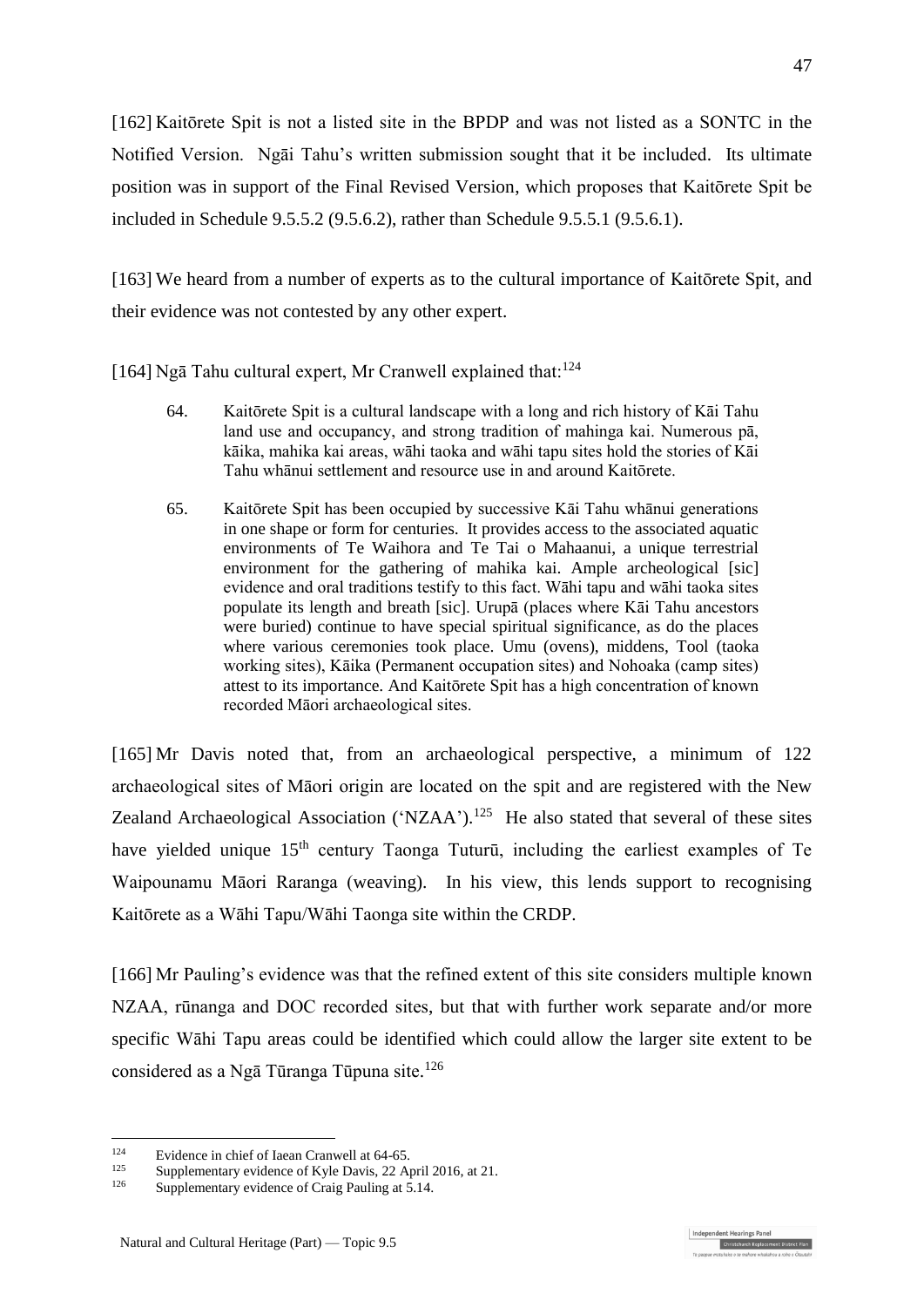<span id="page-47-0"></span>[167] We accept the evidence of Messrs Cranwell, Davis and Pauling on these matters.

[168] Farming activities are undertaken on parts of Kaitōrete Spit. Mr Michael Bayley has a reasonably large farm there and has worked on his farm for 53 years. He is the third generation of his family to have done so.<sup>127</sup>

[169] Mr Bayley gave evidence at the resumed hearing and attended the facilitated drafting session. In his evidence, Mr Bayley expressed concerns about the lack of consultation with affected landowners in relation to Ngāi Tahu's Initial Proposal. He also stated. 128

We have always known of the important connection of Ngāi Tahu with areas at Kaitōrete Spit and have always been respectful of particular sites that are known to us.

[170] Mr Bayley acknowledged the importance of the spit to Ngāi Tahu, accepted the appropriateness of using the CRDP to provide for the protection of SONTCS, and supported "a designation for Urupā and the like".<sup>129</sup> His closing submissions were in relation to the Council's 3 June 2016 Version which was similar in most respects to the Final Revised Version, but also allowed for what is termed an 'opt in' mechanism.<sup>130</sup> He accepted that there is scope to make the changes that the 3 June 2016 Version proposed to the Notified Version. However, he considered that scheduling the whole of the spit goes too far. His first preference was: <sup>131</sup>

… that the known specific Wāhi Tapu/Wāhi Taonga sites on Kaitōrete Spit be identified as such, with any further sites that may be identified being progressively added to Schedule 9.5.5.1 under the "opt-in" provision.

## *Whether 'opt in' or 'opt out' mechanisms appropriate*

[171] By way of background to Mr Bayley's preference for an 'opt in' provision, we note that the genesis of this came from the Panel's questioning during the hearing. In broad terms, the idea of 'opt in' is to allow for sites to be inserted into Schedule 9.5.5.1 (9.5.6.1) and made subject to the related rules without the formality of a plan change, where there was landowner agreement and specified certification. As such, the Council included the concept in the 3 June

1

dependent Hearings Pane

<sup>&</sup>lt;sup>127</sup> Evidence in chief of Michael Bayley, 22 April 2016.

<sup>&</sup>lt;sup>128</sup> Evidence in chief of Michael Bayley at 6.<br><sup>129</sup> Claring submissions for Michael Bayley

<sup>&</sup>lt;sup>129</sup> Closing submissions for Michael Bayley at 5.<br> $\frac{130}{2}$  Closing submissions for the Causeil at 6.3

<sup>&</sup>lt;sup>130</sup> Closing submissions for the Council at 6.2.<br>
<sup>131</sup> Closing submissions for Misbael Baylov at

<sup>131</sup> Closing submissions for Michael Bayley at 11–12 and 17.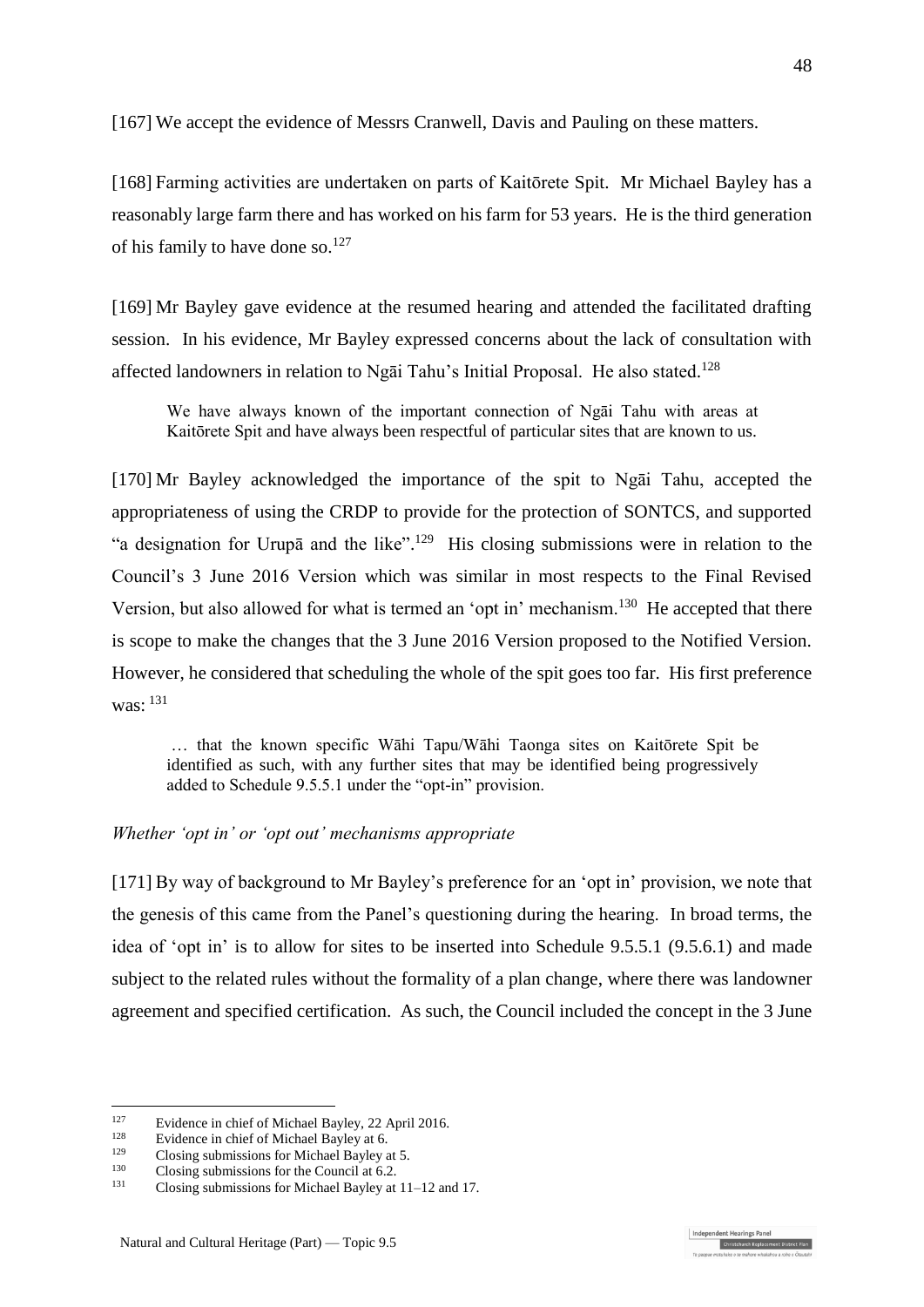2016 Version simply to assist consideration of this matter by the parties, but it did not endorse the concept.

[172] Opt in was not supported by Ngai Tahu, the Crown, Federated Farmers or the Council.<sup>132</sup> The Council pointed out that no party challenged the provisions for Schedule 9.5.5.1 (9.5.6.1) sites.<sup>133</sup>

[173] We find that it would be inappropriate to provide for an 'opt in' mechanism (or variation of such a mechanism, such as 'opt out'). We accept the submissions of the various parties who have noted that such a mechanism would be unduly complex and confusing. As such, we find it would not be effective or appropriate in achieving related objectives.<sup>134</sup> In addition, we find that the approach of the Final Revised Version (including what is now numbered Policy 9.5.2.10) more appropriate in two respects. It would allow for a properly holistic approach in keeping with the nature of the cultural landscape of Kaitōrete Spit. Secondly, it would better address the need for both Ngāi Tahu and landowners to be involved in investigatory work that informs a plan change.

## *Inclusion of Kaitōrete Spit in Schedule 9.5.5.2 (now 9.5.6.2) the most appropriate*

[174] As we have already discussed, the Council's position acknowledges the fact that the spit is an important cultural landscape but that insufficient work has been done at this time to identify SONTCS and include them in Schedule 9.5.6.1 with the effect that additional resource consent requirements would be triggered. It submitted that it would be appropriate to go only so far as to have the additional assessment criterion concerning effects on SONTCS apply when relevant consent requirements are triggered by the underlying zone or district-wide rules. Related to that, it submitted that the Final Revised Version is a pragmatic and appropriate response to Mr Bayley's primary concern.<sup>135</sup>

[175] Ngāi Tahu supported the Final Revised Version's approach to Kaitōrete Spit in the interim (i.e. until a plan change is notified). That was especially in view of the evidence that Kaitōrete Spit includes significant Wāhi Tapu and Wāhi Taonga sites. It submitted that the

<sup>&</sup>lt;sup>132</sup> Closing submissions for the Crown at 3.4.<br><sup>133</sup> Closing submissions for the Council at 6.8

<sup>&</sup>lt;sup>133</sup> Closing submissions for the Council at 6.8.<br> $134$  Closing submissions for the Council at 6.

<sup>134</sup> Closing submissions for the Council at 6.3; Closing submissions for the Crown at 2.4; Closing submissions for Federated Farmers at 17–20; Closing submissions for Ngāi Tahu at 56-57.

 $135$  Closing submissions for the Council at 9.2(a).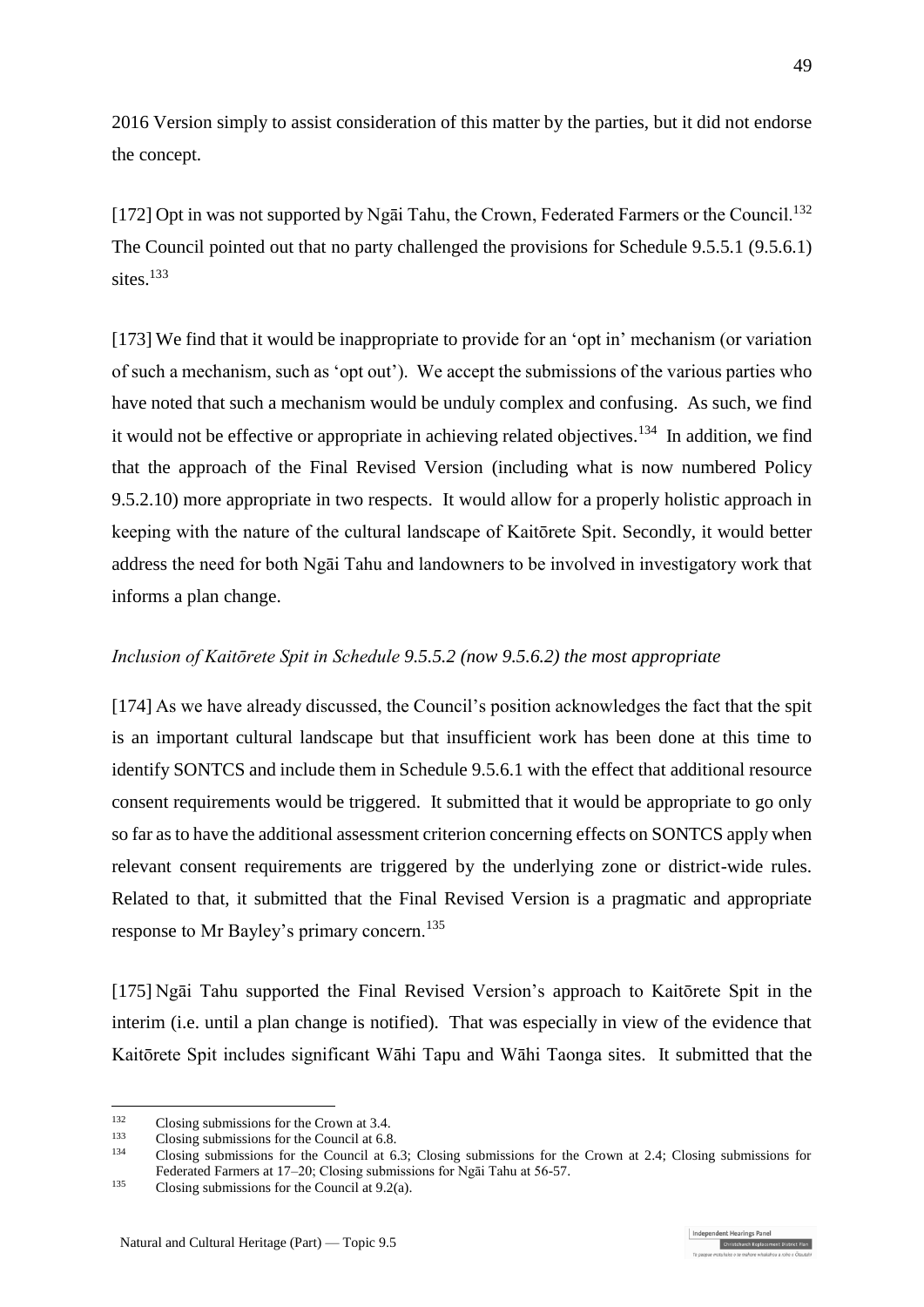approach of the Final Revised Version was also properly balanced (although, as we discuss at [\[185\]](#page-51-0)[–\[195\],](#page-52-1) Ngāi Tahu's position on that would appear to be based on some misconceptions about the true effect of the Council's proposed earthworks rules).

<span id="page-49-0"></span>[176] On the evidence, we find that it is more appropriate for Kaitōrete Spit to be included in Schedule 9.5.6.2 than Schedule 9.5.6.1. That is in the sense that, with the changes we make to associated earthworks and notification rules, it achieves a sufficient degree of protection of SONTCS (pending an anticipated plan change) on a basis that does not unduly or unreasonably restrict farming and other land uses. Hence, we find it the most appropriate outcome in terms of relative efficiency and effectiveness, and costs and benefits, for achieving the related objectives. Therefore, we have provided for this in the Decision Version.

### **Rules for activities in Schedule 9.5.5.2 to 9.5.5.4 (now 9.5.6.2 to 9.5.6.4) SONTCS**

[177] An overall observation we make is that we encountered a range of problems with the drafting of the Final Revised Version's proposed rules for earthworks in relation to Schedule 9.5.5.2 to 9.5.5.4 (now 9.5.6.2 to 9.5.6.4) SONTCS. As we explain, those included inconsistencies between what closing submissions indicated was intended and what was actually drafted, unexplained anomalies in terms of rules that the Final Revised Version proposes to amend and others that it leaves un-amended, and other drafting defects. Pressures on time and resourcing, now that we are towards the end of the time period specified in the OIC for completion of our enquiry, has made it impracticable for us to revert to the parties to rectify these drafting problems. Rather, we have had to attend to the issues ourselves and this has contributed to the time this lengthy decision has taken to be issued.

## *Earthworks rules in relation to Schedule 9.5.6.2 SONTCS*

[178] For the reasons we now explain, we find the drafting inappropriate in that it would both:

- (a) Fail to provide adequate protection of Schedule 1 SONTCS or those at Kaitōrete Spit; and
- (b) Impose arbitrary costs and unreasonable costs and uncertainties, not only on farming but also on important other activities, including the maintenance of infrastructure and natural hazard management.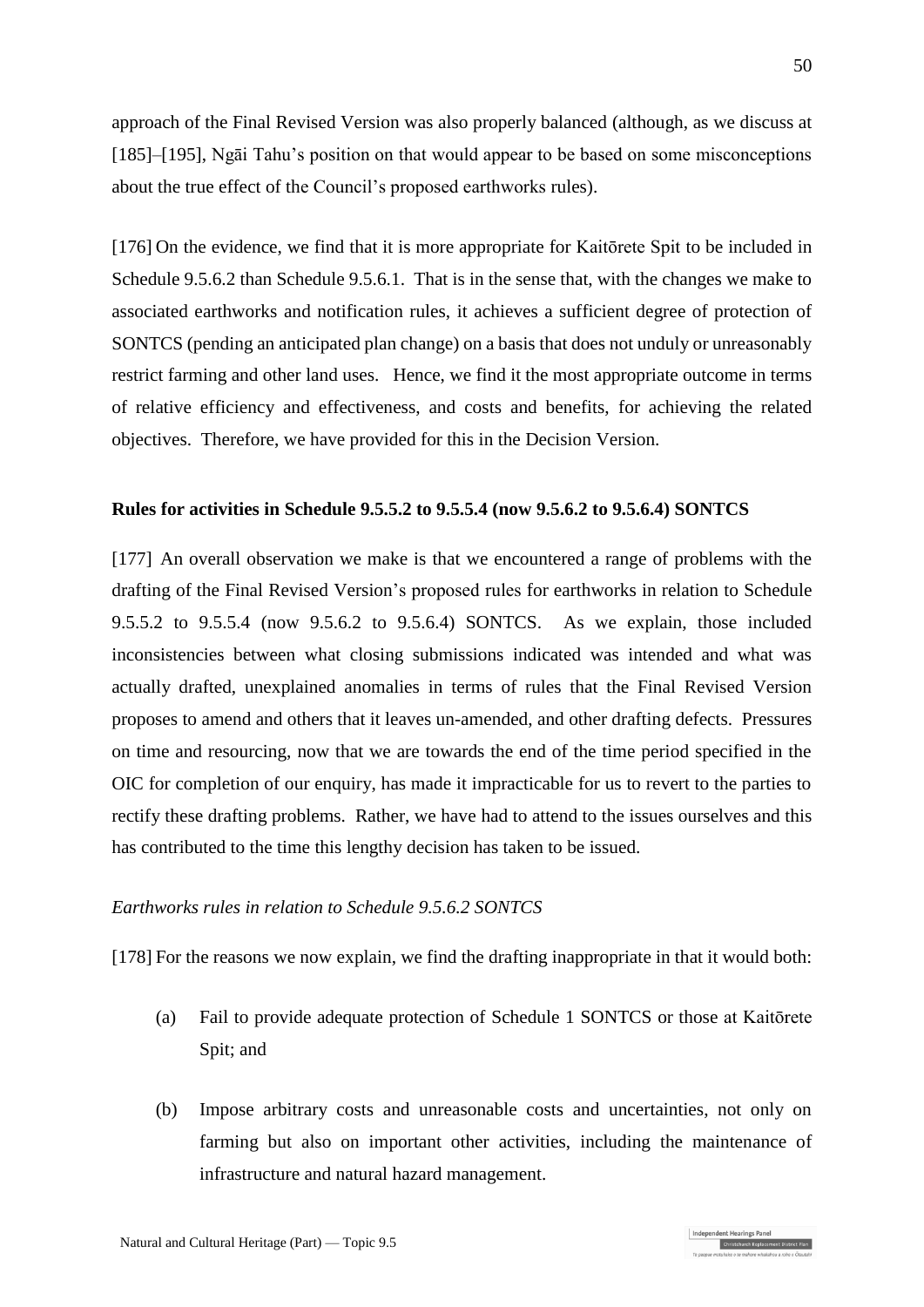[179] Chapter 8, Subdivision, Development and Earthworks, includes a permitted activity Rule 8.8.1 for earthworks. The rule lists an extensive range of activity specific standards. They encompass matters such as maximum gradients, vibration, operation of mechanical or illuminating equipment during night time hours, and a raft of other matters pertaining to general amenity and other effects. They also include volumetric limits for earthworks. For earthworks in the Rural zone, that limit is  $100m<sup>3</sup>/ha$  over a one year time period (formerly Rule 8.8.1, Table 1).

[180] Rule 8.8.5 (which the Decision Version renumbers 8.5A.3) operates to specify exemptions from these permitted activity specific standards for specified permitted activities (P1, P2 and P6). These can be described as general earthworks (with listed exceptions), earthworks for land repair, and earthworks within 5m of any tree in specified parks, public open space and road corridors.

[181] In their closing submissions, Ngai Tahu explains that, for earthworks in relation to Schedule 9.5.5.2 (9.5.6.2) SONTCS, it seeks the following:

… reliance would be had on other existing earthworks rules, and specified exemptions. Those exemptions include a range of normal rural activities, fencing, cultivation, cropping and silage making etc, and also foundations for buildings subject to a building consent.

[182] Ngāi Tahu's requested change to Rule 8.8.5 (8.5A.3) is as follows:

Within Sites of Ngāi Tahu Cultural Significance identified in Table 9.5.5.2 only the following exemptions apply: 1, 2, 3, 4, 5, 9, 14, and, the maintenance of existing farm tracks and ponds.

[183] The Council's closing submissions express support for what Ngāi Tahu seeks, although it proposes a slightly differently worded provision:

Within a Site of Ngai Tahu Cultural Significance listed in Chapter 9.5, Schedule 9.5.5.2 only exemptions 1, 2, 3, 4, 5, 9 and 14 shall apply.

[184] Both proposals would both mean that the listed exemptions would cease to apply, if the earthworks take place within Schedule 9.5.5.2 (9.5.6.2) SONTCS. In essence, earthworks for specified utility purposes, drains or ponds, geotechnical assessments, fire ponds, stock tracks, and vehicle access tracks, and maintenance or establishment of farm access tracks would cease to be exempt from the raft of permitted activity standards in Rule 8.8.1.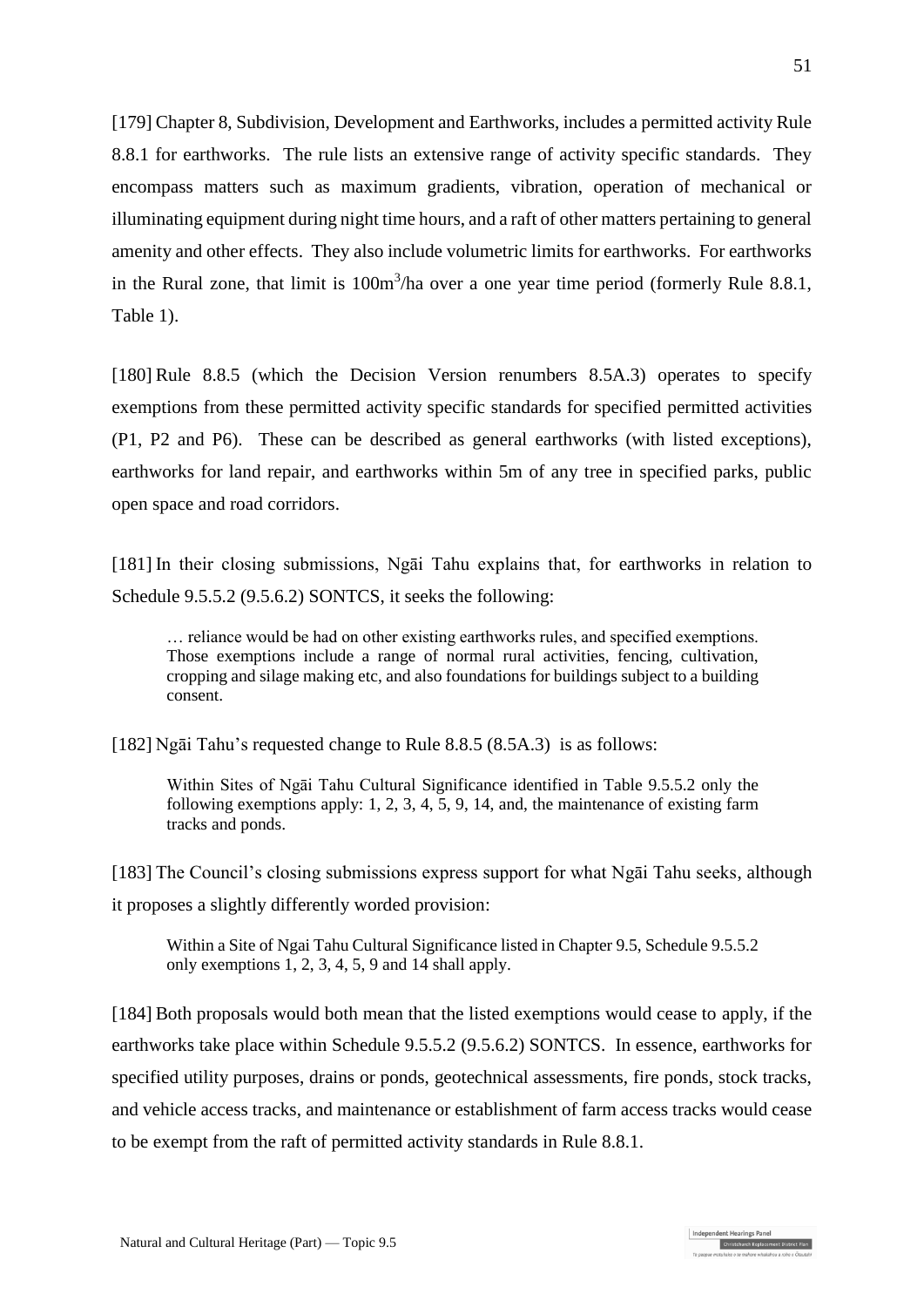<span id="page-51-0"></span>[185] We find these proposals in Ngāi Tahu's Final Proposal and the Final Revised Version entirely inappropriate in view of the following.

[186] One fundamental problem we see with these proposals is that they would not adequately protect SONTCS, particularly at Kaitōrete Spit. That is because the very generous volumetric limits they would continue to allow would, on the Council's and Ngāi Tahu's own evidence, leave the SONTCS entirely exposed to destruction, contrary to the statutory principles and Higher Order Documents to which we have referred.

[187] Coupled with that, the proposals would give rise to significant and unjustified added cost and uncertainty, for farming and other important community activities. That is because they would render those activities subject to the raft of standards in Rule 8.8.1 on matters such as maximum gradients, vibration, operation of mechanical or illuminating equipment during night time hours, none of which have any explained bearing on protection of SONTCS. For example, those unjustified costs and consequences would be imposed on farming activities such as drain and pond maintenance, stock track and vehicle access track construction. They would also be visited on utilities, including for maintenance, geotechnical assessments and fire safety earthworks.

[188] Ngāi Tahu explained that its overall intention is that the rules target activities with a sufficiently high threshold of potential effects on sites of Ngai Tahu cultural significance.<sup>136</sup> It emphasised the importance of not only avoiding unwarranted restriction on activities but also ensuring those activities likely to adversely affect particular SONTCS cultural values are caught.<sup>137</sup> We find these proposals would fail to meet those intentions.

[189] Ms Mackenzie told us that Federated Farmers were particularly concerned about the added complexity, delay and cost of Ngāi Tahu's Initial Proposal. That was especially through its proposed rules and the associated large number of applications that would be required for routine earthworks. We find the proposals would create similar problems and without justification in terms of the protection of SONTCS. Similar unjustified costs and uncertainties would be imposed on utility operators and other parties.

ndependent Hearings Pane

<sup>136</sup> <sup>136</sup> Closing submissions for Ngai Tahu at 45.<br><sup>137</sup> Closing submissions for Ngai Tahu at 45.

<sup>137</sup> Closing submissions for Ngāi Tahu at 45.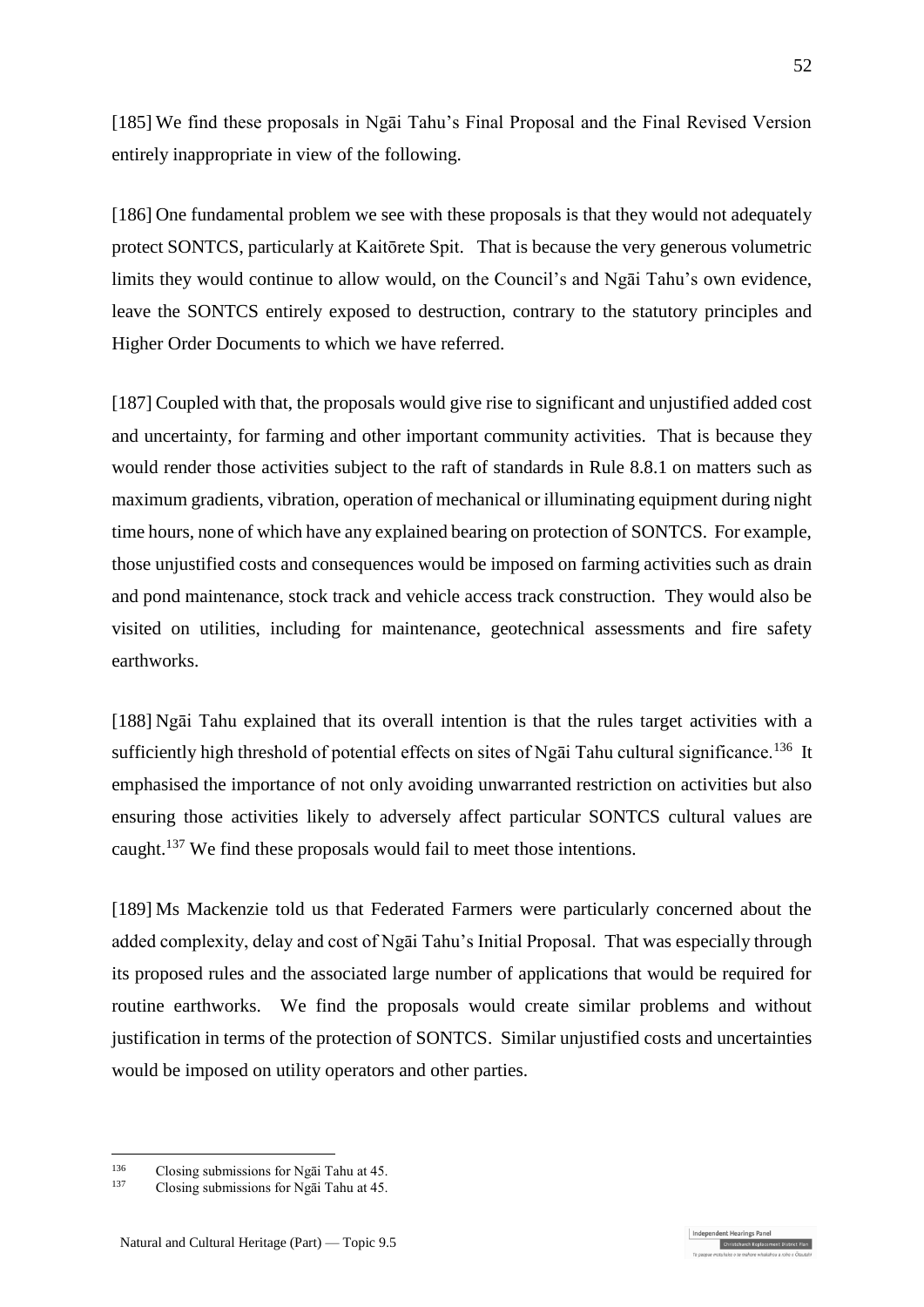[190] For those reasons, we reject this aspect of the Final Revised Version and Ngāi Tahu's Final Proposal.

[191] In terms of our s 32AA obligation to assess the most appropriate rules for achieving related objectives, we are left with two options: rejecting earthworks rules for Schedule 9.5.6.2 SONTCS or providing an alternative rules' regime.

[192] We recognise that the issues the evidence has revealed to us concerning Kaitōrete Spit could also exist for other Schedule 9.5.6.2 SONTCS. However, as the evidence on those other SONTCS was comparatively much more general, we find that we should confine our attention to what should occur at Kaitōrete Spit. In essence, the remainder is best left for the Council to address, through plan change, following the future work directed by Policy 9.5.2.10.

[193] In our consideration of costs and benefits, in addition to the risks for SONTCS, we have weighed the implications for farming operations, including those of Mr Bayley. For completeness, we record that we did not receive evidence that enables us to practicably quantify costs and benefits. Hence, we are not required to do so (s  $32(2)(b)$ ). We have noted Mr Bayley's request that we make provision for offal pits.

[194] For those reasons, we find the most appropriate approach is to extend the Schedule 9.5.6.1 SONTCS RDA earthworks rule in Chapter 8 that the Final Revised Version proposed so that it also applies to Kaitōrete Spit (but subject to an exemption for offal pits at Kaitōrete Spit). We have also made changes to improve drafting clarity.

<span id="page-52-1"></span>[195] The revised rule is renumbered Rule 8.5A.2.3 RD6, with exemption being found at Rule 8.5A.3.b. On the evidence, we find it properly responds to the statutory principles and Higher Order Documents and is the most appropriate for achieving related objectives (including Objectives 9.5.2.1 –9.5.2.3, and Strategic Objectives 3.3.1 and 3.3.2).

## <span id="page-52-0"></span>*Rules for utilities within Schedule 9.5.6.2 to 9.5.6.4 SONTCS*

[196] The Final Revised Version also proposes restricted discretionary activity ('RDA') classification, with associated assessment matters for some utilities located within all SONTCS. At [\[133\]](#page-38-0)[–\[139\],](#page-40-0) we set out our findings on the appropriateness of this for Schedule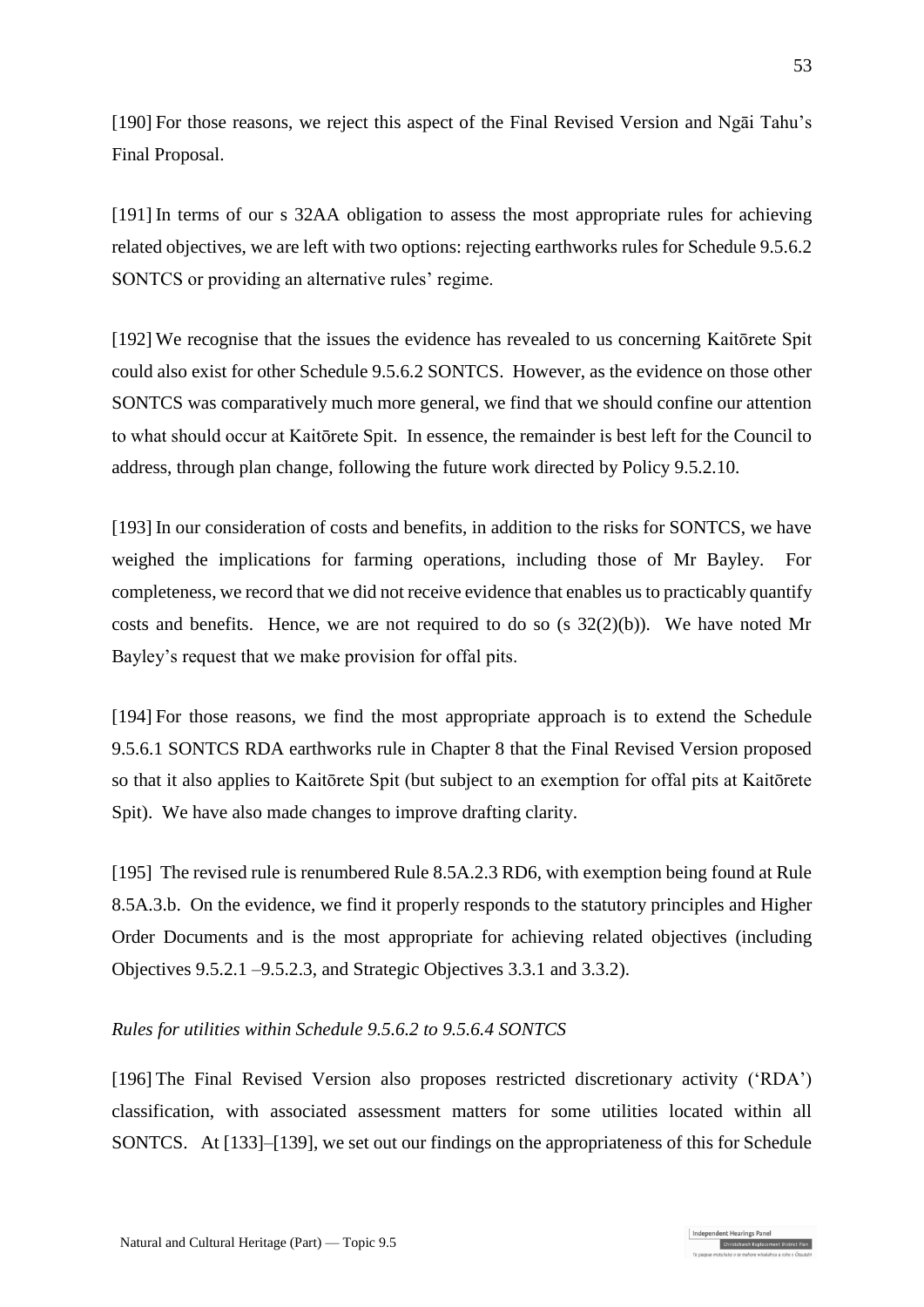9.5.6.1 SONTCS. We now address whether it is appropriate for the regime to be applied to Schedule 9.5.6.2 to 9.5.6.4 SONTCS as well.

[197] This is one example of what we have noted earlier, namely of the Final Revised Version not according with the Council's closing submissions. Those submissions, in adopting Ngāi Tahu's approach, explicitly say that new proposed rules that require resource consent are confined to Schedule 9.5.5.1 (9.5.6.1) and Schedule 9.5.5.4 (9.5.6.4) SONTCS. The submissions say that the approach for the remaining SONTCS is to add "… matters of discretion in relation to Ngāi Tahu cultural values in relation to various restricted discretionary activities".<sup>138</sup>

[198] We are also concerned about what the Council's closing submissions record regarding those utility operators who made further submissions on Sub-chapter 9.5. The submissions note that, while those operators were invited to the mediation with the Council and Ngāi Tahu, none attended it. We cannot safely assume, on that basis, that the utility operators are content with these aspects of the Final Revised Version. That is particularly given that the changes the Final Revised Version proposes to make to Chapter 11 would significantly amend provisions that utility operators and the Council essentially agreed, as is recorded in Decision 40. Given the substantive implications of these proposed changes, and the fact they have surfaced so late after the hearing, we would have expected the Council and Ngāi Tahu to have at least tendered evidence, or a joint memorandum with the utility operators, in support of what is proposed. Without that, we have no safe way of knowing that the provisions would not give rise to inappropriate costs and uncertainties for utility operators.

<span id="page-53-0"></span>[199] We find there is not sufficient evidence for us to safely conclude, in accordance with s 32 of the RMA, that these proposed utility controls should be applied to Schedule 9.5.5.2 (9.5.6.2) and Schedule 9.5.5.4 (9.5.6.4) SONTCS.

[200] For those reasons, we reject these proposals as inappropriate for responding to the statutory principles and Higher Order Documents, and achieving related objectives. In particular, on the evidence, we find that they could well conflict with Strategic Objectives 3.3.1 and 3.3.2 and they do not assist to achieve the related Sub-chapter 9.5 objectives.

1

Christchurch Replacement Dist

<sup>138</sup> Closing submissions for the Council, dated 17 June 2016, at 11.3 – 11.5.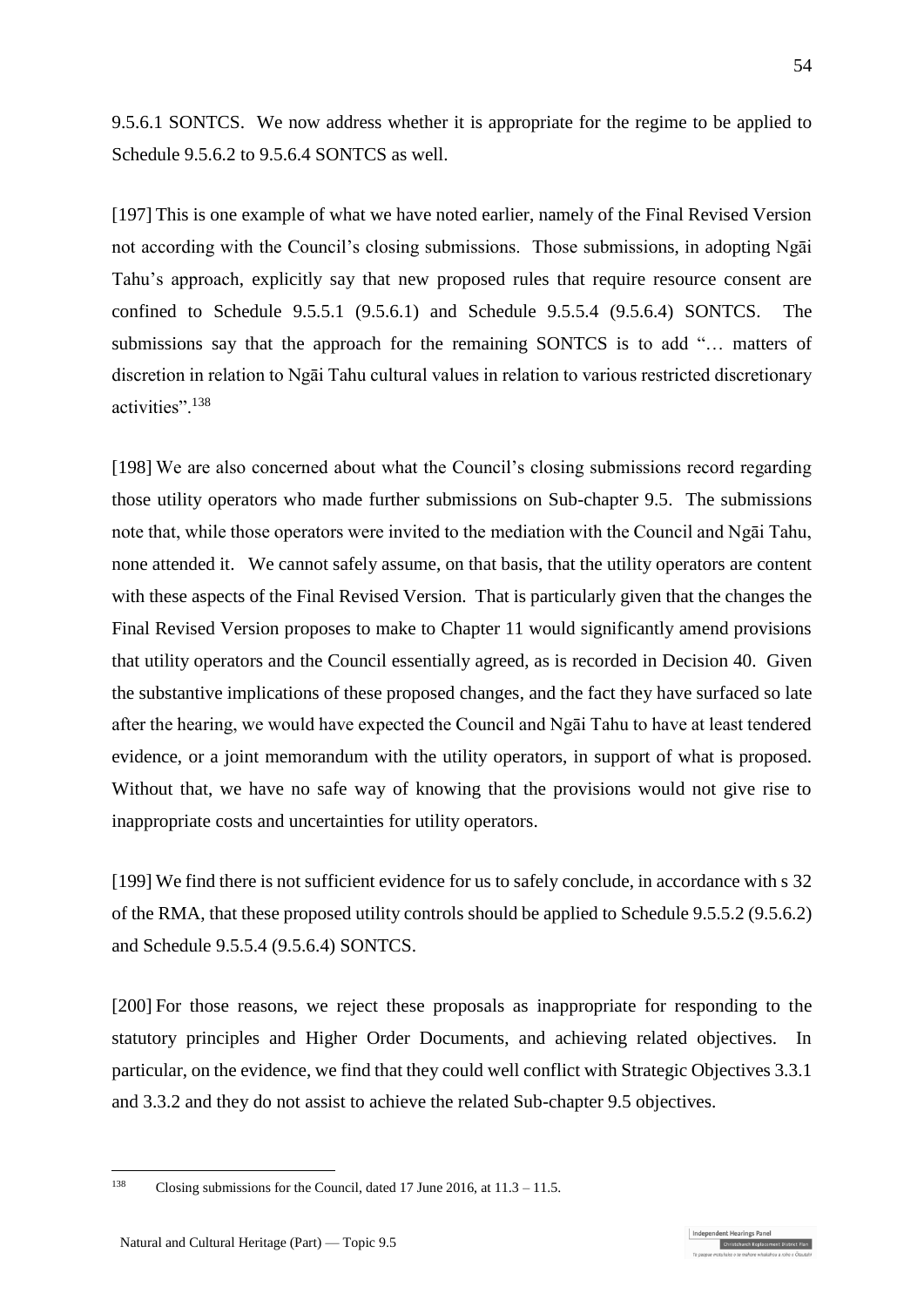## **Other rules for assessment of activities within Schedule 9.5.5.1 (now 9.5.6.1) to 9.5.5.4 (now 9.5.6.4) SONTCS**

[201] The Final Revised Version proposes changes to rules in other CRDP chapters concerning the assessment matters applicable to relevant resource consent applications. These closely parallel Ngāi Tahu's Final Proposal. 139

[202] In the Residential, Industrial and Rural Zones, the Final Revised Version proposes that assessment matters concerning all Schedule 9.5.5.1 (9.5.6.1) to 9.5.5.4 (9.5.6.4) SONTCS be added for applications for activities that do not meet the built form standards for site density or site coverage. The Final Revised Version does not seek this change for other built form standards. We were not given assistance on why this apparently arbitrary approach is proposed.

[203] In addition, given the evidence on the nature of SONTCS values, we find that this proposal to attach controls to built form standards for site density is not appropriately targeted. We note that the specific earthworks and subdivision rules included for Schedule 1 SONTCS would enable assessment of effects from those activities, prior to more intensive development proceeding. We find these proposals are a further example of reasonably significant changes to existing rules being proposed without evidence that helps us to understand the relative costs and benefits.

[204] For those reasons, we reject these aspects of the Final Revised Version as inappropriate for responding to the statutory principles and Higher Order Documents or for achieving related objectives. In particular, on the evidence, we find that they could well conflict with Strategic Objectives 3.3.1 and 3.3.2 and they do not assist to achieve the related Sub-chapter 9.5 objectives.

[205] The Final Revised Version proposes a range of other changes to various RDA rules of other chapters to add assessment matters pertaining to the Schedule 9.5.6.1 to 9.5.6.4 SONTCS. Those changes are proposed to Sub-chapter 9.2 (natural character, landscapes etc), and Chapters 8 (Subdivision, Development and Earthworks), 11 (Utilities and Energy), 14 (Residential), 15 (Commercial), 16 (Industrial), 17 (Rural) and 18 (Open Space). In

1

<sup>139</sup> Closing submissions for Ngāi Tahu, at 65, 66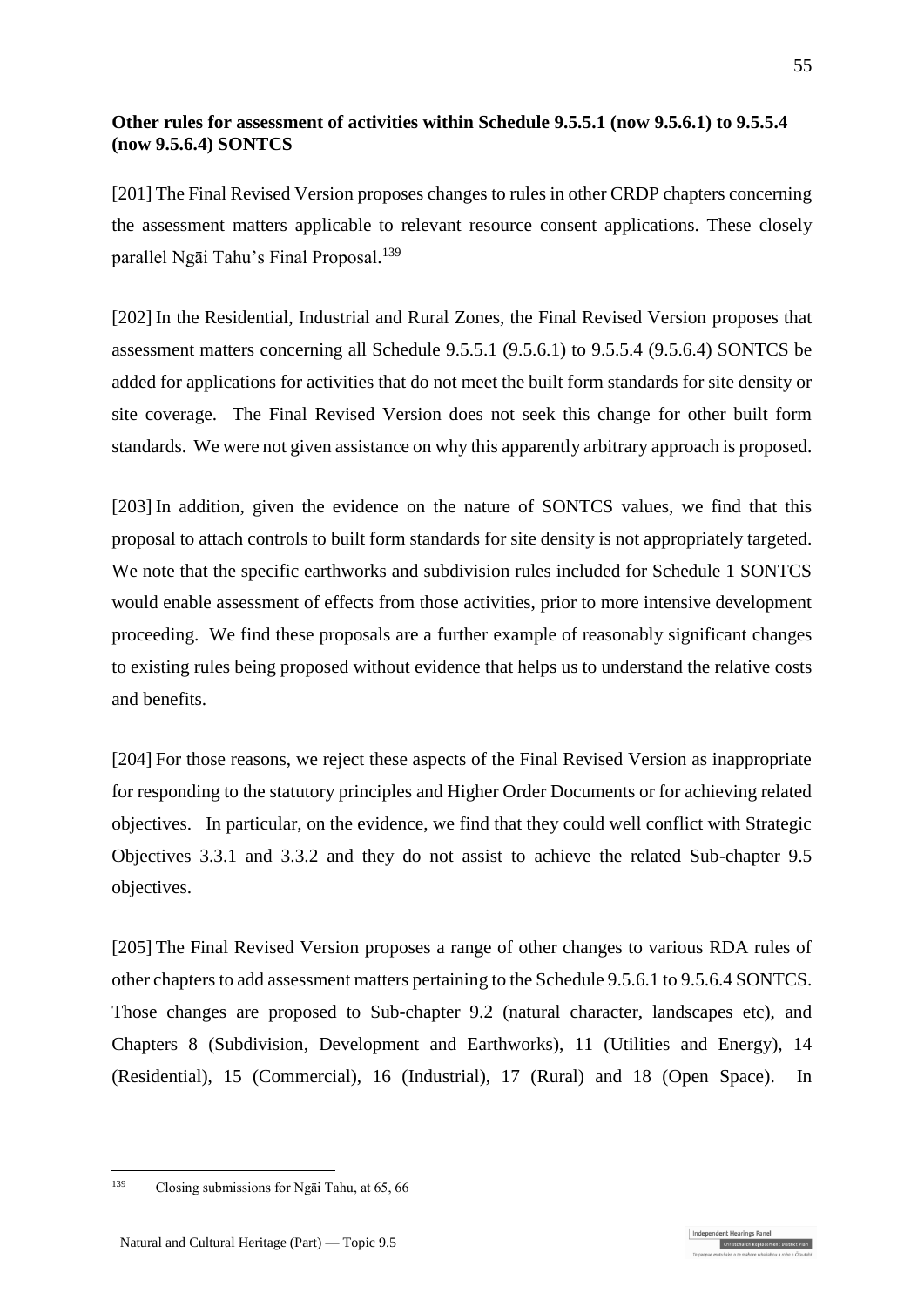Chapters 14 to 18, the Final Revised Version also proposes similar changes to rules for controlled activities and changes to some objectives and policies to add reference to SONTCS.

[206] None of those changes are contentious, and we find that they are well-supported on the evidence. We find the changes to be appropriate in substance, however, due to the limited time available we have not refined the drafting to the degree that we would have preferred. We have, however, refined them to more clearly reference the identified SONTCS in the different schedules in Appendix 9.5.6, and the specific matters of assessment in Rule 9.5.5. Subject to those refinements, we find these other changes the most appropriate for responding to the statutory principles and Higher Order Documents, and achieving related objectives.

[207] Those findings of appropriateness also pertain to the changes that the Final Revised Version proposes concerning the Sub-chapter 6.6 (Water Body Setbacks). The related provisions will be included (subject to any minor drafting refinements we find appropriate) in our later Chapter 6 (General Rules and Procedures) decision.

## **Notification provisions applicable to SONTCS in Schedules 9.5.5.2 to 9.5.5.4 (now 9.5.6.2 to 9.5.6.4)**

[208] Closing submissions indicate some confined differences between Ngāi Tahu and the Council concerning the most appropriate notification regime for resource consent applications for Schedule 9.5.5.2 to 9.5.5.4 SONTCS:

- (a) Ngāi Tahu seeks that, where assessment matters relating to these SONTCS have been added, there should be an associated rule requiring limited notification to ngā rūnanga.<sup>140</sup> In essence, it seeks a rule in similar terms to the one it sought for Schedule 9.5.5.1 (9.5.6.1) SONTCS; and
- (b) The Council expresses concern that this would have the unintended consequences of precluding public notification of some application types and excluding limited notification to other potentially relevant parties.<sup>141</sup>

<u>.</u>

<sup>&</sup>lt;sup>140</sup> Closing submissions for Ngai Tahu, at  $78 - 85$ <br><sup>141</sup> Closing submissions for the Council at  $7.16$ 

Closing submissions for the Council at 7.16.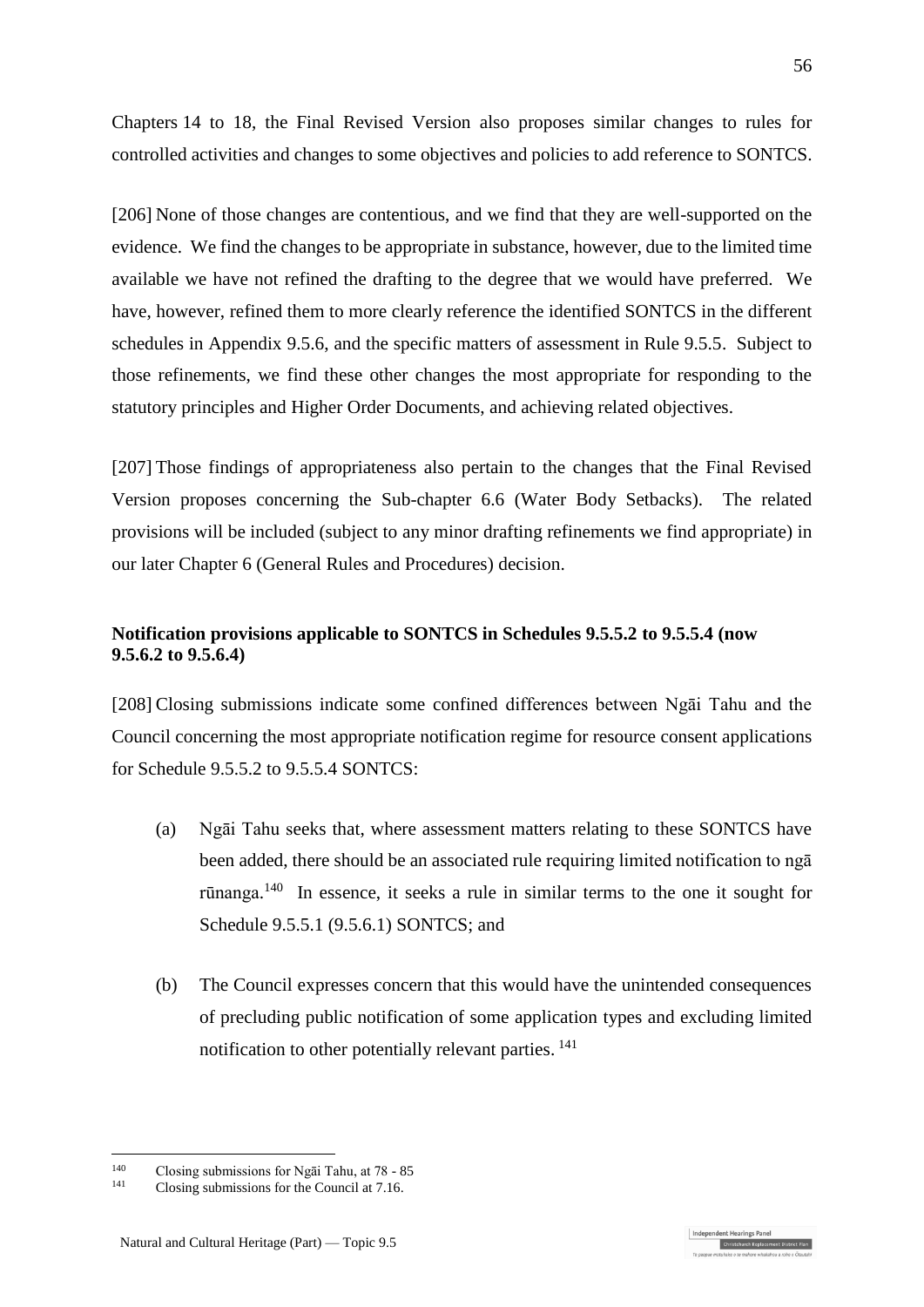[209] We agree with the Council that Ngāi Tahu's proposed notification regime could inappropriately preclude public notification and exclude other parties from limited notification. However, as we now explain, we also find several problems with the drafting the Council's Final Revised Version proposes.

[210] In its closing, the Council submits that what it proposes in the Final Revised Version would achieve Ngāi Tahu's drafting intent without preventing full public notification or limited notification to other parties where this is justified under the usual RMA notification tests.<sup>142</sup>

[211] It goes on to describe what it has proposed in the Final Revised Version as follows:<sup>143</sup>

Activities that do not comply with [insert rule] will be subject to the normal tests for notification under the relevant sections of the RMA. Where an activity is located within a site of Ngāi Tahu Cultural Significance the Council shall give limited notification to the relevant rūnanga, unless the relevant rūnanga have provided written approval.

[212] One difficulty we have with that submission is in the first sentence of it. That sentence appears to say that activities that do not comply with relevant rules would be subject to the normal tests for notification under the relevant sections of the RMA. However, there are a number of examples in the CRDP where, in such circumstances, rules on notification change those normal RMA notification tests.

[213] However, as we have found for a range of other matters, we find that the drafting in the Final Revised Version is inconsistent with what the Council would appear to be saying it is proposing in its closing submissions.

[214] Turning to the Final Revised Version itself, we note that it proposes a rule to be inserted into various zones requiring limited notification of consent applications to be given to the relevant rūnanga when specified activities are within Schedule 9.5.6.4 Ngā Wai. In the Rural Zones (Chapter 17), that regime is proposed for buildings within 40 metres of mean high water springs. In Chapter 11 (Utilities and Energy), that is proposed for applications for utilities. In Sub-chapter 6.6, it is proposed for earthworks and buildings within the water body setbacks.

[215] There is a considerable length of coast and water bodies that are part of Schedule 9.5. The Final Revised Version proposed a requirement for limited notification to rūnanga where

ndependent Hearings Pane

 $142$ <sup>142</sup> Closing submissions for the Council at 7.18.<br> $\frac{143}{2}$  Closing submissions for the Council at 7.17

Closing submissions for the Council at 7.17.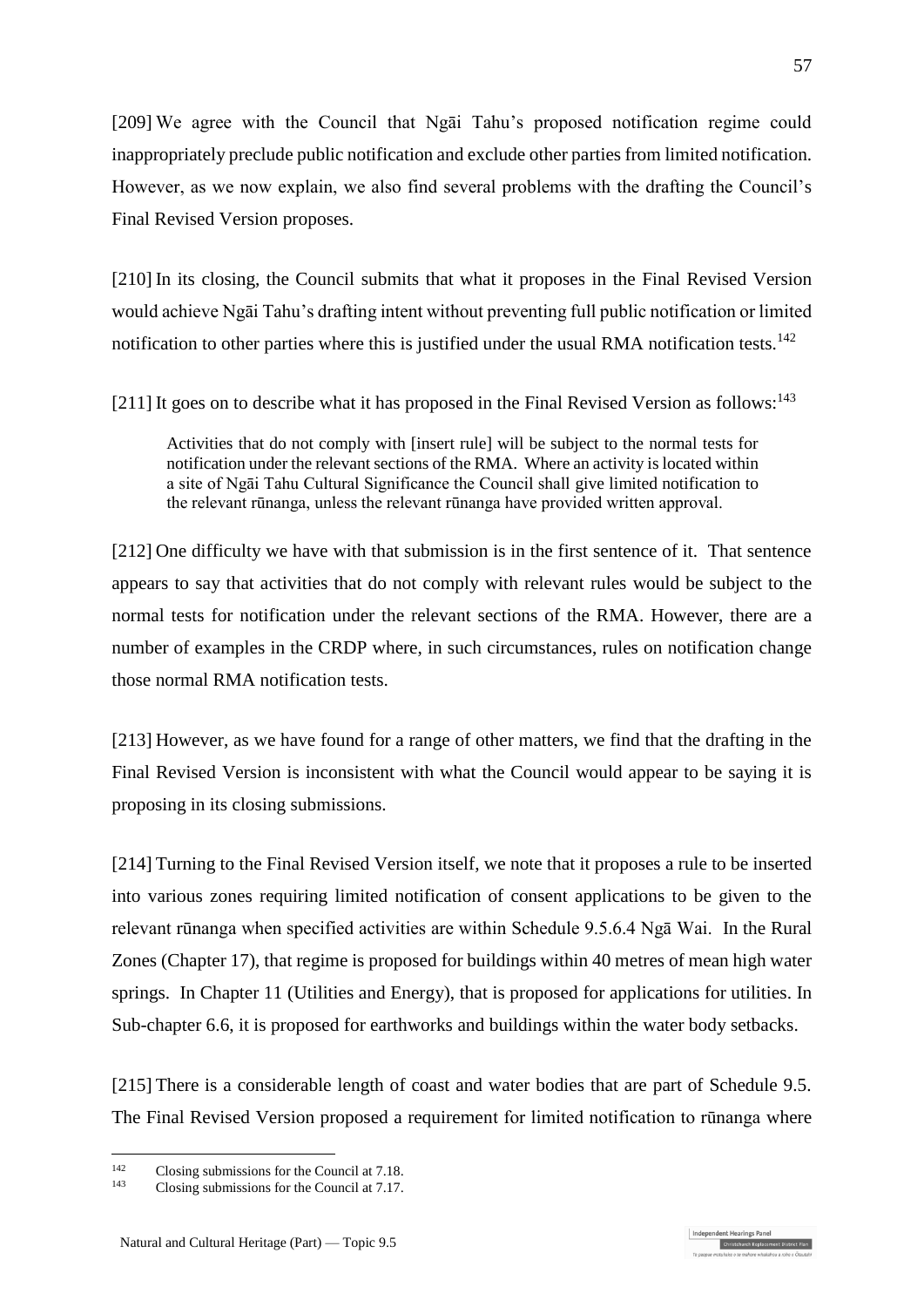activities are within Schedule 9.5.6.4 Ngā Wai. However, we do not have evidence to assist us to evaluate the reasonably significant potential costs and benefits of this provision. Given the provision we have made in the Decision Version for limited notification to rūnanga of Schedule 9.5.6.2 earthworks, subdivision and utilities and earthworks at Kaitōrete Spit, we are not satisfied on the evidence that the further costs and uncertainties of this additional notification regime is appropriate.

[216] In addition, we have identified a number of anomalies in how the Final Revised Version's various notification rules are included in the zone rules. In the Commercial Core zone only, the Final Revised Version proposes limited notification to rūnanga for urban design consent applications. In the Industrial Heavy Zone, similar limited notification is proposed for the processing of quarried materials, but not for other industrial or quarrying activities. Limited notification to rūnanga is proposed for community facilities in several rural zones, but not for other facilities of potentially similar scale. All discretionary activities are targeted for limited notification to rūnanga in the Rural Port Hills Zone only. Those are by way of example of this problem of arbitrary notification proposals on which we have not been assisted, either in evidence or in legal submissions, on the rationale.

[217] The evidence and related legal submissions do not help us to understand how the various activities, to which these proposals for notification relate, have any relationship to particular SONTCS. Nor have we been helped to understand the costs and benefits of these proposals.

[218] Ultimately, we must identify the most appropriate regime considering all relevant matters. Those matters include the cultural values at risk. They also include the OIC Schedule 4 Statement of Expectations including that the CRDP clearly articulates how decisions about resource use and values will be made, in a manner consistent with an intention to reduce significantly (compared with the Existing Plan) "the requirements for notification and written approval". We read that expectation subject to the RMA regime for the making of rules as to notification, including for precluding public or limited notification.

[219] With reference to those matters, and for the reasons we have given, we find that the Final Revised Version's notification regime for Schedule 9.5.6.2 to 9.5.6.4 SONTCS is inappropriate for responding to the statutory principles and Higher Order Documents and achieving related objectives. In particular, on the evidence, we find that they could well conflict with Strategic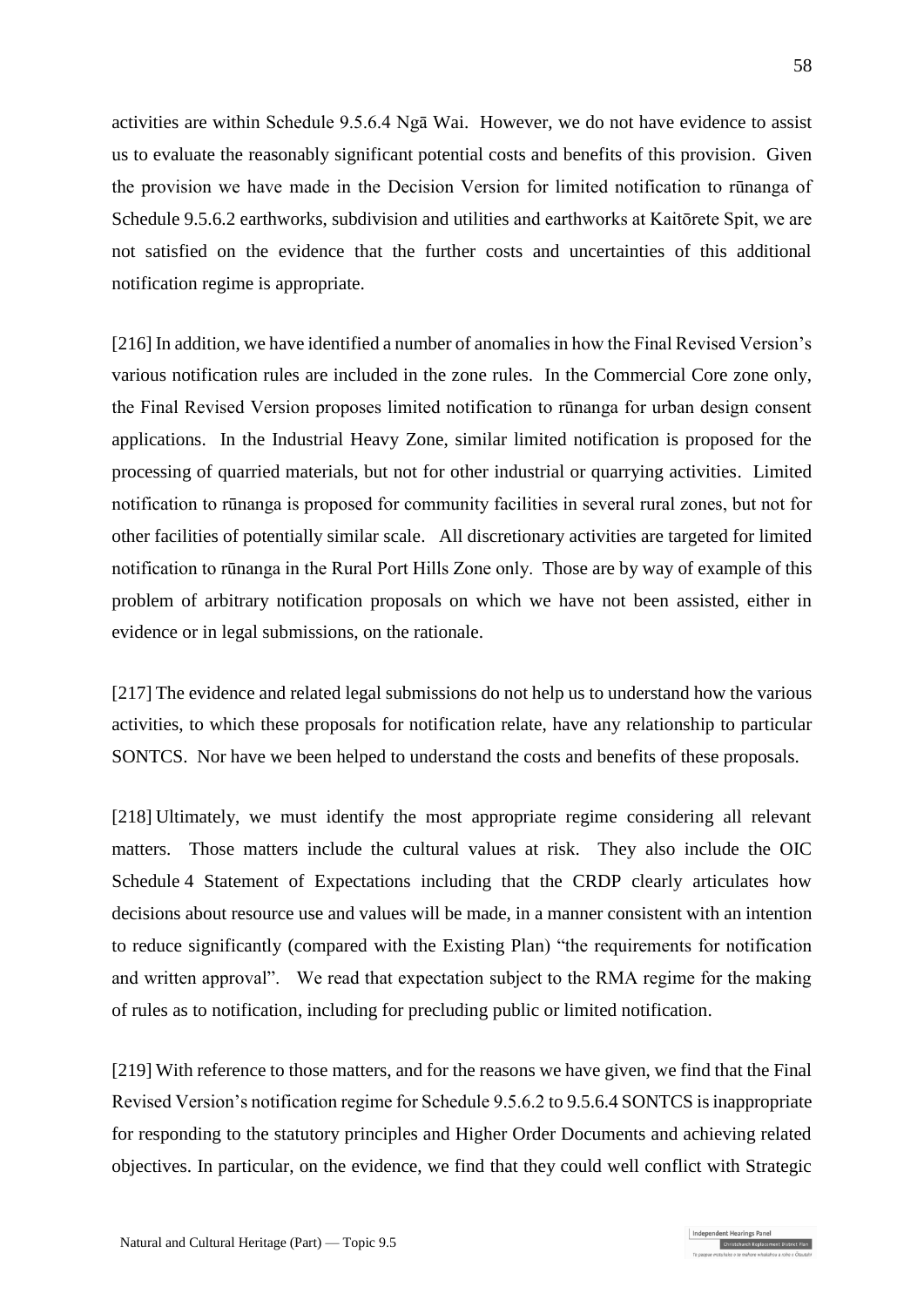Objectives 3.3.1 and 3.3.2 and they do not assist to achieve the related Sub-chapter 9.5 objectives.

[220] As we have explained, we find that the evidence concerning Schedule 9.5.6.2 to 9.5.6.4 SONTCS is relatively less certain and geographically precise than that for Schedule 9.5.6.1 SONTCS. Under s 32(2)(c), we are directed to 'assess the risk of acting or not acting if there is uncertain or insufficient information about the subject matter of the provisions.' Those risks apply to both the SONTCS in issue and the costs, delay and uncertainty that can arise from notification of consent applications.

[221] We find that we should strike an appropriate balance on these matters, bearing in mind that it is acknowledged by Policy 9.5.2.10 that what we provide for at this time in the CRDP will need to be the subject of further development and refinement through further plan change.

[222] For those reasons, we find the most appropriate regime for achieving related objectives is to require limited notification to the relevant rūnanga when the activity in issue is already assigned (by the zone specific or district wide rules) to the limited notified track. In several other cases, that will leave the Council to determine the proper approach to notification according to the usual RMA tests. We find the Council able to do so. In some cases, however, it will mean applications are not notified to rūnanga. We find that outcome appropriate at this time, weighing all matters.

[223] Therefore, we are satisfied that this modified approach of the Decision Version is the most appropriate in responding to the Higher Order Documents, including the OIC Statement of Expectations, and achieving related objectives (including Strategic Objective 3.3.1,3.3.2 and related Chapter 9 objectives).

### **Matters concerning land at North Belfast including in relation to Chapters 8 and 16**

[224] We now address a related set of provisions concerning land at North Belfast, where relevant parties have agreed with the Council on the most appropriate outcome.

[225] By Minute on 6 May 2015 ('Deferral Minute'), the Panel agreed to a joint request concerning the hearing and determination of the proposed Industrial General (North Belfast) zone for the land. That was on the basis, reported in a 30 April 2015 Memorandum of Counsel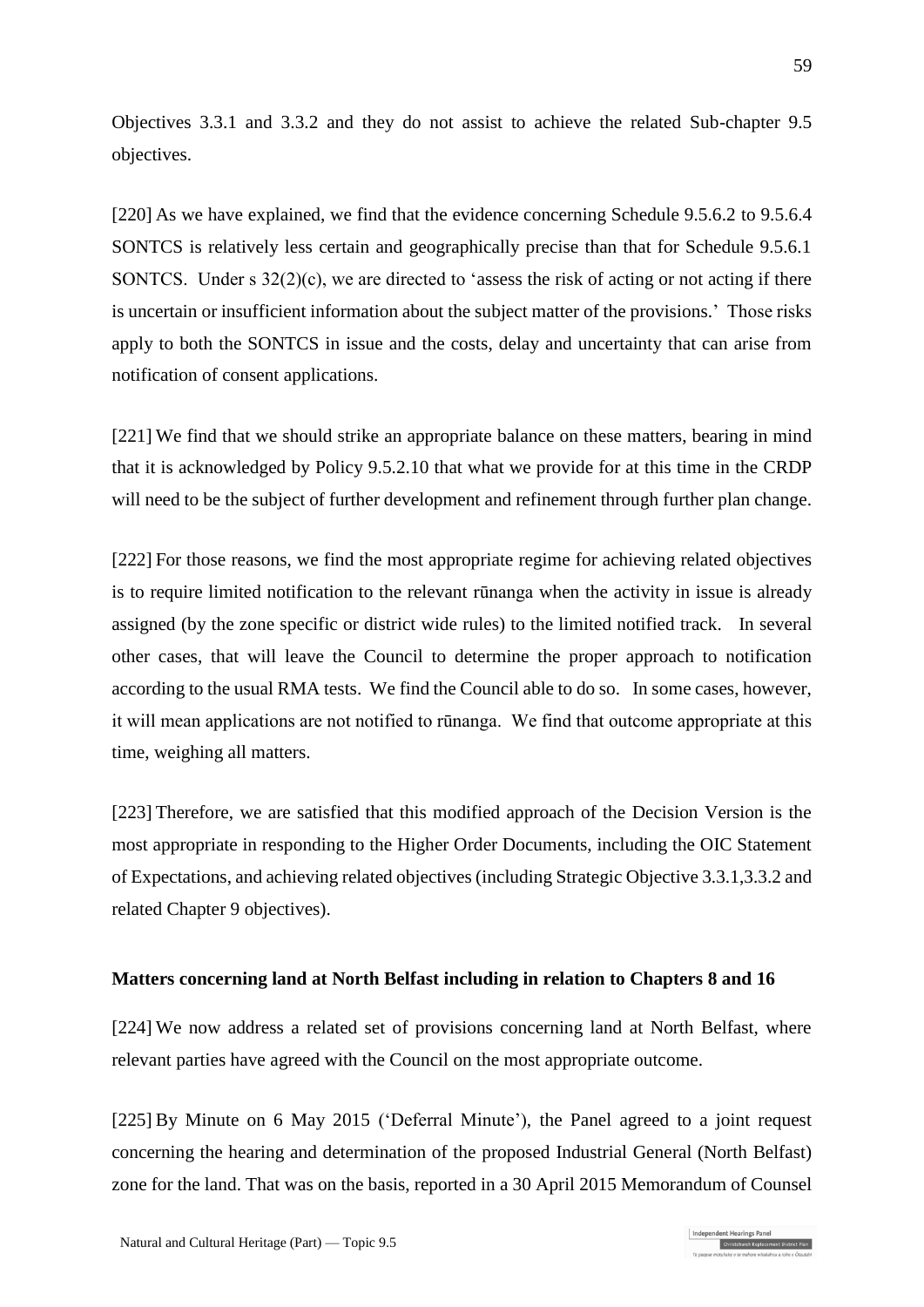for the Council ('Council Deferral Memorandum'), that named parties were agreed that it would be appropriate for the Panel to defer determination of the zoning of the land until such time as the Panel heard and made decisions on Sub-chapter 9.5.

[226] The parties made this request so as to allow for an appropriately holistic consideration of the matters in issue, given information concerning 'springs' and Silent Files, pertaining to parts of the subject land<sup>144</sup>. In terms of the joint request, the Panel heard evidence on the non-cultural provisions of the Industrial General (North Belfast) zone proposal as part of the Chapter 16 proposal hearing, but deferred its decision on that zoning proposal until now.

[227] On 30 September 2016, the Panel received a joint memorandum ('Joint Memorandum') on behalf of the following parties (together the 'Joint Parties'), a number of whom were noted in the Council's 30 April 2015 Memorandum as to deferral:  $145$ 

- (a) Radford Family Trust (660);
- (b) Ngāi Tahu;
- (c) Silver Fern Farms Limited (686);
- (d) Five Blend Holdings Limited and Foxton Properties Limited (819, FS5074); and
- (e) 880 Main North Road Limited (1081, FS1283).

[228] The Joint Memorandum includes provisions which the Joint Parties agree as most appropriate for inclusion in Chapters 8 (Subdivision and Earthworks) and 16 (Industrial), and in Sub-chapter 9 ('Requested Provisions'). The Requested Provisions include changes to Chapter 16 as follows:

(a) A change to Rule 16.2.7.1.1 to add an additional permitted activity ('P1') described as 'any development permitted under 16.2.2.1', and specifying related activity

<sup>&</sup>lt;sup>144</sup> Minute — Industrial General (North Belfast) zone, 6 May 2016.<br><sup>145</sup> We note that the Council's 20 April mamps adjust also referred

We note that the Council's 30 April memorandum also referred to Lowe Corporation Limited (772). However, that submitter's matters were in relation to other matters determined by Decision 11 at [529]–[550]. The Council's memorandum did not list Five Blend Holdings Limited and Foxton Properties Limited and 880 Main North Road Limited, but we are satisfied they have a relevant interest.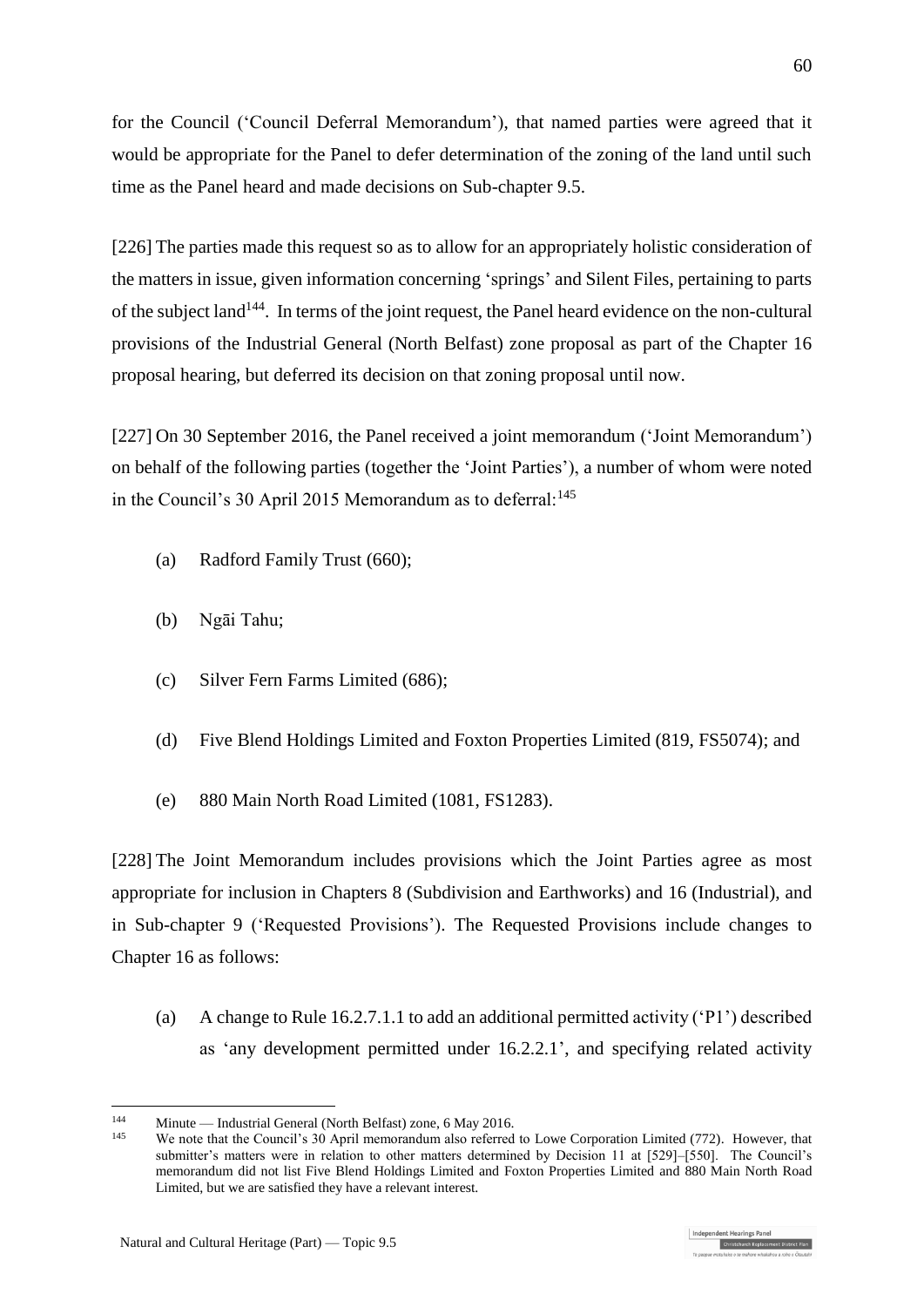specific standards concerning key structuring elements (including concerning springs) and built form standards;

- (b) A new Rule 16.2.7.2.4 as to minimum setbacks from springs;
- (c) New and amended matters of discretion, pertaining to the Outline Development Plan ('ODP') and springs; and
- (d) A new Appendix 16.5iii which comprises a proposed ODP, entitled 'General Industrial Zone (North Belfast) — Blue Layer', depicting stormwater arrangements and other contextual features.

[229] The Requested Provisions seek changes to Chapter 8 as follows:

- (a) An additional activity standard 8.3.3.15 pertaining to the effects of subdivision and/or earthworks in the Industrial General (North Belfast) zone on Wāhi Taonga, Wāhi Tapu and urupā and requiring the implementation of a related protocol with Te Ngāi Tūāhuriri Rūnanga;
- (b) A set of changes concerning controlled activity subdivision rules, including:
	- (i) An addition to Rule 8.4.4.6 on matters of control and natural and cultural values as to whether the above-noted protocol has been agreed (including possible provision for a cultural monitor); and
	- (ii) Related changes to controlled activity Rule 8.3.2.2 C5 (as to subdivision in an area subject to a ODP);
- (c) A set of changes concerning restricted discretionary activity subdivision rules, including:
	- (i) New Rule 8.5.16 specifying matters of discretion in regard to natural and cultural heritage and the Industrial General (North Belfast) zone;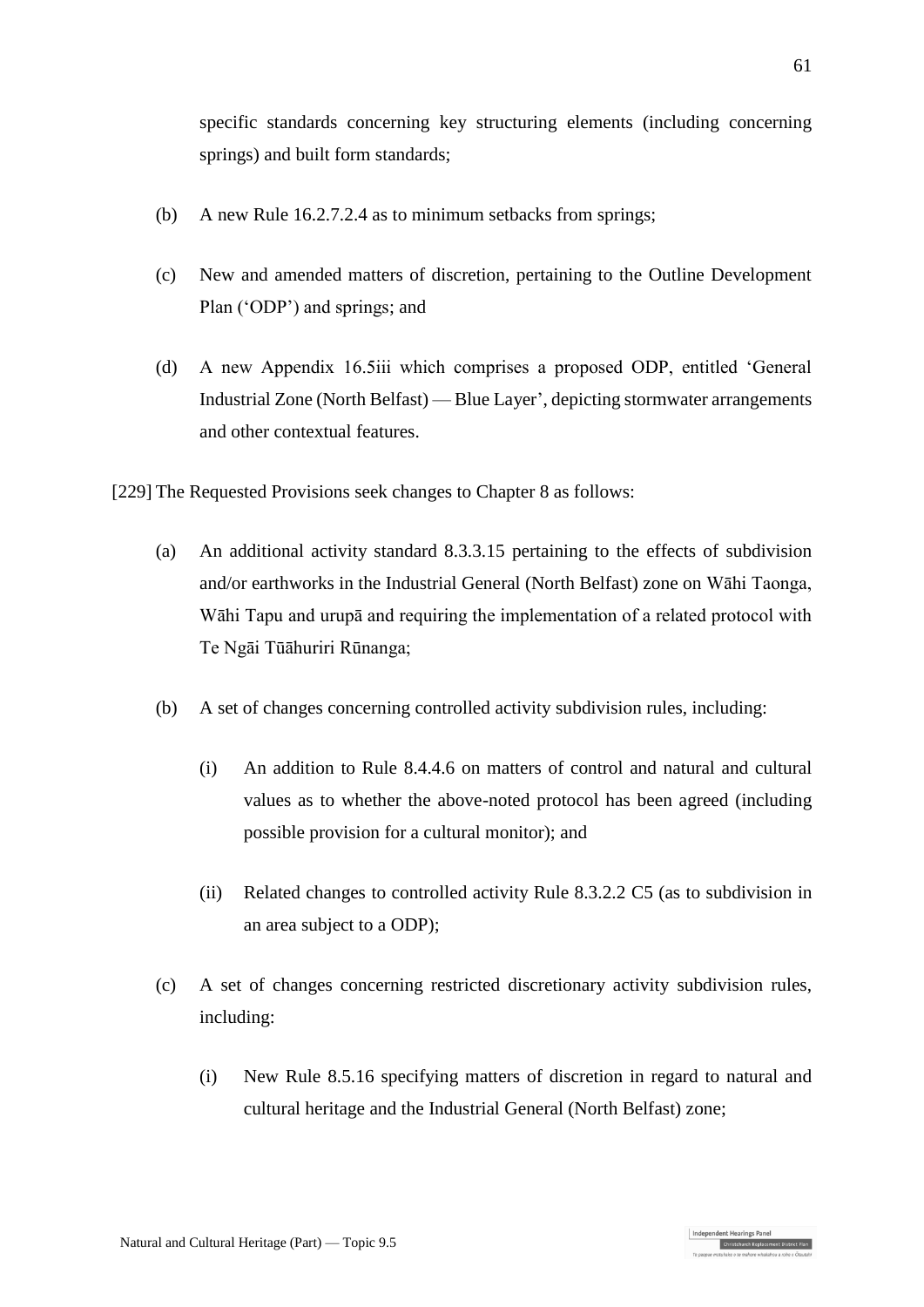- (ii) A change to restricted discretionary activity Rule 8.3.2.3 to reference and apply that new rule; and
- (iii) A further change to Rule 8.3.2.3 to add new RD14 as to subdivision within the Industrial General (North Belfast) zone which either creates an allotment within a new boundary less than 10m from the surveyed point of the spring shown on the ODP or meets an alternative description where a spring is not so identified;
- (d) Additions to earthworks rules, including:
	- (i) An addition to permitted activity Rule 8.8.2 to the effect that earthworks are permitted beyond 20m of specified springs within the Industrial General (North Belfast) zone subject to meeting the standards in 8.3.3.15;
	- (ii) An additional controlled activity Rule 8.8.2b C1 for earthworks between 10-20m from specified springs, subject to specified matters of control in Rules 8.8.7, 8.4.4.6(i) and 16.2.7.3.4 (Springs);
	- (iii) Changes to restricted discretionary activity Rule 8.8.3 to provide new RD8 and RD9 concerning activity within 10m of the specified springs and activities not complying with the controlled activity standards (and specifying associated matters of discretion); and
- (e) An exemption for inclusion in Rule 8.8.5 for excavations to a depth less than 0.6m in the Industrial General (North Belfast) zone.

[230] Finally, the Requested Changes include the following confined addition of explanatory text to the Final Revised Version (i.e. as to Sub-chapter 9.5) (which now appears in a re-titled 'How to interpret and apply the rules' provision in the Decision Version):

9.5.3.1.10 in respect of the Belfast Mahaanui Iwi Management Plan silent file (ID 1 in Schedule 9.5.5.2) within the area identified on the Outline Development Plan in Appendix 16.7.5 the rules are contained within Chapter 8 and Chapter 16.

Christchurch Replacement Dis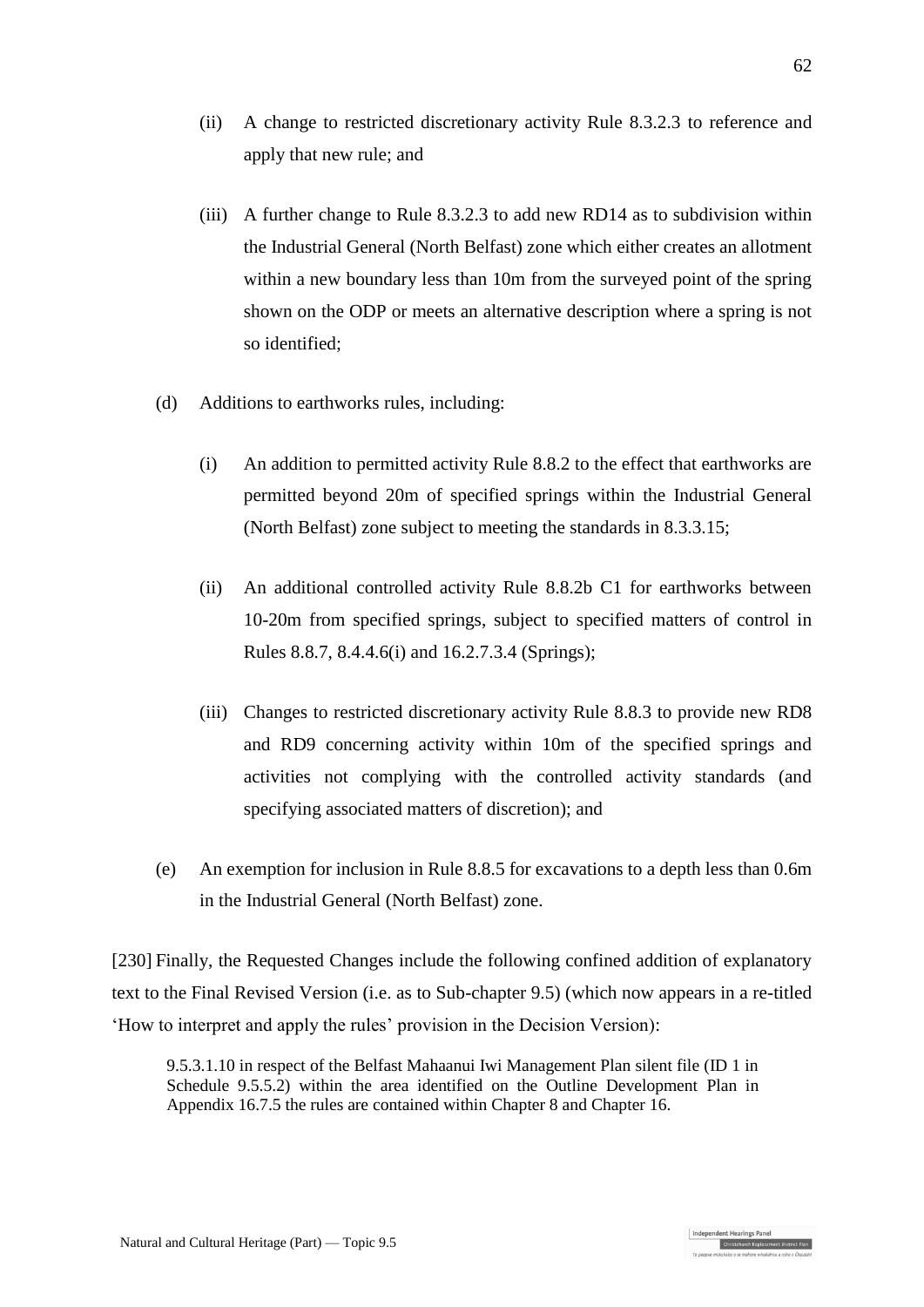[231] We commend parties for their efforts and success in securing this full consensus. We find it sufficiently supported by the evidence we have heard, in relation to the Chapter 8 and 16 proposals, and on this occasion, for Sub-chapter 9.5. We find the provisions jointly sought properly respond to the statutory principles to which we have referred and the Higher Order Documents.

[232] To the extent that the provisions jointly sought go beyond those provisions deferred by our earlier decisions, we are satisfied that we have scope to confirm them for inclusion in the various chapters by this decision. In particular, cl 13(5) and (6), OIC effectively enables us to now reconsider and make 'changes of no more than minor effect' to our previous decisions if we consider it is necessary or desirable to ensure that the CRDP is 'coherent and consistent'. In view of the consensus achieved, the lack of opposing submissions, and the evidence, we are satisfied that the threshold for making such changes is met.

[233] We are satisfied on the evidence that the geographic extent of the Industrial General (North Belfast) zone is appropriate. On closer review, we have found it necessary to make some minor drafting clarity and consistency changes. This includes a change to the nature of the rule prescribing the duration of provisions for rural activities, in order to avoid any confusion with a 'deferred-zoning'. This better aligns with our Decision 11: Commercial and Industrial — Stage 1 on a similar situation in the Industrial Heavy Zone (South West Hornby). With those changes, we are satisfied that the Decision Version is the most appropriate for achieving related objectives to which we have referred.

[234] To give effect to this decision, we make associated directions for the Council to update the related CRDP zoning maps.

#### **Other matters**

### *Ngā Tūtohu Whenua sites*

[235] As part of the evidence preparation undertaken in relation to the mapping of SONTCS, Mr Pauling proposed a further SONTCS category — Ngā Tūtohu Whenua. There were large catchment based areas, raised by Mr Pauling on the basis that they comprise an identified cultural landscape and catchment, embodying the concept of Ki Uta Ki Tai (from the mountains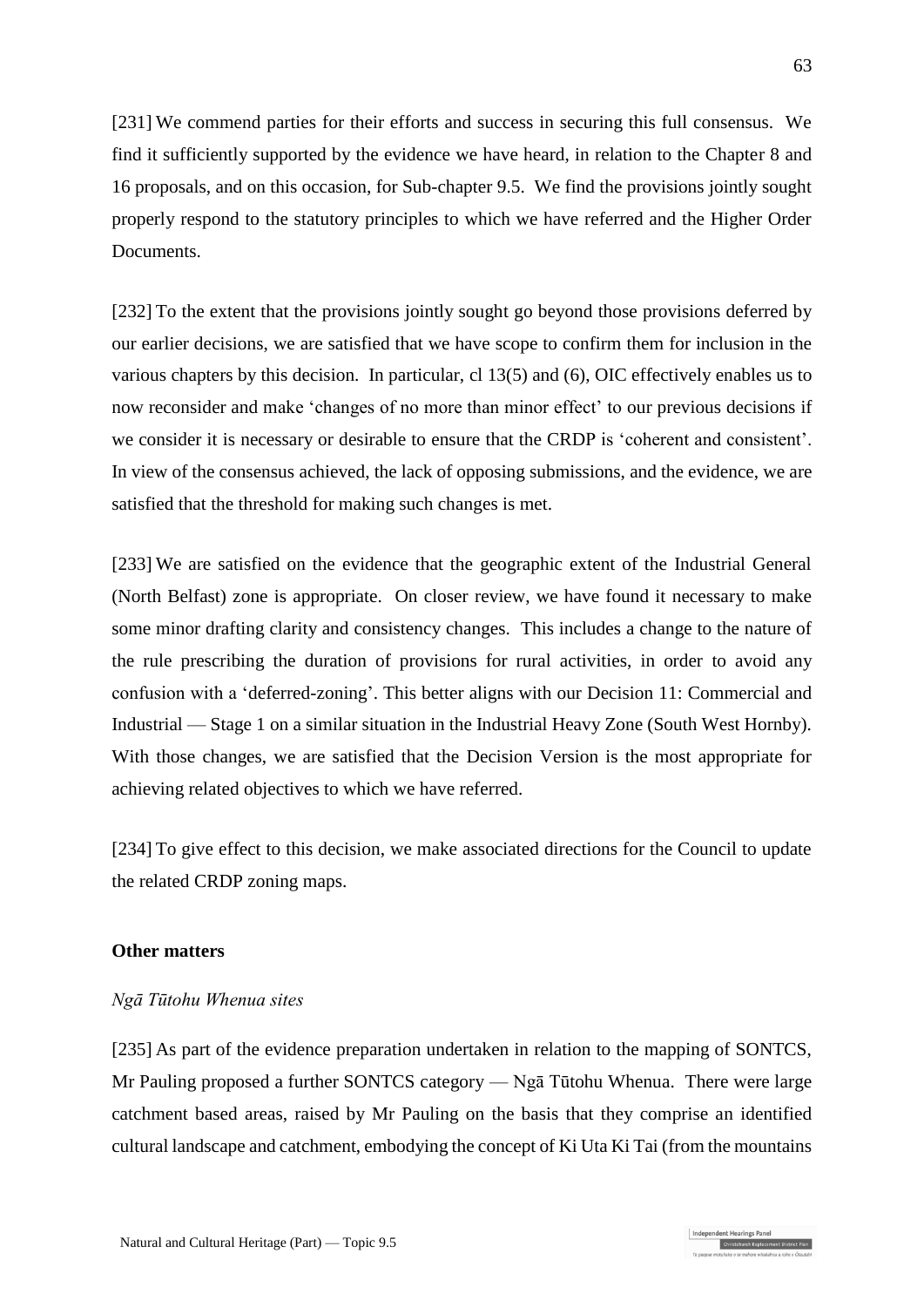to the sea).<sup>146</sup> However, these sites included large areas that were not included in Ngai Tahu's submission, and as such were not sought or pursued for inclusion in the CRDP by Ngāi Tahu of the Council.<sup>147</sup> As such, we have taken this matter no further.

## *Definitions*

[236] We have included two definitions in our Decision Version. The Council's Final Revised Version included a definition of 'Sites of Ngāi Tahu cultural significance', which we have included with minor changes for clarity. We have also included a definition of 'Spring', which was deferred from our Stage 1 Definitions decision in order to have decided as part of this decision. We have accepted the wording agreed between the Council, Ngāi Tahu and the Radford Family,<sup>148</sup> with a minor drafting change in accordance with the Council's closing submissions on Definitions.<sup>149</sup>

## *Drafting clarity and consistency matters*

[237] The OIC Statement of Expectations refers to clarity of articulation as to "how decisions about resource use and values will be made". Strategic Objective 3.3.2 is as to clarity of language and efficiency. Amongst other things, it refers to 'Uses clear, concise language so that the District Plan is easy to understand and use'.

[238] The Council picked up on a number Ngāi Tahu's drafting refinement proposals in its Final Revised Version. We have carried a number of these into the Decision Version, although on the basis that we have an overarching responsibility for the clarity and consistency of the CRDP as a whole and, therefore, have also made further refinements to the Final Revised Version.

<sup>&</sup>lt;sup>146</sup> Supplementary evidence of Craig Pauling, at 4.3.<br><sup>147</sup> Supplementary engines submissions for Nezi Tal

<sup>147</sup> Supplementary opening submissions for Ngāi Tahu at 67–68; Supplementary opening submissions for the Council at 3.6.

<sup>&</sup>lt;sup>148</sup> Joint memorandum for the Council, Ngāi Tahu and Radford Family regarding the definition of 'Spring', seeking amendments to applications to cross-examine and application to excuse witnesses, 30 March 2016.

<sup>149</sup> Closing legal submissions for CCC, 11 August 2016 (Definitions).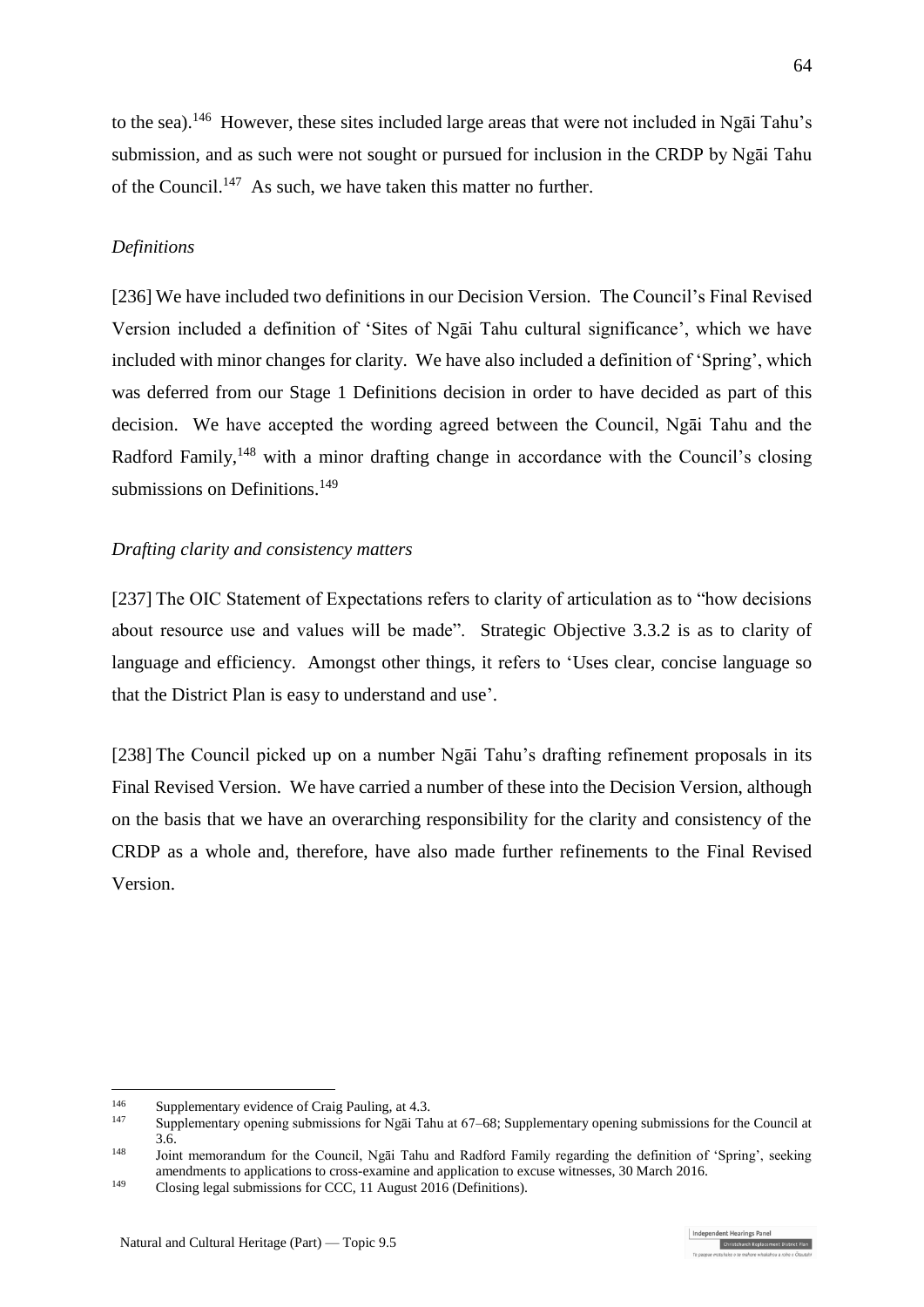[239] Consistent with our approach in other decisions, we have added this short introduction to the Sub-chapter. We have also included an explanation of the different types of schedules SONTCS into Chapter 1 Introduction.

## *9.5.3.1 — How to interpret and apply the rules*

[240] Consistent with our approach in other decisions, we have renamed this section (from 'how to use the rules') to better reflect the substantive effect of this provision. We have made various minor clarity changes to the substance of this provision.

### *Direction concerning changes to SONTCS maps*

[241] In its closing submissions, the Council noted that further detail could be added to the aerial maps showing the SONTCS. In particular, it noted that the detail could include cadastral boundaries, dimensions where the site does not follow a legal boundary, and contour information. That detail would not alter the boundaries of the SONTCS but give helpful further clarity to assist consenting processes. We consider this offer a helpful one, and we make related directions.

### **Consequential changes to other chapters from Sub-chapters 9.1 to 9.6**

[242] We have made various consequential amendments, and included deferred provisions, into other zone and district-wide chapters of the CRDP, as a result of our decisions on Sub-chapters 9.1–9.6, particularly the inclusion of activity specific standards, restricted discretionary activity rules and assessment matters. For the reasons we have explained, we have confined the additional rules on Sites of Ecological Significance to those in Schedule A of Appendix 9.1.6.1. We have also improved the clarity of how provisions refer to matters in Chapter 9 and made other drafting clarity and consistency changes.

[243] The Final Revised Version proposed a built form standard for the Rural Banks Peninsula zone to require that buildings be located a buffer distance from the boundaries of specified Chapter 9 matters. Those are outstanding natural features and landscapes, areas of outstanding, very high or high natural character and Schedule 9.5.5.1 (9.5.6.1) SONTCS. We have not included this buffer distance requirement in our Decision Version. The rule would apply in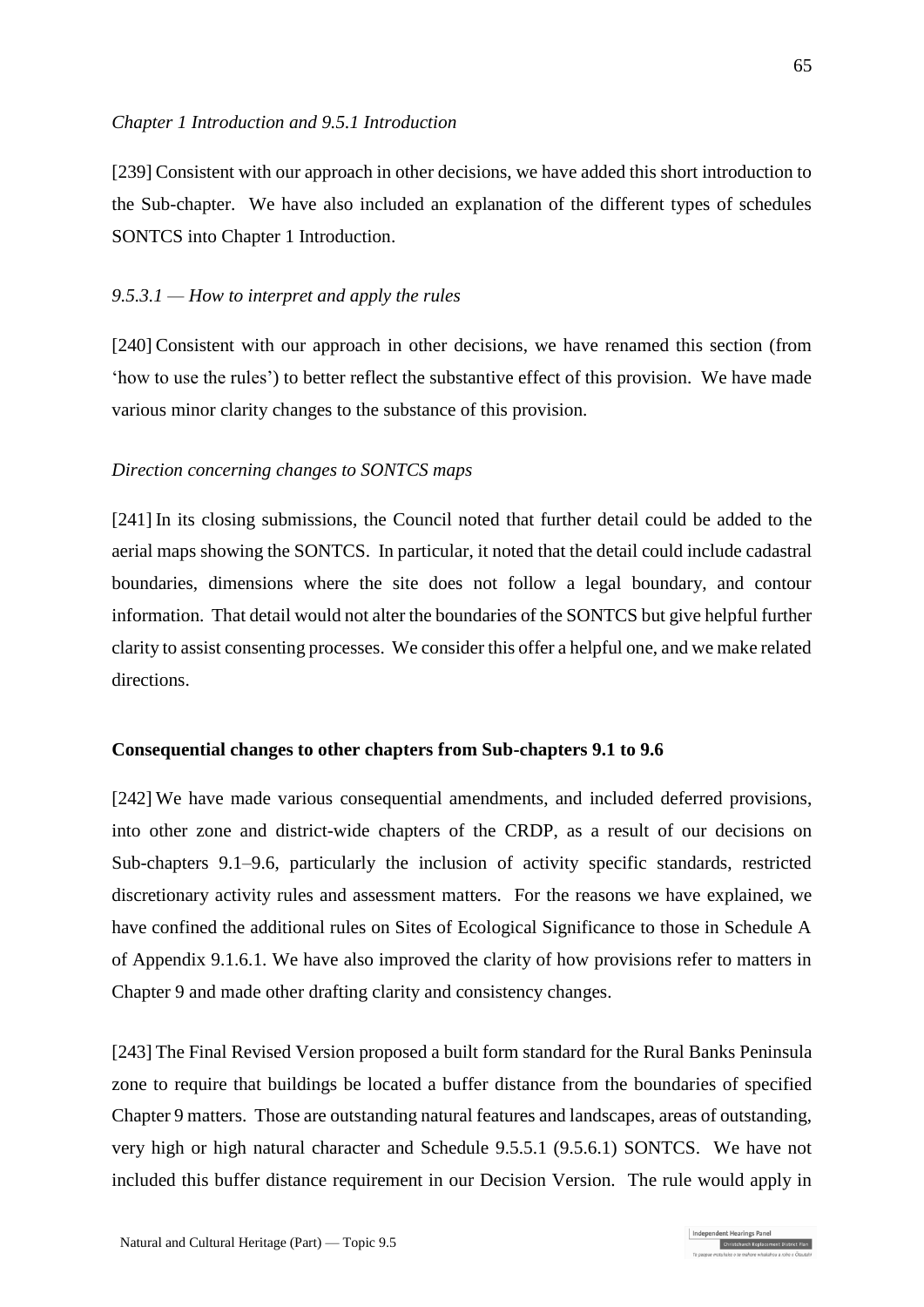addition to the rules already in place within the identified areas themselves. We did not receive evidence to assist us to evaluate the costs and benefits and other implications of having such a rule included in the CRDP. On the evidence, we find it is inappropriate and would not achieve related Strategic Direction or other objectives.

[244] For those reasons, we have rejected this aspect of the Final Revised Version.

[245] The Final Revised Version proposes that a new objective and policies be added to Chapter 8 (Subdivision, Development and Earthworks) and that would relate to subdivision in the natural and built environment. The proposed objective and policies are broadly worded and we find that would not be consistent with the relevant Chapter 9 objectives and policies we have included in the Decision Version. Nor were they supported by evidence. For consistency and clarity, we find it more certain and appropriate to make a cross-reference, in Chapter 8, to the relevant Chapter 9 objectives and policies.

[246] Therefore, we have included such a cross-reference in the Decision Version.

[247] There were a range of other changes proposed by the Final Revised Version to various objectives and policies in Chapters 8 and Chapter 14 (Residential). Where we find the proposals to assist clarity and consistency and properly respond to the statutory principles and Higher Order Documents, we have made those changes. Where we find they do not satisfy us on those matters, we have rejected the proposed changes.

[248] We have made consequential amendments to reflect the relationship between the other chapters of the CDRP and Sub-chapters 9.1–9.6. For those changes to reflect the relationship between Chapter 11 Utilities and Energy and Chapter 9, we have relied on the evidence of Sarah Jenkins for the Council in finding the changes appropriate. We have also accepted the amendments that are proposed in the Final Revised Version for the purpose of achieving alignment of the cross-references in Chapter 11 to the Panel's Chapter 9 decision. We have also placed equivalent provisions in each of the Chapter 9 sub-chapters. This includes consequential amendments to our Decisions on Sub-chapters 9.2, 9.3 and 9.4.

Christchurch Replacement Dist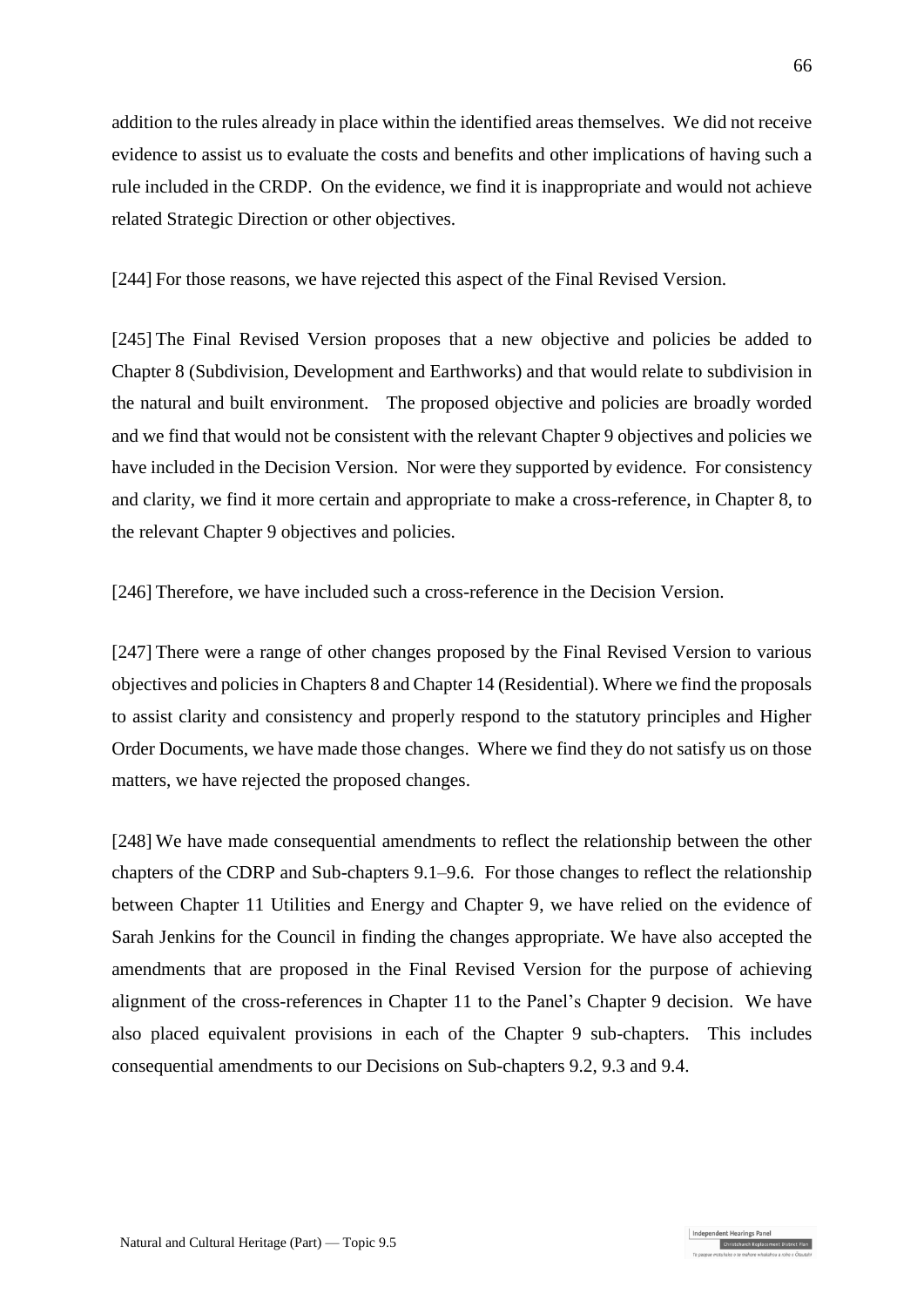### **PLANNING MAPS**

[249] In our Decision 44, 45, 46 and 50 we deferred the confirmation of updated planning maps until this decision. In light of the fact that there are minor correction applications before the panel on Decision 44, 45 and 46, and the likelihood that applications are inevitable in respect of this Decision and Decision 50, we direct the Council to file a memorandum, at the time of any application for minor corrections for this Decision, setting out a timetable for the filing of updated planning maps incorporating all of our Decisions on Chapter 9 and any minor corrections decision.

### **CONCLUSION**

[250] For the reasons we have given, we confirm the Decision Version.

[251] We direct that, by **4pm, 31 October 2016**:

- (i) The Council confer as appropriate with parties and provide to the Secretariat an updated set of aerial maps of the SONTCS so as to include relevant available detail on cadastral boundaries, dimensions where the site does not follow a legal boundary, and contours;
- (ii) The Council provide to the Panel for approval an updated zoning map for the inclusion of the Industrial General (North Belfast) zone in the CRDP;
- (iii) The Council and any other party seeking minor corrections to this decision file a memorandum identifying those requested corrections.

[252] To effect the updating of the aerial maps of the SONTCS and the updating of the zoning maps concerning the Industrial General (North Belfast) zone, a supplementary decision will issue.

Christchurch Replacement Dis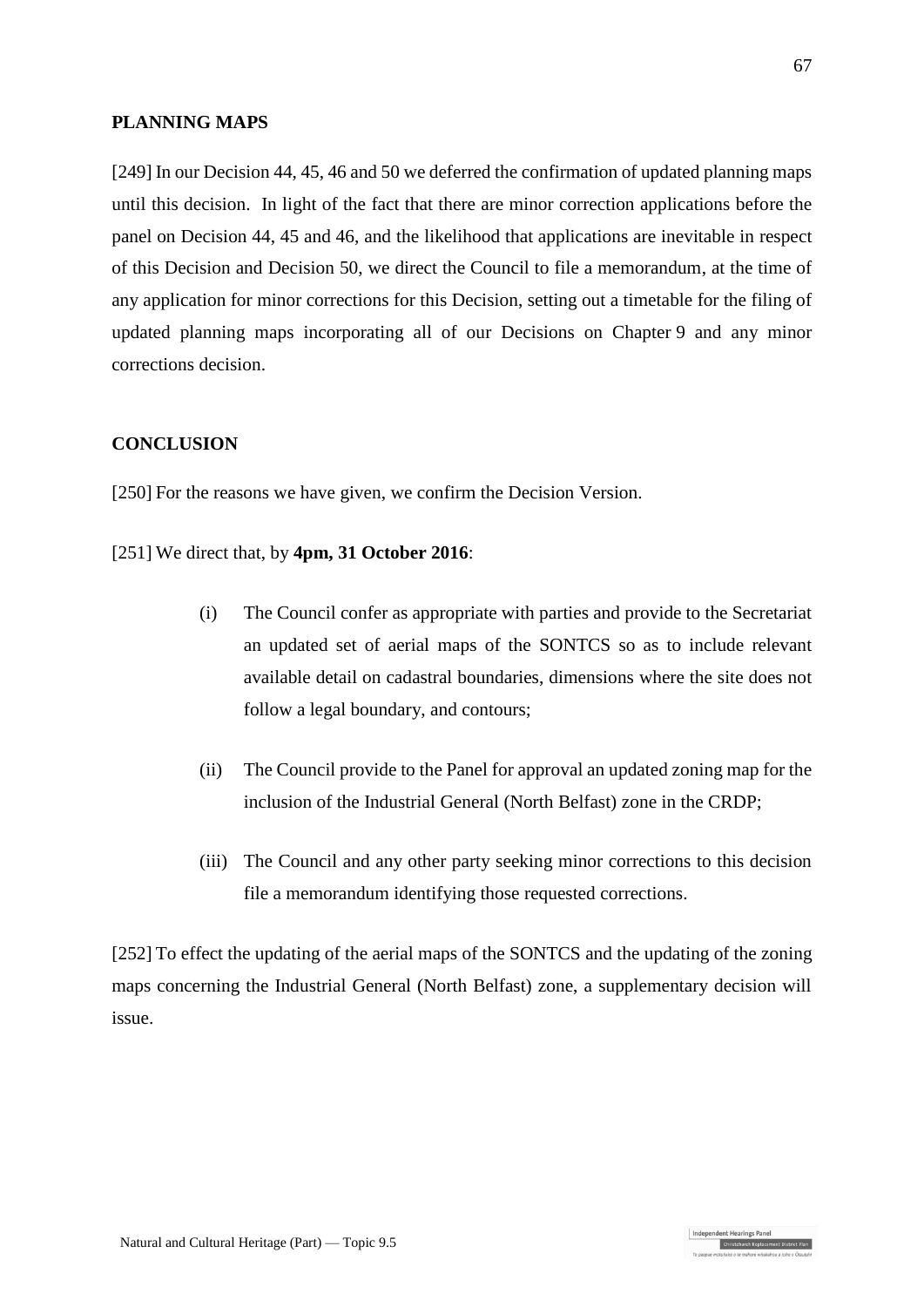### **CONFIDENTIALITY ORDERS**

[253] For completeness we record that the orders made by the Chair pursuant to OIC Schedule 3, cl 12(1)(a) in relation to culturally sensitive information received during the course of these proceedings endure and are not expunged by this decision.<sup>150</sup>

Independent Hearings Pane Christchurch Replacement Di

<sup>150</sup> Transcript, page 1583, line 28 to page 1584, line 15.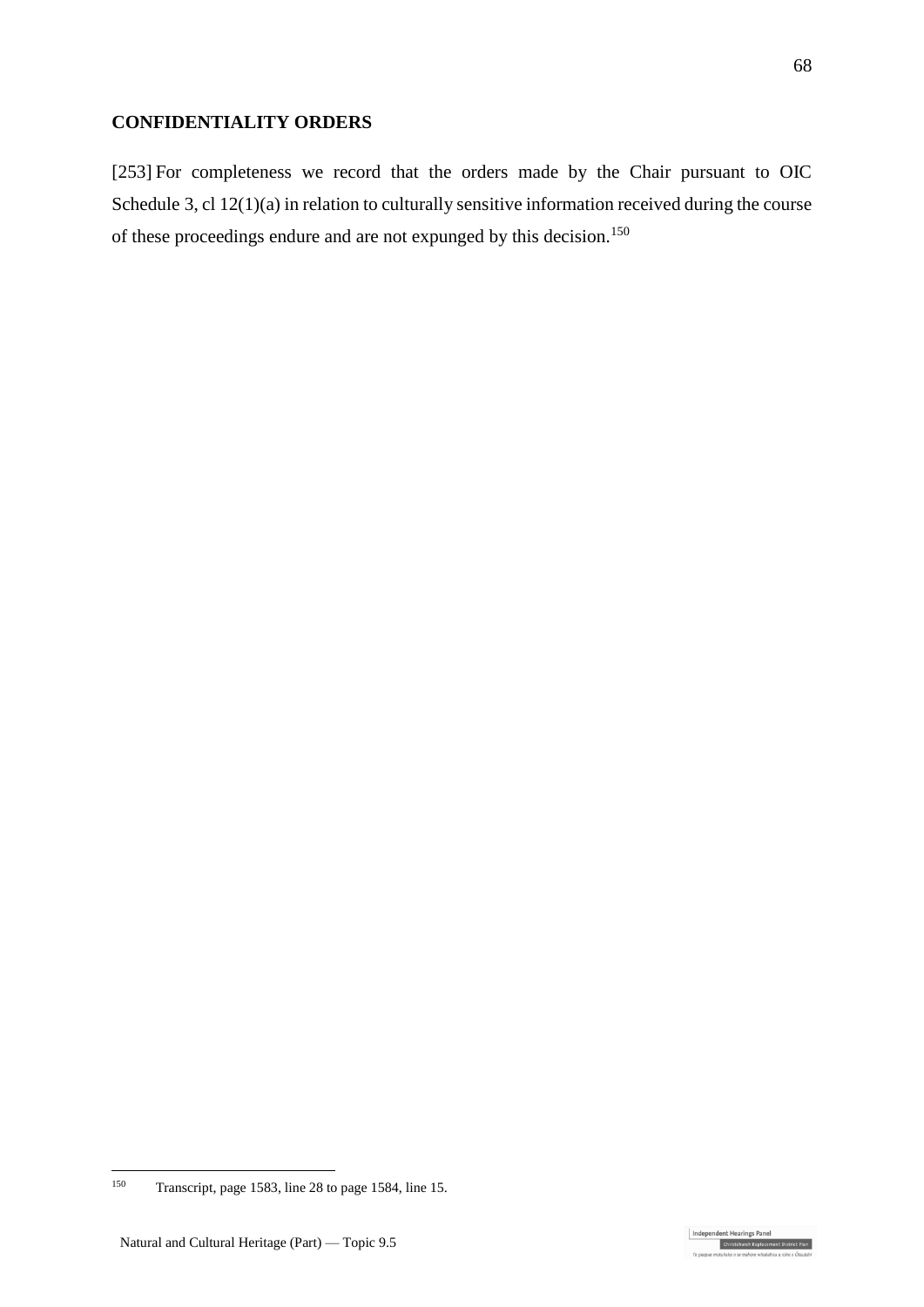For the Hearings Panel:

W. Hanss Sir<br>John Hansen<br>Chair

Judge John Hassan

Panel Member

mu

Ms Sarah Dawson Panel Member

 $\overline{C}$ 

Ms Jane Huria<br>Panel Member

Dr Phil Mitchell

Panel Member